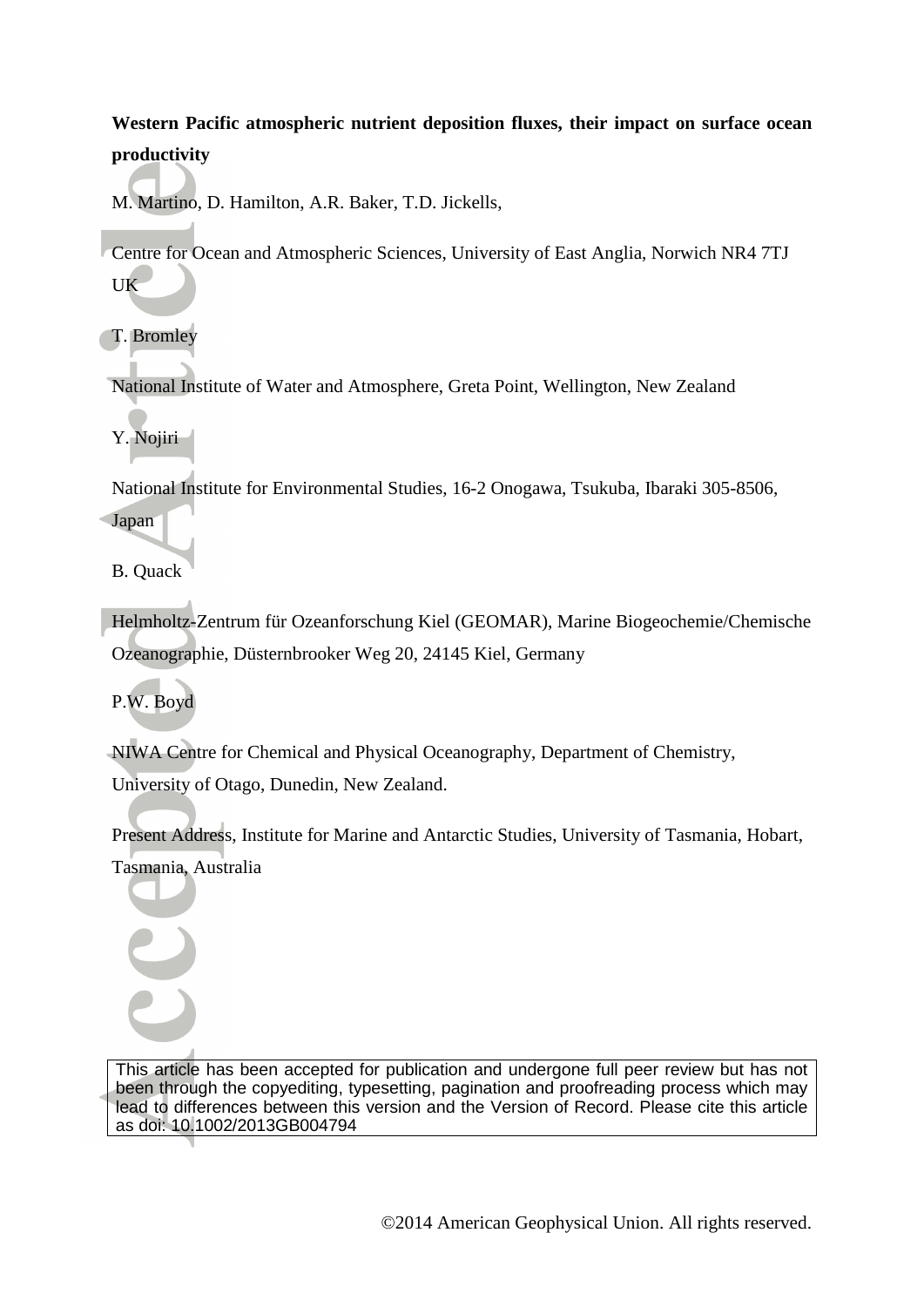#### Abstract

The atmospheric deposition of both macro- and micronutrients plays an important role in driving primary productivity, particularly in the low latitude ocean. We report aerosol major ion measurements for five ship-based sampling campaigns in the western Pacific from  $\sim$ 25 $\rm o$ N to  $20^{\circ}$ S and compare the results with those from Atlantic meridional transects ( $\sim$ 50 $^{\circ}$ N to 50°S) with aerosols collected and analysed in the same laboratory, allowing full incomparability. We discuss sources of the main nutrient species (nitrogen (N), phosphorus (P) and iron (Fe)) in the aerosols and their stoichiometry. Striking north-south gradients are evident over both basins with the northern hemisphere more impacted by terrestrial dust sources and anthropogenic emissions and the North Atlantic apparently more impacted than the North Pacific. We estimate the atmospheric supply rates of these nutrients and the potential impact of the atmospheric deposition on the tropical western Pacific. Our results suggest that the atmospheric deposition is P-deficient relative to the needs of the resident phytoplankton. These findings suggest that atmospheric supply of N, Fe and P increases primary productivity utilising some of the residual excess phosphorus (P\*) in the surface waters to compensate for aerosol P-deficiency. Regional primary productivity is further enhanced via the stimulation of nitrogen fixation fuelled by the residual atmospheric iron and  $P^*$ . Our stoichiometric calculations reveal that a  $P^*$  of 0.1µmol  $I^1$  can offset the P-deficiency in atmospheric supply for many months. This study suggests that atmospheric deposition may sustain ~10% of primary production in both the western tropical Pacific .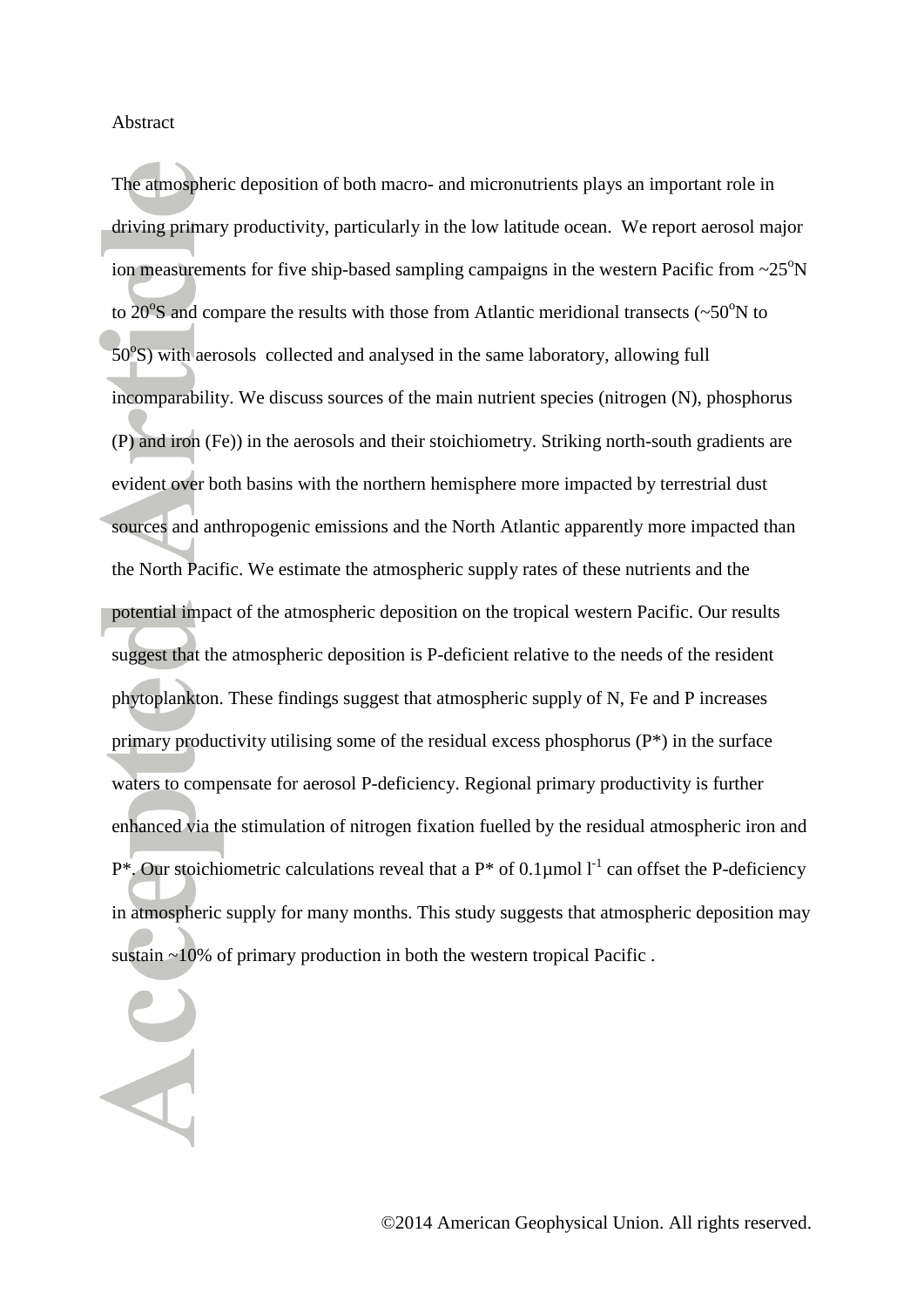**Index Terms: Aerosols, Biogeochemical Cycles, Phytoplankton, Nutrient Stoichiometry, Photosynthesis**

## **Keypoints**

Atmospheric N, P & Fe deposition estimated from shipboard sampling in the western Pacific.

Deposition is P-deficient relative to Redfield with lower fluxes than in the Atlantic.

Deposition increases primary production by 10%, mainly by stimulating  $N_2$  fixation.

Ue dood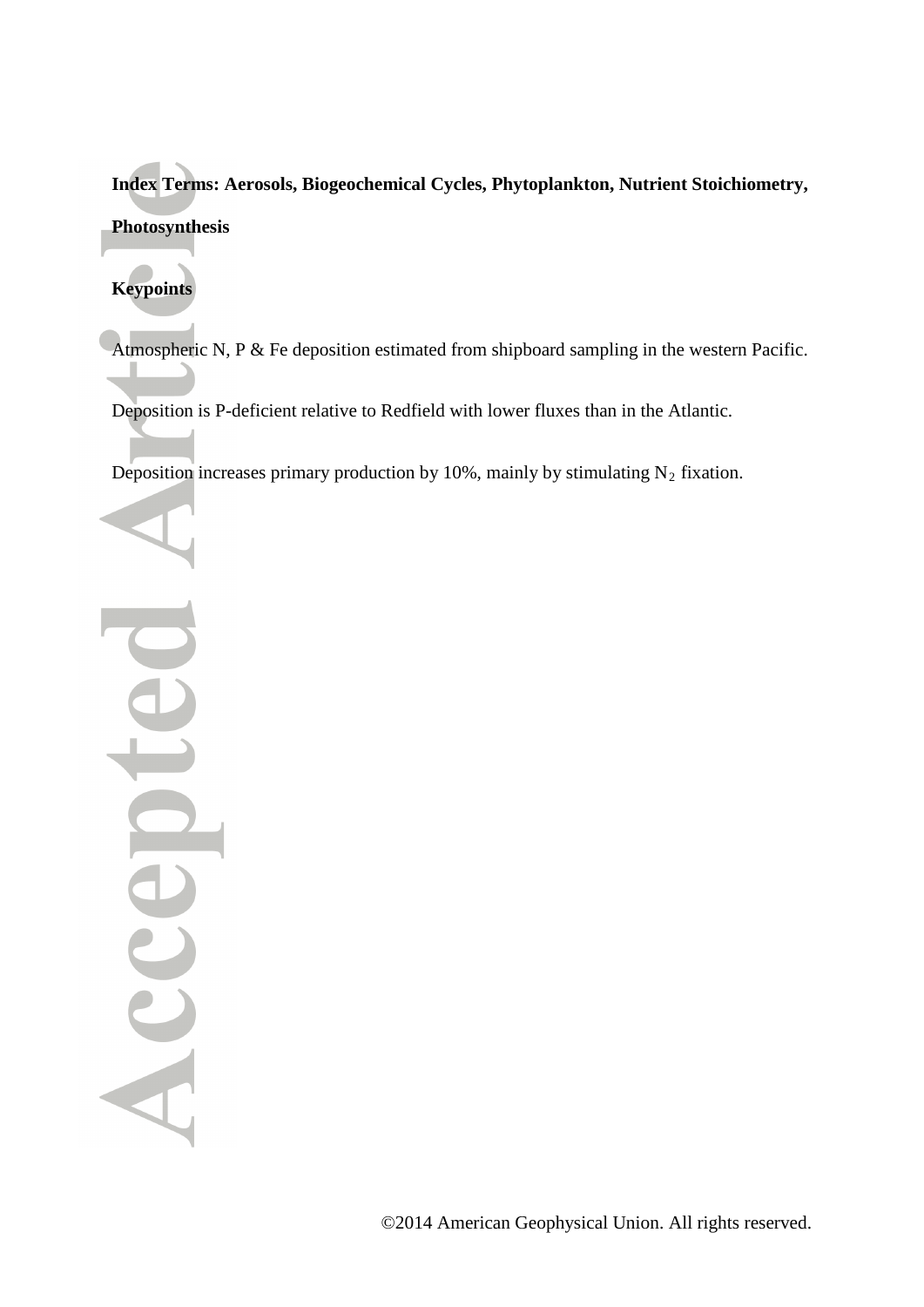#### **1. Introduction**

Primary productivity is primarily limited by the availability of nutrients (macro- and micro-) and light within the surface ocean. Atmospheric supply of both macro- and micronutrients therefore play an important role in setting primary productivity in some ocean areas [\(Ward et](#page-36-0)  [al., 2013,](#page-36-0) [Moore et al., 2013\)](#page-33-0). Specifically, nitrogen [\(Duce et al., 2008\)](#page-30-0), iron [\(Jickells et al.,](#page-31-0)  [2005\)](#page-31-0) and phosphorus [\(Mahowald et al., 2008\)](#page-32-0) can individually enhance primary productivity, but to fully understand the effects of atmospheric deposition, it is important to consider these three nutrients together (e.g. [Baker et al., 2003,](#page-28-0) [Okin et al., 2011,](#page-34-0) [Ward et al.,](#page-36-0)  [2013\)](#page-36-0). Knowledge of the stoichiometry of nutrient supply from aerosols can then be compared with the stoichiometry of ambient surface ocean nutrients, and the stoichiometric requirements of the resident phytoplankton [\(Boyd et al., 2010,](#page-29-0) [Moore et al., 2013\)](#page-33-0) to estimate the impact of the atmospheric deposition on phytoplankton primary production.

Nitrogen, iron and phosphorus have diverse sources to the atmosphere. Nitrogen is mainly released by anthropogenic emissions from agriculture (as reduced nitrogen, ammonium) and combustion processes (as nitrogen oxides, which are processed in the atmopshere to yield nitric acid and nitrate) plus an organic nitrogen fraction of rather uncertain origin [\(Duce et al.,](#page-30-0)  [2008,](#page-30-0) [Cape et al., 2011\)](#page-29-1). Iron and phosphorus are associated with crustal dust and, to a lesser extent, anthropogenic and (for P) biogenic sources [\(Jickells et al., 2005,](#page-31-0) [Mahowald et al.,](#page-32-0)  [2008,](#page-32-0) [Sholkovitz et al., 2012\)](#page-35-0).

There have been numerous studies of atmospheric aerosol concentrations over the Pacific Ocean, particularly the North Pacific, including studies of dust and iron transport [\(Uematsu et](#page-36-1)  [al., 2003,](#page-36-1) [Matsumoto et al., 2004,](#page-32-1) [Moffet et al., 2012,](#page-33-1) [Prospero, 1989,](#page-35-1) [Wagener et al., 2008\)](#page-36-2), nitrogen [\(Savoie et al., 1989,](#page-35-2) [Jung et al., 2011,](#page-31-1) [Nakamura et al., 2006,](#page-34-1) [Miyazaki et al., 2010,](#page-33-2) [Miyazaki et al., 2011,](#page-33-3) [Zhang et al., 2011,](#page-37-0) [Ooki et al., 2007\)](#page-34-2), as well as contaminants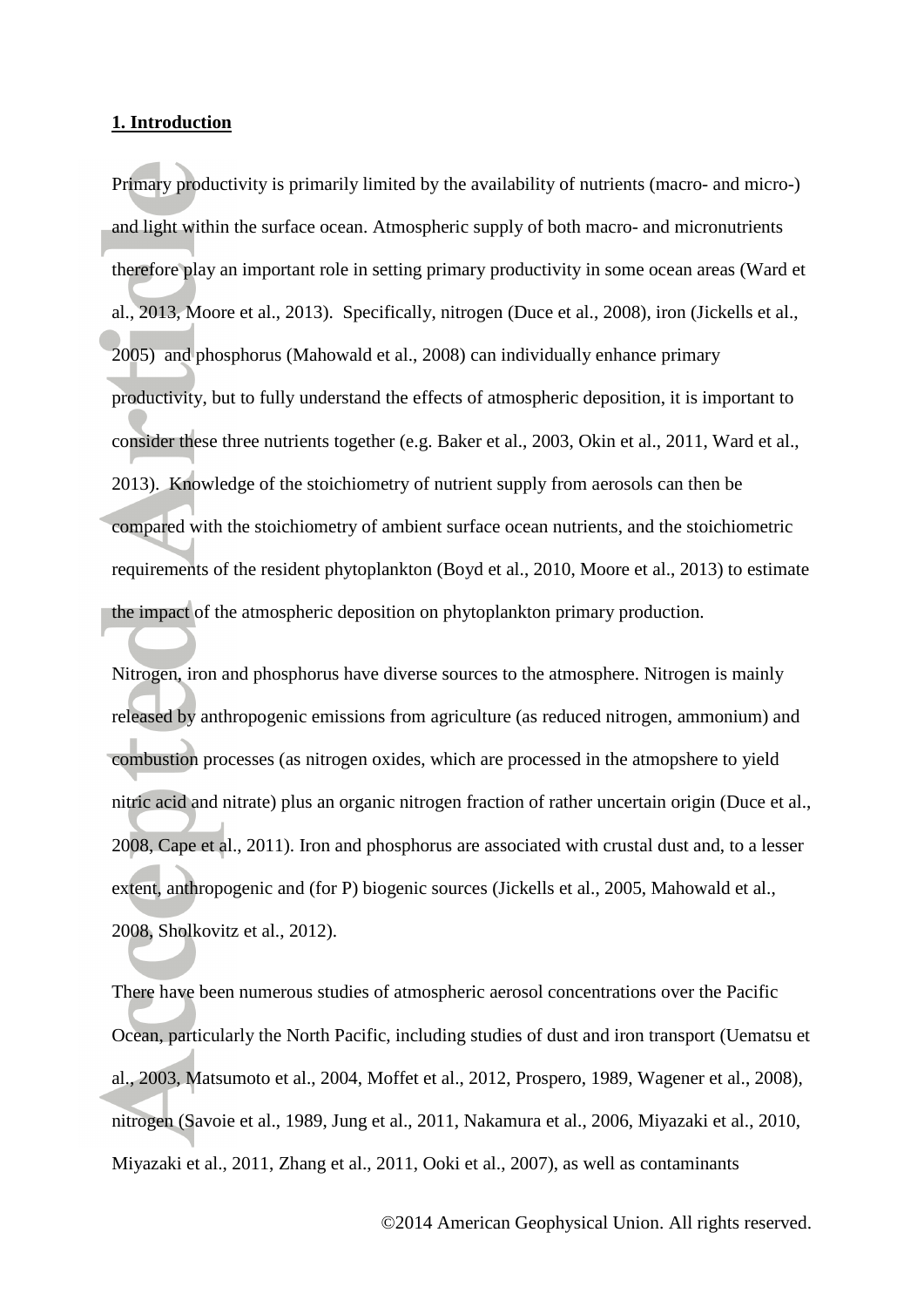[\(Uematsu et al., 2010,](#page-36-3) [Moffet et al., 2012\)](#page-33-1), but fewer studies of phosphorus [\(Furutani et al.,](#page-30-1)  [2010,](#page-30-1) [Hsu et al., 2010\)](#page-31-2). Together, these studies emphasise the general patterns of atmospheric transport over the Pacific (discussed further below) with high concentrations of dust (and associated iron), anthropogenically-derived metals and nitrogen in the Asian plume passing over the N. W. Pacific, particularly in spring.Much lower concentrations of all these components are found over the central and S. Pacific, and particularly low concentrations in the S. E. Pacific. Despite this rich literature on atmospheric deposition, many of these studies focussed only on individual nutrients, and somewhat different methods have been used to estimate atmospheric nutrient supply. This can complicate the task of comparing trends in atmospheric deposition between ocean basins, and for the assessment of the N:P:Fe stoichiometry of atmospherically supplied nutrients.

The biological effects of atmospheric deposition depends both on the magnitude of atmospheric deposition and on the biogeochemical signature of the receiving waters. In surface ocean waters that are deficient in particular nutrients, atmospheric deposition of these deficient nutrients can directly stimulate primary production by alleviating this limitation, something that has been inferred to take place with nitrogen deposition to tropical waters and iron deposition to HNLC waters [\(Duce et al., 2008,](#page-30-0) [Jickells et al., 2005\)](#page-31-0). In some ocean areas, nitrogen fixation has been suggested to be a particularly important source of nitrogen for the phytoplankton community [\(e.g.Moore et al., 2013\)](#page-33-0). Nitrogen fixation, a key process in the global nitrogen cycle and a mechanism by which phytoplankton communities can escape from nitrogen limitation, requires both iron and phosphorus ([\(Mills et al., 2004\)](#page-33-4). Hence, atmospheric iron supply may play a pivotal role in regulating nitrogen fixation along with the utilisation of excess phosphorus in surface waters to meet phosphorus requirements (e.g. [\(Mahaffey et al., 2005,](#page-32-2) [Kitajima et al., 2009,](#page-31-3) [Behrenfeld et al., 2009,](#page-29-2) [Somes et al., 2010,](#page-35-3) [Dutkiewicz et al., 2012,](#page-30-2) [Ward et al., 2013\)](#page-36-0) .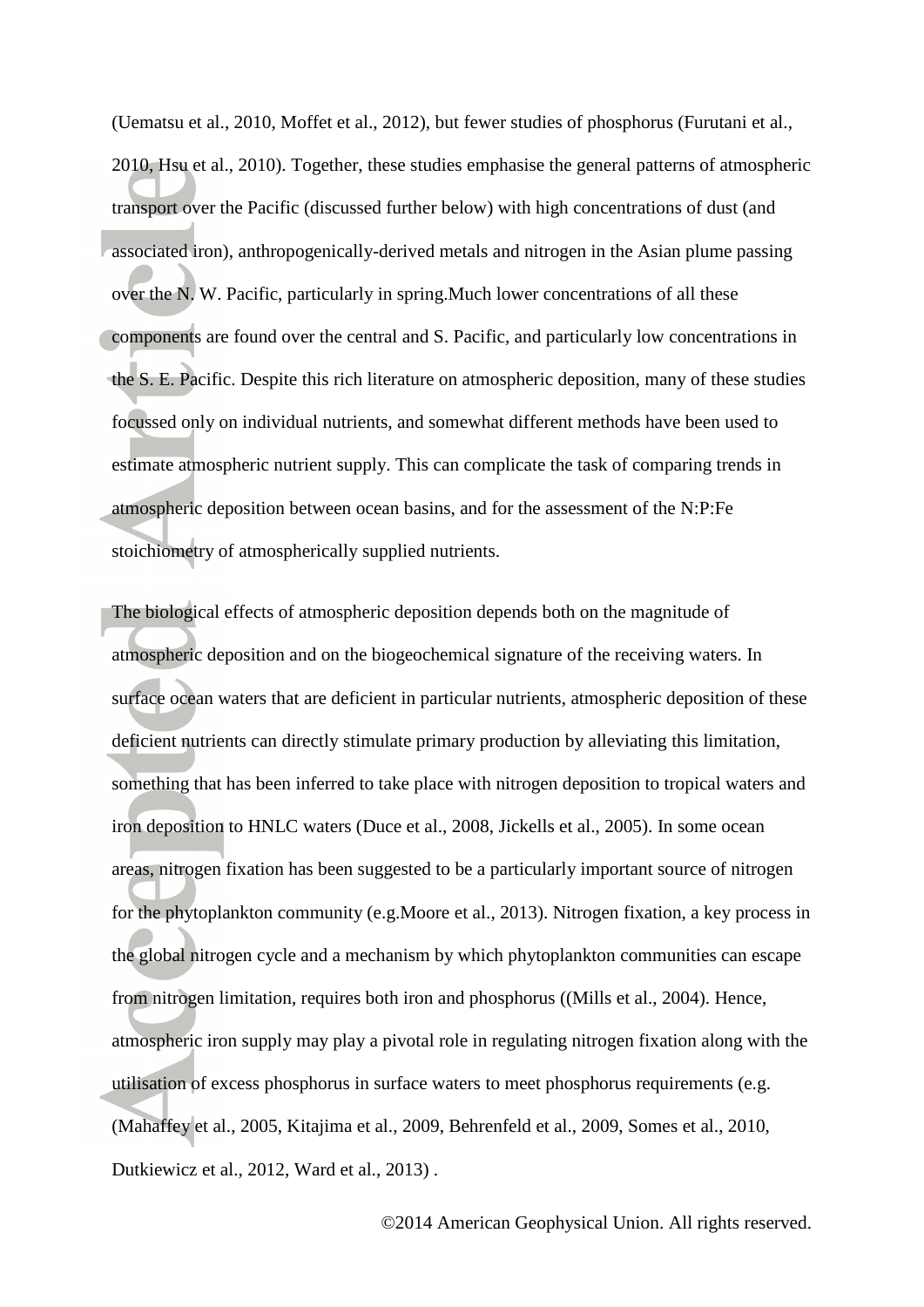Atmospheric deposition in the Atlantic is strongly P-deficient relative to phytoplankton requirements [\(Baker et al., 2003,](#page-28-0) [Baker et al., 2010\)](#page-29-3), and models suggest this is the case over most ocean areas [\(Okin et al., 2011\)](#page-34-0). Over the Atlantic Ocean strong north (high) to south (low) gradients in the atmospheric deposition of both iron and nitrogen

(ammonium+nitrate+organic nitrogen) lead to gradients in the influence of atmospheric deposition on rates of primary production and nitrogen fixation [\(Baker et al., 2003\)](#page-28-0). The iron deposition has been shown to result in the stimulation of nitrogen fixation in the tropical North Atlantic leading to extreme surface water phosphorus depletion [\(Moore et al., 2009,](#page-33-5) [Ward et al., 2013\)](#page-36-0), and low (~0.1 µmol  $I^{-1}$ ) values of P\* (the excess of phosphorus relative to nitrate compared to Redfield stoichiometry ([Deutsch et al., 2007](#page-30-3)), indicating surface waters with a relatively small excesses of phosphorus relative to phytoplankton requirements. The tropical western Pacific is a region of generally low ambient surface concentrations of essential phytoplankton nutrients (nitrogen, phosphorus and iron) and low rates of primary productivity [\(Deutsch et al., 2007,](#page-30-3) [Ward et al., 2013,](#page-36-0) [Behrenfeld et al., 2009\)](#page-29-2). P\* values in the surface waters of the western Pacific increase from 0.1  $\mu$  mol  $I^1$  in the north to 0.2  $\mu$ mol  $I$  $\frac{1}{2}$  in the south, indicating a north-to-south increase in P availability relative to N (Deutsch et [al., 2007](#page-30-3) ). The potential importance of atmospheric nitrogen deposition in setting rates of primary production in this region has been reported [\(Kim et al., 2011\)](#page-31-4).

Here we consider the west Pacific (Figure 1), focussing particularly on the tropical region and report data for aerosol nitrogen and phosphorus concentrations, together with aerosol dust and iron concentrations estimated from non-seasalt (nss) calcium. We use these data sets to investigate the biogeochemical and stoichiometric effects of the concurrent deposition of these nutrients on Pacific marine biogeochemistry using comparable approaches to those we employed in the Atlantic Ocean [\(Baker et al., 2003\)](#page-28-0).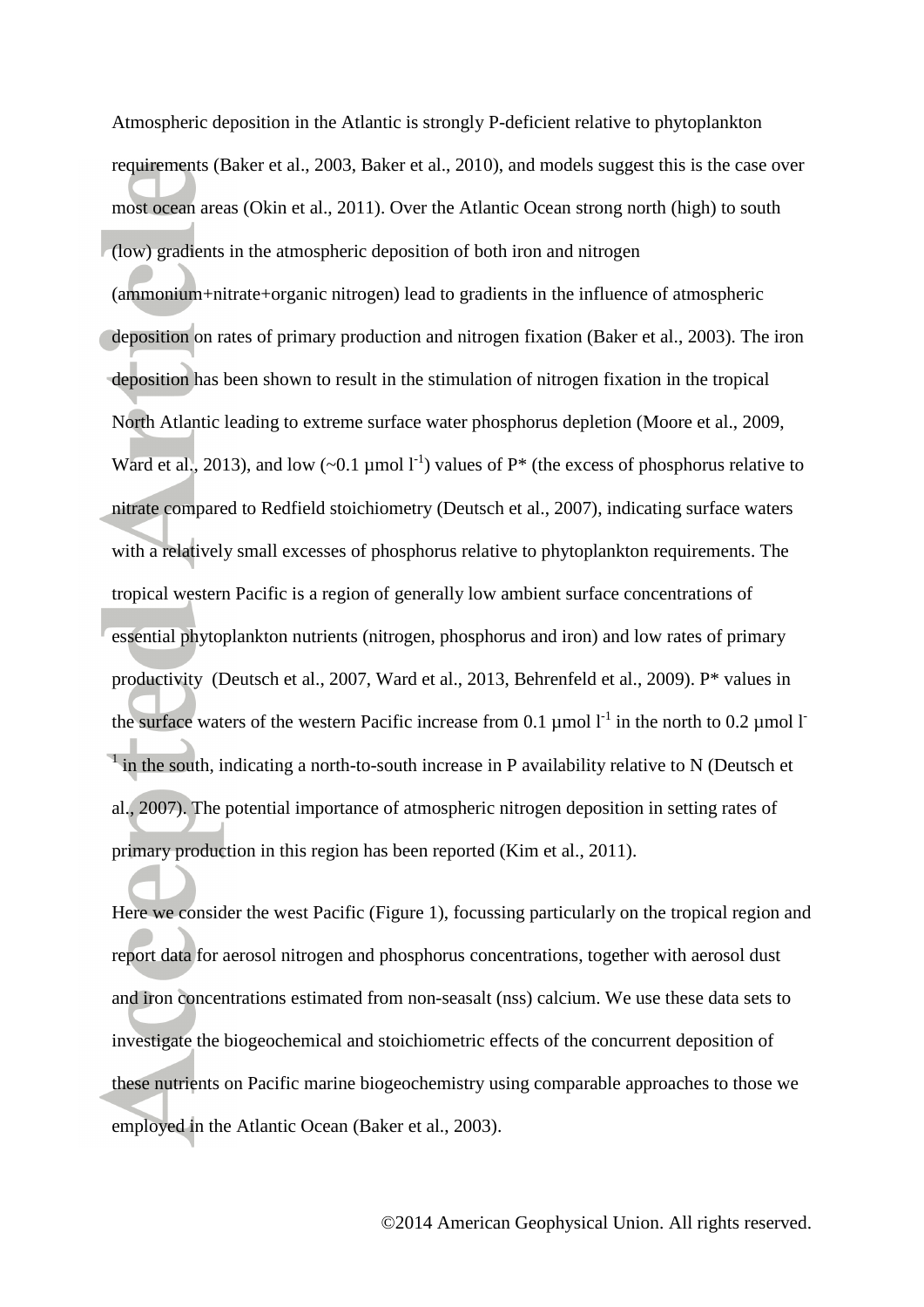#### **2. Aerosol climatology of the western Pacific**

Given its importance to subsequent data interpretation, we begin by briefly describing the climatology of atmospheric transport over the Pacific. We later discuss the results of air-mass back trajectory analysis for individual aerosol samples collected which can then be compared to the average climatology.

The atmospheric climatology of the Pacific and the associated transport of aerosols was first comprehensively described in publications from The SEa/AiR EXchange SEAREX Programme [\(Merrill, 1989\)](#page-33-6). Emissions from the Asian continent are generally entrained within a westerly flow over the North Pacific. This flow can turn southward moving around the North Pacific subtropical high pressure system and bringing Asian emissions into the tropical central Pacific region within the North East Trade Winds. The merger of moistureladen trade winds in the tropical Pacific leads to the formation of the convergence zones (CZ) [\(Merrill, 1989\)](#page-33-6). The inter-tropical convergence zone (ITCZ) of the equatorial North Pacific is the most persistent of the convergences in the Pacific Ocean lying between 2-12°N, crossing the breadth of the Pacific Ocean and forming a strong barrier to inter-hemisphere transport. The ITCZ and South Pacific Convergence Zone (SPCZ) merge together in an area of the Western Pacific called the warm pool, but further east they separate with the SPCZ extending to the southeast towards the southern tropics and finally the open South Pacific Ocean. The boundaries of zone B and C and C and D in Figure 2 approximate to the ITCZ and SPCZ respectively, although the exact positions are seasonally variable. The main air flow patterns discussed above that are relevant to our data sets are also shown schematically in Figure 2

The constant deep atmospheric convection and high precipitation rates associated with the convergence zones make accurate back trajectory analysis difficult once the wind has entered a CZ [\(Merrill, 1989\)](#page-33-6). The SPCZ is thought to form a weaker transport barrier than the ITCZ.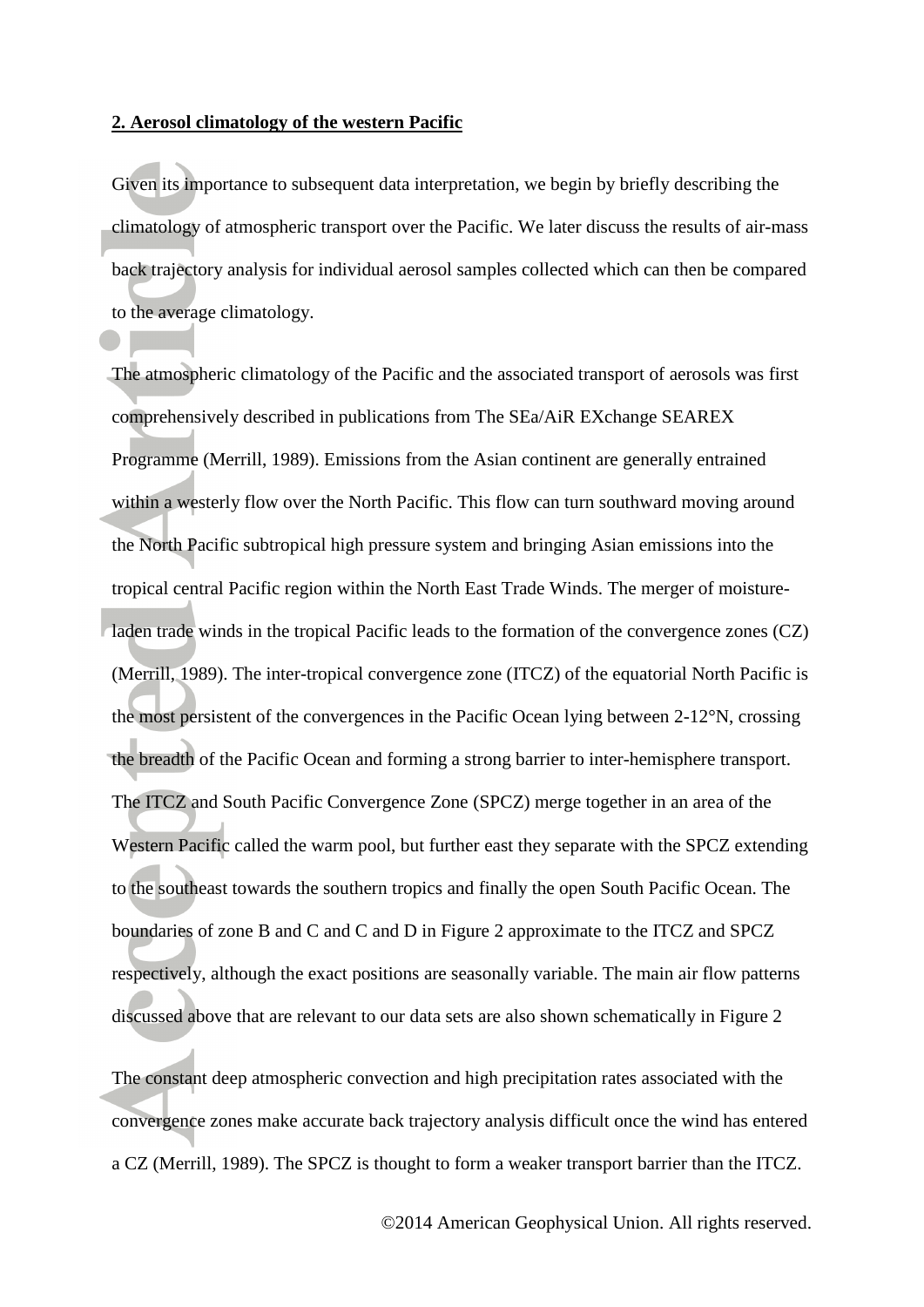It fluctuates in strength seasonally, with major atmospheric circulation changes associated with El Niño/Southern oscillation (ENSO) events, and may also be sensitive to future climate change [\(Cai et al., 2012\)](#page-29-4). The atmospheric transport paths in the South Pacific are less well understood than those in the North Pacific. In the equatorial south west Pacific region sampled in the work reported here, the climatological atmospheric flow is from the south east associated with the South Easterly Trade Winds. South of the SPCZ  $(-10^{\circ}S)$  for the ocean regions covered by the sampling campaigns considered here) the air flow is predominantly from the south including transport from the southwest which may cross Australia.

Dust is a useful tracer for continental aerosol over the North Pacific with the main dust sources being in Northern China ( [Xuan and Sokolik, 2002\)](#page-36-4). The strength of dust transport from the region is determined by the amount of dust entering the westerly air stream above Asia, particularly influenced by dust storms, and the acceleration of winds towards Western North America [\(Song et al., 2008\)](#page-35-4) which, together with low rainfall, contribute to a seasonal maximum in dust transport in the spring [\(Xuan and Sokolik, 2002,](#page-36-4) [Merrill et al., 1985,](#page-33-7) [Merrill, 1989,](#page-33-6) [Natsagdorj et al., 2003\)](#page-34-3). Westerly flows carry this dust over areas of major anthropogenic emissions from China and eastwards towards the North Pacific, where at least some of this material is deposited (e.g. [Prospero, 1989,](#page-35-1) [Prospero and Uematsu, 1989b,](#page-34-4) [Huebert et al., 2003,](#page-31-5) [Arimoto et al., 2004,](#page-28-1) [Uematsu et al., 2003\)](#page-36-1). Although the equatorial Pacific region under the influence of the North Easterly Trade Winds has much lower dust concentrations, the SEAREX programme reported a small spring increase in dust concentrations over the central equatorial Pacific derived from Asian desert sources. The estimated transit times from the Asian continent to the tropical North Pacific island sites, such as Enewetak, was of the order of 10 days [\(Merrill, 1989\)](#page-33-6), with much of the continental aerosol lost from the air mass by mixing and deposition during transport. North American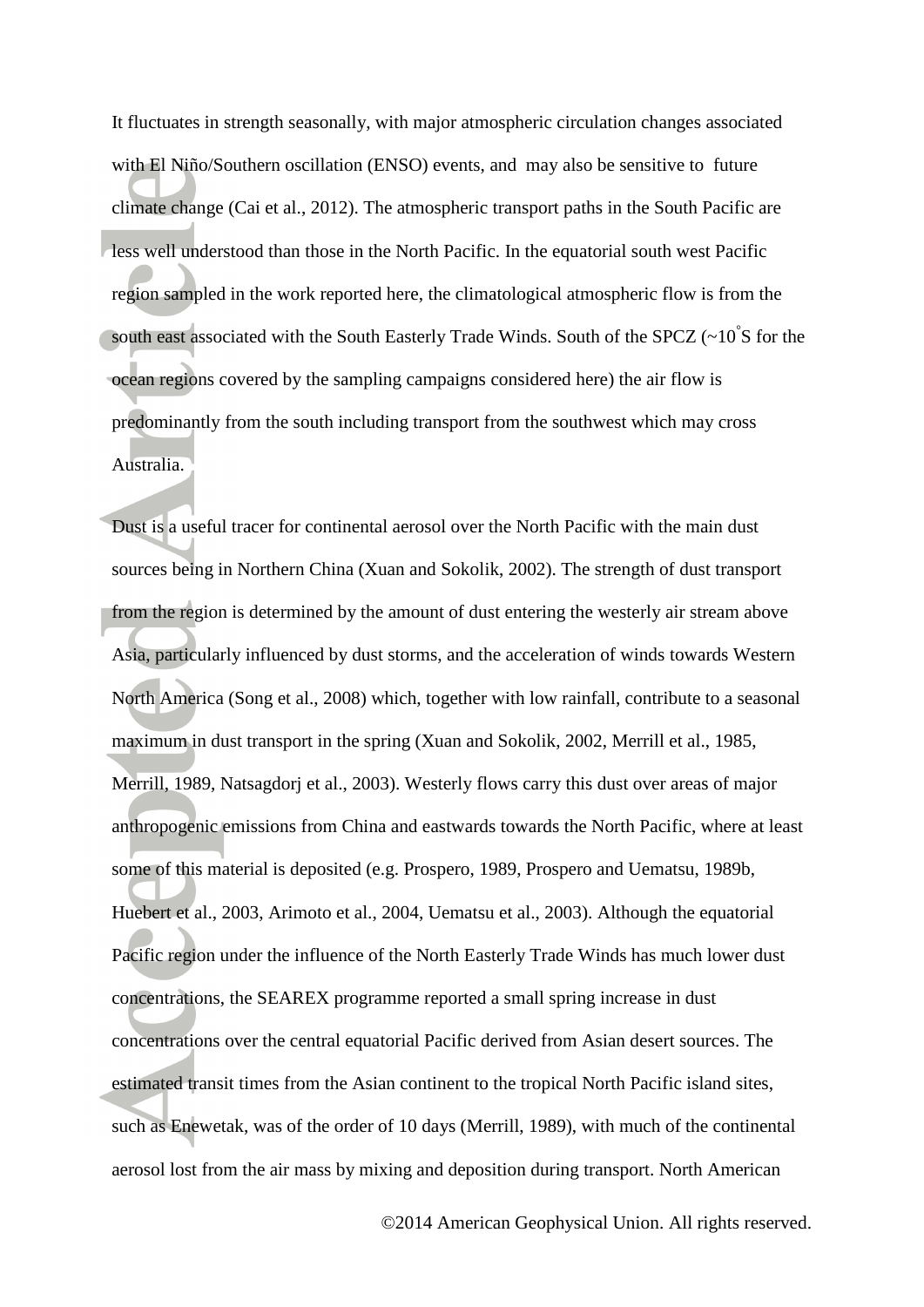emissions can also become entrained within these easterly trade wind flows [\(Merrill, 1989\)](#page-33-6). In the south Pacific the dominant dust source is the Australian continent and the dust is mainly transported either westerly towards the Indian Ocean, or south easterly towards the Southern Ocean and as far as Antarctica [\(Revel-Rolland et al., 2006\)](#page-35-5), and hence does not usually cross our sampling route. This pattern of dust emission and transport leads to a strong gradient in dust deposition over the Pacific with high concentrations over the N.W. Pacific and a strong inter-hemispheric gradient over much of the Pacific although, in the western Pacific, models suggest similar deposition rates to those seen in the North Pacific (e.g. [Jickells et al., 2005\)](#page-31-0).

#### **3. Methods**

#### **3.1 Sampling**

The data presented here were collected on four campaigns (labelled here as TF5-1, 2, 3 and 5) by scientists on board the commercial vessel *Transfuture 5* operating between Nelson (New Zealand) and Osaka (Japan) as part of the Ship of Opportunity programme of the Centre for Global Environment Research of the National Institute for Environmental Studies Ibaraki Japan led by Dr Nojiri (http://soop.jp/index.html, [\(Nara et al., 2011\)](#page-34-5). Samples were also collected during the TransBrom campaign on board the RV *Sonne* from Tomakomai (Japan) to Townsville (Australia) [\(Krüger and Quack, 2013\)](#page-32-3). The campaigns all followed a similar route, although TransBrom travelled in a southerly direction and only as far as 14.5°S (Figure

1).

Aerosol sampling procedures were similar to those described previously [\(Baker et al., 2006a\)](#page-28-2). The aerosol samples were collected onto Whatman 41 cellulose filter paper using a high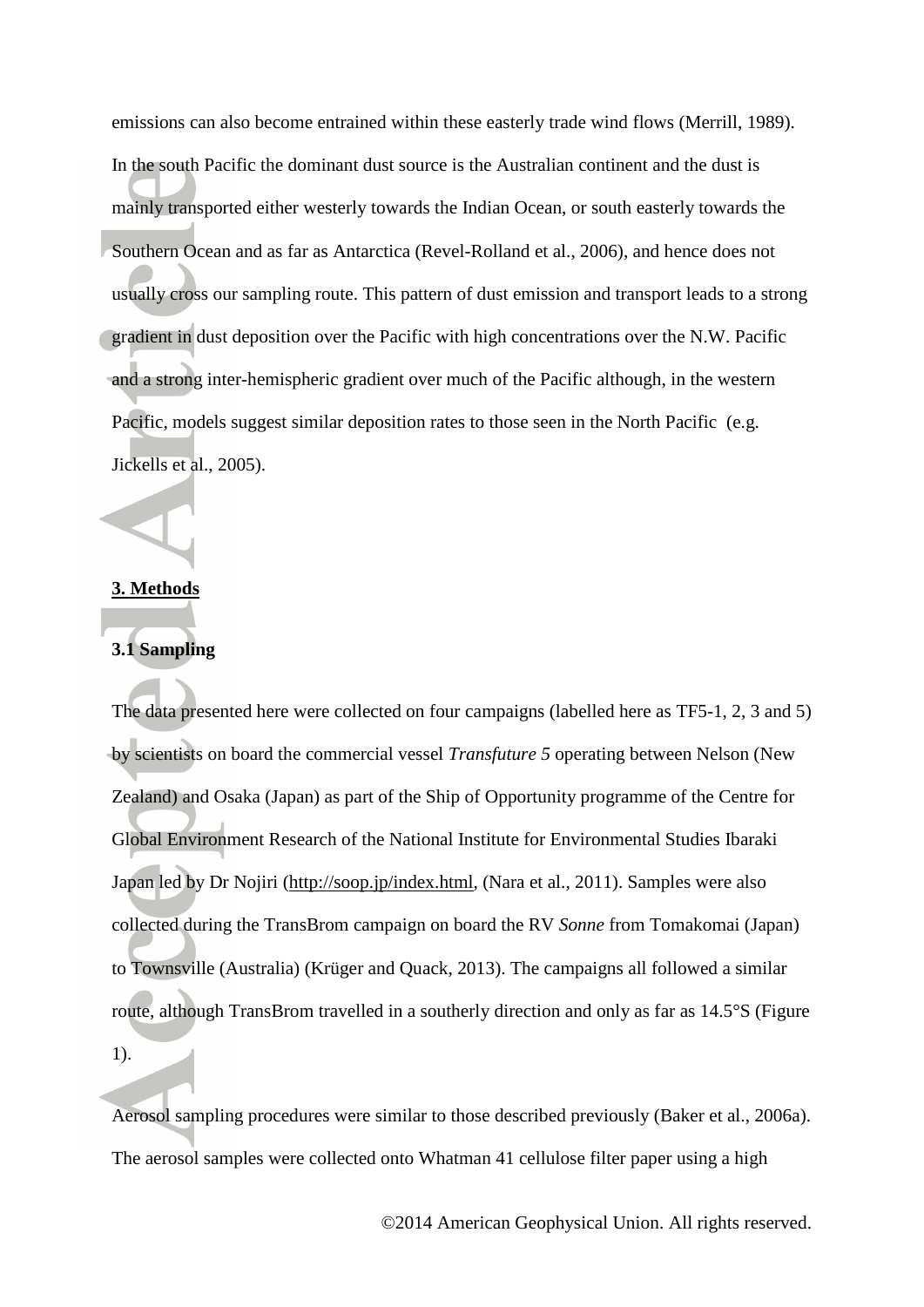volume (TF5  $\sim$  48m<sup>3</sup> hr<sup>-1</sup>; TransBrom  $\sim$  66m<sup>3</sup> hr<sup>-1</sup>) aerosol collector. Sampling was usually for 1 (24hr) day. The average speed of *Transfuture 5* is 35.5 km hr<sup>-1</sup>, so samples are collected over ~ 852 km of voyage track. There was no sector control employed on the aerosol sampler, as it was deployed ~40 m forward of the location of the ship's emissions, and at these speeds we consider contamination from ship emissions to be highly unlikely, and there is no evidence for such contamination in any of our data. To test this further, it is possible to interrogate the 10 minute average of the continuous atmospheric  $CO<sub>2</sub>$  sampling system on board the *Transfuture* (http://soop.jp/) to evaluate the potential for contamination from ship based sources, assuming these would give rise to elevated and variable  $CO<sub>2</sub>$  concentrations. Such variability in  $CO<sub>2</sub>$  is periodically evident in the dataset, but is most commonly associated with the ship passing relatively close to islands in the Tongan arc region where we see other evidence to suggest volcanic sources are important as discussed later. Otherwise the variability in atmospheric  $CO_2$  concentrations recorded is small and does not appear to be associated with anomalies in aerosol concentrations, suggesting no ship based contamination of the aerosol samples. We therefore retain all of the data and evaluate later if the results are consistent with other published data.

 The sampling on the RV *Sonne* was similarly arranged to avoid any influence of ship emissions. The speed of this research ship was much less than the commercial vessel *Transfuture 5* and distances travelled during daily sampling (average ~400km) were therefore less. Sampling was routinely monitored by ship board scientific personnel to ensure no possibility of contamination from ship sources, with sampling stopped if apparent wind direction became such as to threaten contamination. A Sierra-type cascade impactor was employed for TransBrom to separate the aerosol into coarse and fine modes at a boundary of ~1µm aerodynamic diameter ( [Baker et al., 2006a\)](#page-28-2), whereas the TF5 cruises used bulk filter collection only.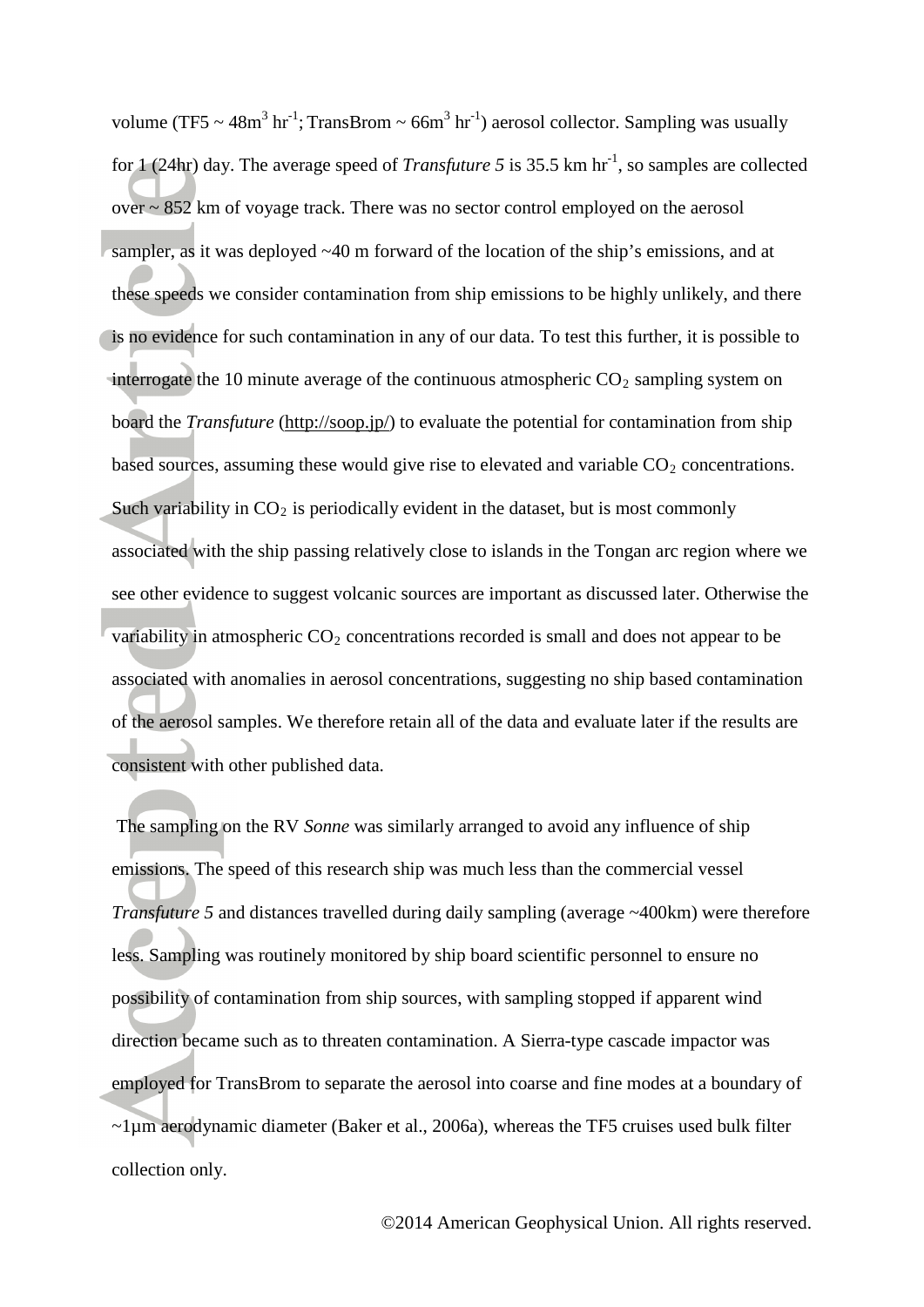#### **3.2 Analysis**

The analysis methods used are only summarised here, with full details being reported previously (e.g. [Baker et al., 2007,](#page-29-5) [Baker et al., 2006a,](#page-28-2) [Yeatman et al., 2001\)](#page-36-5). Extraction of the aerosol from the filter paper was in ultrapure water (Purite  $18.2M\Omega$ ) for most components and 1 mM NaHCO<sub>3</sub> solution for phosphorus, via ultrasonic agitation for 1 hour, followed by filtration (minisart) at  $0.2 \mu$ m. Analytical methods are summarised in Table 1.

Blank filters were analysed and all results reported are blank corrected. Overall detection limits are shown in Table 2. When samples were below detection, a situation that occurred for some phosphorus analyses  $(n=4)$  and for almost no other analytes, 75% of the detection value was used as a concentration for samples below the limit of detection (lod) for averaging purposes. Because these lod results were only a small proportion of the total data set, this substitution has very little effect on the median values we report. In Table 2 and subsequently we focus on the key nutrient analytes of interest and hence do not report the results for sodium, chloride or magnesium concentrations. Our analysis methods only measure phosphate and related soluble and reactive forms of phosphorus, subsequently referred to as soluble inorganic phosphorus (SIP). Baker et al. (2006b) estimate that SIP is about one third of total P, and Furutani ( [2010\)](#page-30-1) report a similar distribution. Much of the remaining phosphorus may be bound to organic matter of uncertain bioavailability or tightly bound within mineral phases such as aluminosilicate lattices and hence probably not bioavailable. Phosphorus was not analysed on the samples from the TransBrom cruise.

We also report the water soluble organic nitrogen component of our aerosol extracts, WSON, as the difference between measurements of total soluble N and the inorganic N measured as nitrate and ammonium [\(Cape et al., 2001\)](#page-29-6). i.e.

 $WSON = TN - (NO<sub>3</sub><sup>-</sup> + NH<sub>4</sub><sup>+</sup>)$ 

©2014 American Geophysical Union. All rights reserved.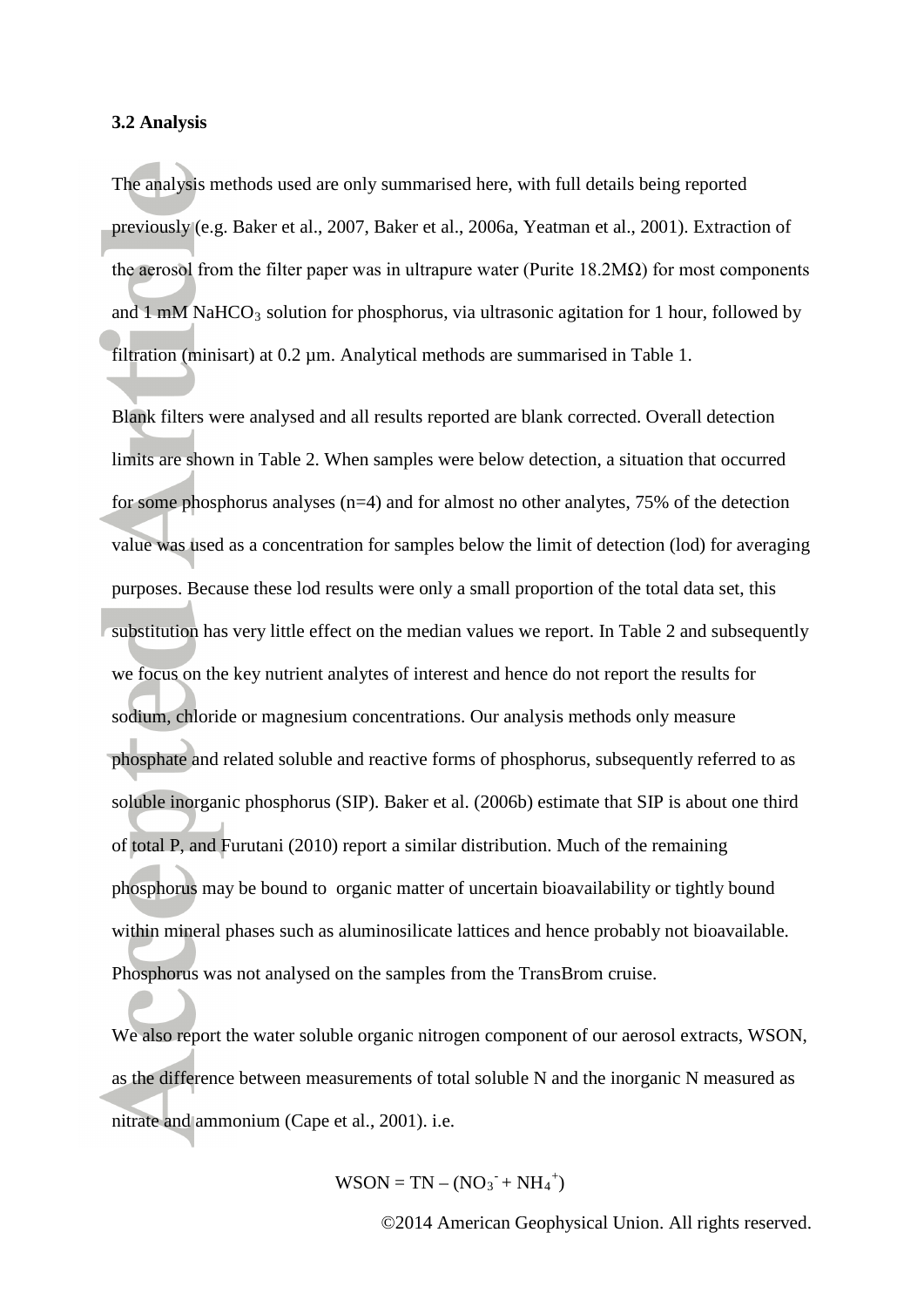WSON concentration estimates can have a relatively large uncertainty and even negative concentrations associated with the compounded uncertainties from using three analytical results in its calculation [\(Cape et al., 2011,](#page-29-1) [Cornell et al., 2003,](#page-30-4) [Lesworth et al., 2010\)](#page-32-4). However, in this data set we only had 2 negative WSON concentrations in 52 results and we therefore utilise the entire WSON data set available.

We use nss-K<sup>+</sup> as a tracer for biomass burning [\(e.g. Allen and Miguel, 1995\)](#page-28-3), nss-Ca<sup>2+</sup> as a tracer for mineral dust ([e.g. Kline et al., 2004](#page-32-5)), and non-sea-salt sulphate  $(SO<sub>4</sub><sup>2</sup>)$  as a tracer tracers we report the nss concentrations ([Keene et al., 1986](#page-31-6)) using Na<sup>+</sup> as the sea salt tracer of volcanic, biogenic and anthropogenic sulphur emissions, as discussed below. For these and seawater major ion composition ([Stumm and Morgan, 1996](#page-35-6)). As with WSON, these derived non-sea-salt concentrations have increased analytical uncertainties, but for nss-SO<sub>4</sub><sup>2</sup> we report no negative values, and for nss- $Ca^{2+}$  only 3 in 52, while for nss- $K^+$  where concentrations are rather low we find 5 negative concentrations in 52. We retain all negative values when calculating descriptive statistics in order to avoid a positive bias in average concentrations. As with the inclusion of lod estimates described above, the low number of negative values in our data sets will lead to very little effect on the medians of these populations and we therefore consider medians to be more reliable than arithmetic means. We use nss-Ca<sup>2+</sup> to estimate concentrations of dust and soluble Fe, as described below.

Air mass origin for the samples collected was assessed using 5-day air mass back trajectories obtained from the NOAA HYSPLIT model ( [Draxler and Rolph, 2003\)](#page-30-5).

Wet and dry atmospheric deposition rates depend on aerosol particle size. We use the average aerosol size distribution for each species (discussed below) together with deposition velocities of 0.1 cm  $s^{-1}$  and 2 cm  $s^{-1}$  for fine and coarse mode aerosol respectively (Baker et [al., 2003](#page-28-0) ) to derive a weighted average deposition velocity for each nutrient and multiply this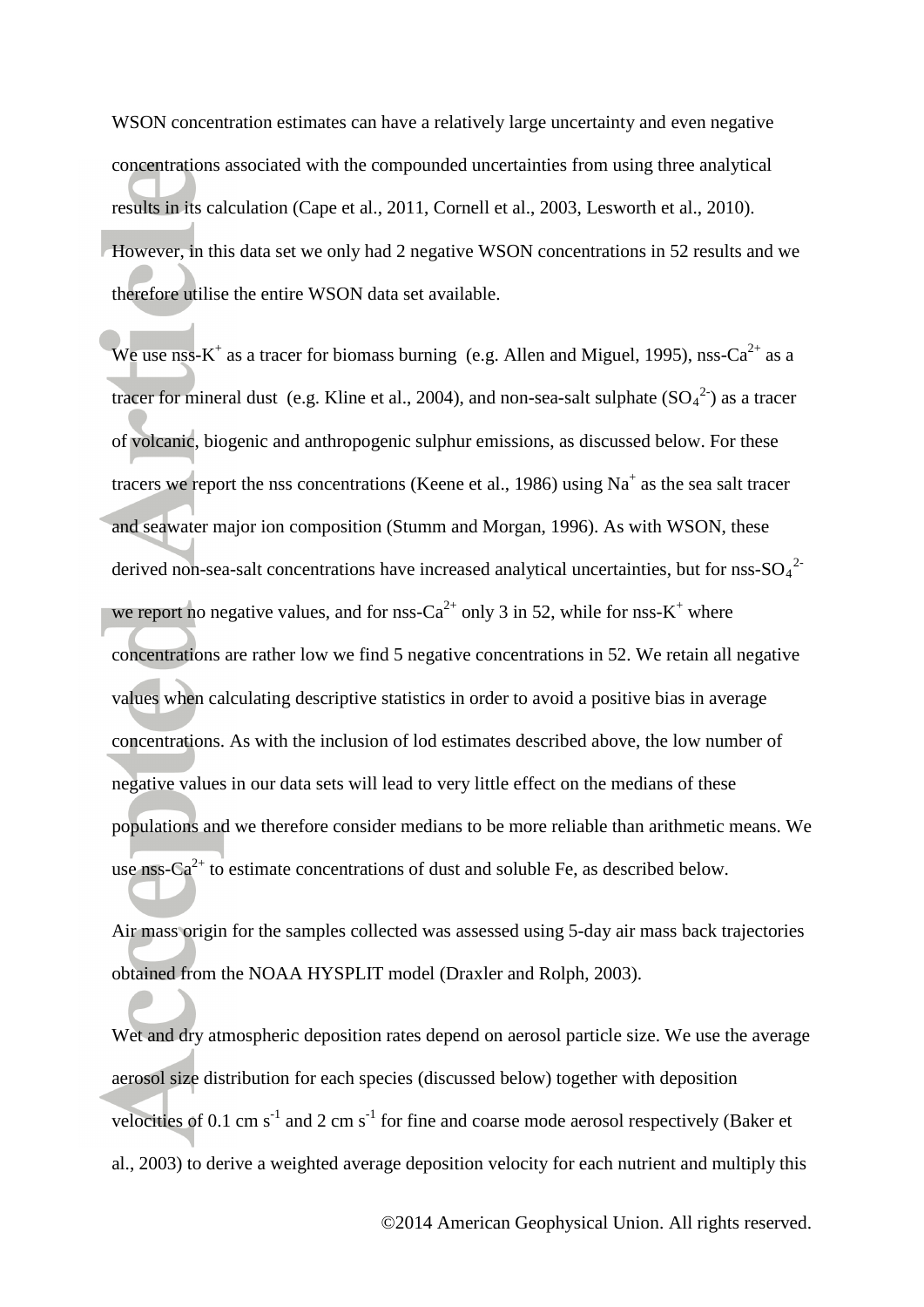by the median aerosol concentration to estimate the dry deposition flux  $(F^D)$ .

We estimate wet deposition using scavenging ratios (S) of 240 for ammonium (predominantly fine mode) and 358 for nitrate (predominantly coarse mode) based on an average of Bermuda and Barbados scavenging ratios ( [Galloway et al., 1993\)](#page-30-6). For WSON and dust which are 45% fine mode, we use a weighted average of the scavenging ratios (i.e.  $0.45x240+0.55x358 = 305$ . We do not have water soluble inorganic phosphorus particle size distributions for these west Pacific aerosols, but we assume it is similar to WSON and dust, as it is in the Atlantic [\(Baker et al., 2010\)](#page-29-3). Scavenging ratios are then used to calculate rainfall concentrations from aerosol concentrations  $(C_A)$  which are converted to wet deposition using a density of air of 1.17 kg  $m^{-3}$  [\(Galloway et al., 1993\)](#page-30-6) and an estimated rainfall rate (P) of 4 mm  $d^{-1}$ , derived from maps of long term average precipitation (Xie and [Arkin, 1997](#page-36-6) ), although we note rainfall is higher within the ITCZ itself. Hence, we estimate wet deposition flux  $(F^W)$  from the equation

$$
F^W = [(C_A \times S)/1.17] \times P
$$

#### **4. Results and Discussion**

#### **4.1 Atmospheric transport paths sampled**

To synthesise the data collected we have used air mass back trajectories to help describe the area over which the air has passed 5 days prior to being sampled. The trajectories were taken at 12 hour intervals to give an indication of the air at both the mid sampling point as well as the start/end of each sampling interval. These trajectories were then used to classify the samples according to their likely aerosol source regions.

We selected 5 potential airmass back trajectory origin classifications A-E (Figure 2) based on climatologies discussed in section 2. However, in practice we sampled no air masses

©2014 American Geophysical Union. All rights reserved.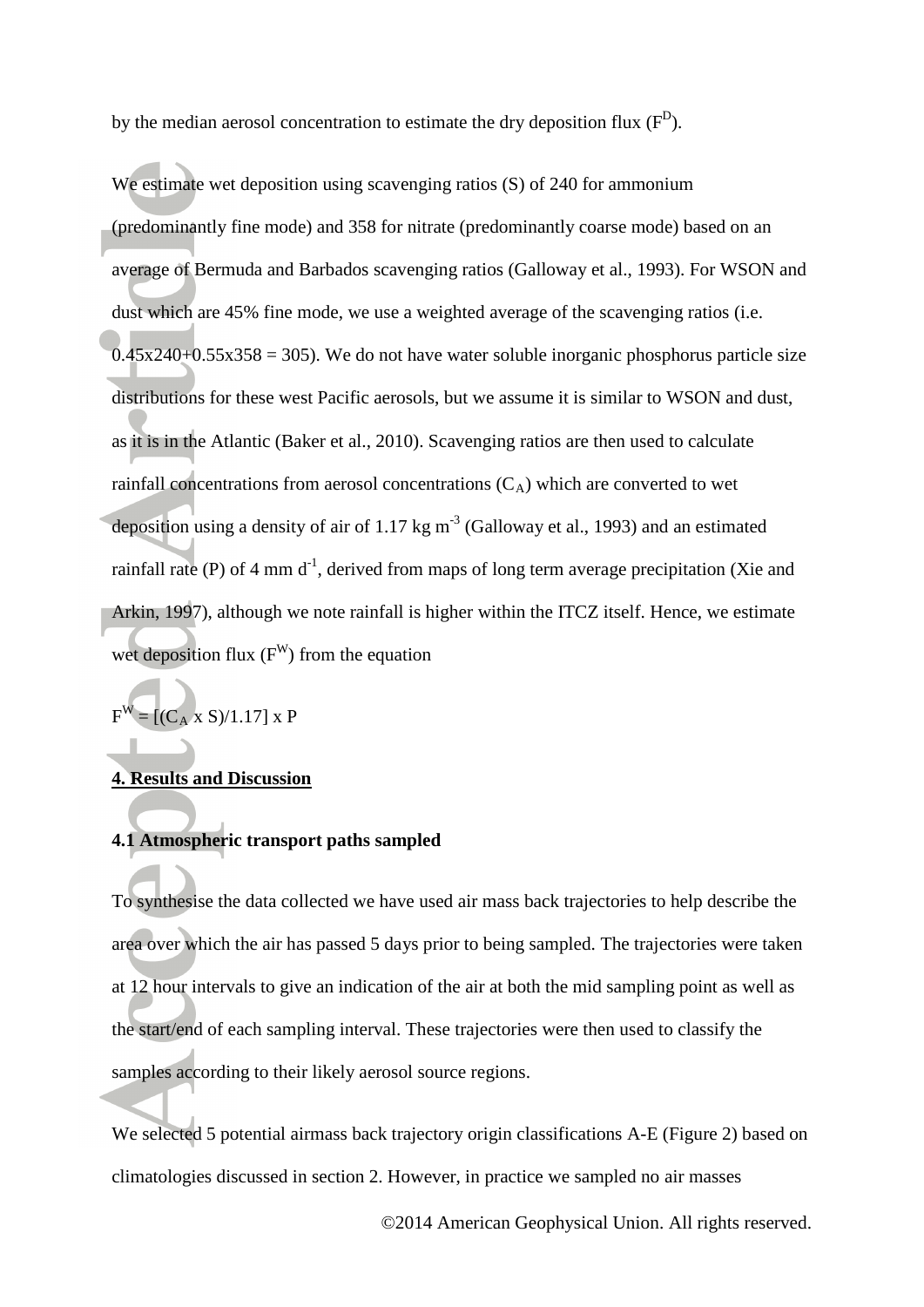associated with zone E and only 2 air masses sampled had approached the Australian continent (zone D). In neither case did these trajectories traverse the central desert regions of Australia and we have therefore included these two samples within trajectory class C to avoid creating trajectory groupings with very small numbers of samples. The major air transport pathways and the trajectories for samples collected allow us to therefore identify 3 distinct

zones;

- Zone A: Air flows associated with eastward flow off the Asian continent with the potential to be influenced by industrial and domestic emissions and Asian dust sources.
- Zone B: Air flows in a westerly direction over the tropical Pacific Ocean towards S.E. Asia associated with the N.E. Trade winds. These air masses have spent many days over the open ocean, but as discussed in the earlier climatology section, long range transport from Asian and North American sources can reach this region.
- Zone C: Air flow follows the SPCZ associated with the South Easterly Trade Winds. This air flow has spent many days over the Southern Ocean but may also be influenced by emissions from the Micronesian islands, New Zealand and coastal Australia.

The air mass back trajectories at particular latitudes were very similar for each voyage and consistent with the climatology of the Pacific described earlier, suggesting our data should be broadly representative of the region. The major air flows seen in the back trajectories are very similar to those laid out in SEAREX [\(Merrill, 1989\)](#page-33-6), although the air flow from Australia they describe was rarely encountered during the sampling campaigns discussed here, as noted above. Air flowing from zone A was only encountered north of 14°N and samples with air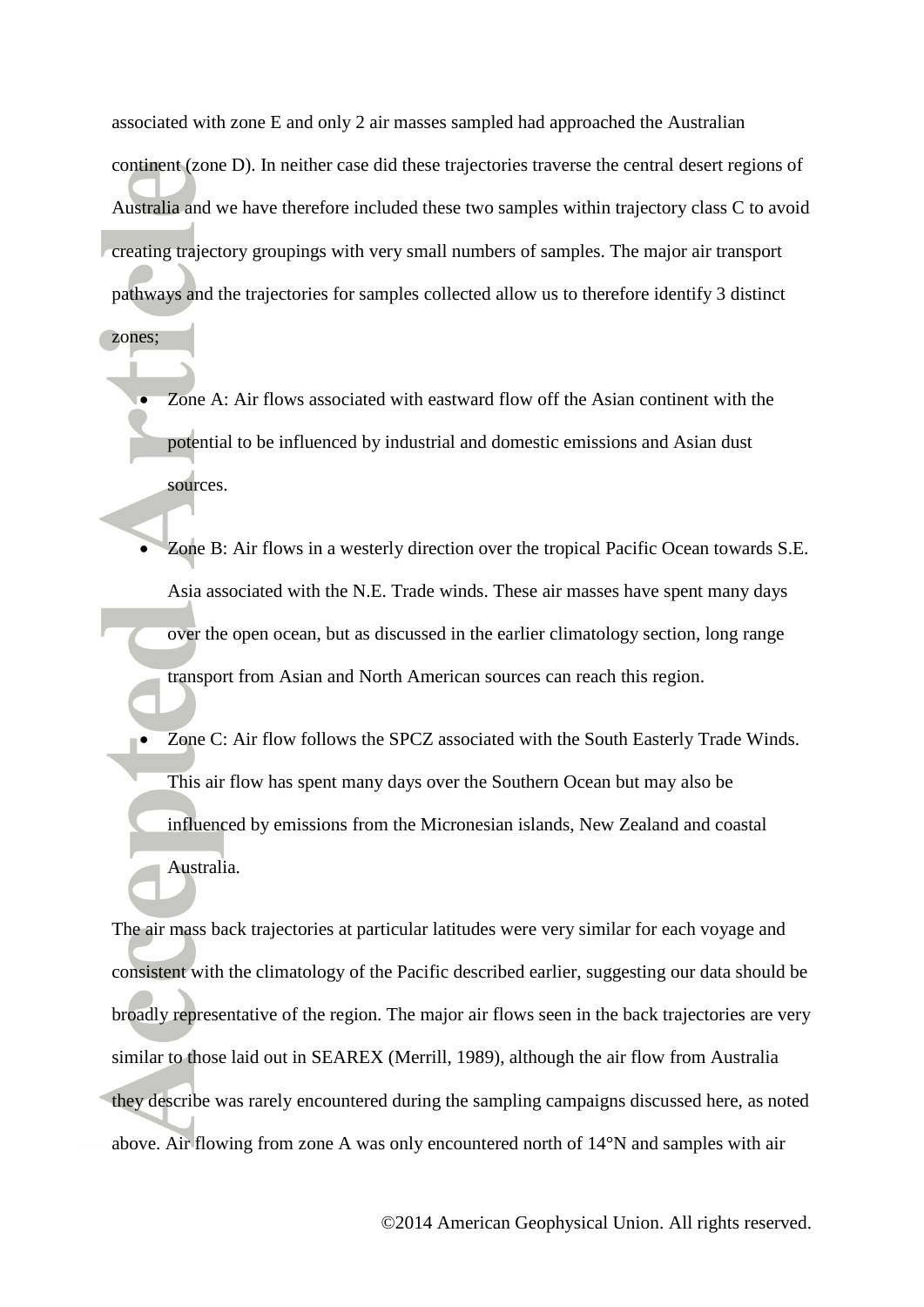from zone C were encountered south of 2°S. Although our sampling campaigns took place at different times of year, the number of samples we have collected is too small to allow us to realistically consider seasonality, and so we report statistics for all of the voyages in Table 3. Given the consistency of air mass trajectories, we subsequently treat each zone in Figure 2 as a separate ocean province influenced by air travelling from that region and adjoining continental areas.

#### **4.2 Aerosol average composition and comparison to other studies**

Average concentration results (mean, standard deviation and median) for the various sectors are presented in Table 3. The mean is included as the majority of other studies in the Pacific report this average value, and hence it is useful for comparisons between data sets which were collected at different times and using slightly different methods.

The size distribution results obtained from the TransBrom samples are consistent with those seen previously in this region [\(Matsumoto et al., 2004\)](#page-32-1) and elsewhere [\(e.g. Baker et al.,](#page-28-0)  [2003\)](#page-28-0). Nitrate was found predominantly in the coarse mode fraction (mean 84% coarse mode) reflecting its association with dust and sea-salt particles. By contrast, aerosol ammonium and non-sea salt sulphate, which have gas phase precursors, are primarily associated with the fine mode aerosol (mean 75 and 73% fine mode respectively), while WSON and nss-Ca<sup>2+</sup> both have on average about 45% of their concentration associated with the fine mode. This is similar to the proportions reported by ([Matsumoto et al., 2004](#page-32-1)) for nss- $Ca<sup>2+</sup>$  in this region. WSON was reported to be predominantly associated with fine mode and coarse mode ([Nakamura et al., 2006](#page-34-1)), while others report WSON to be split more or less aerosol in samples collected in the north west Pacific using a 2.5µm size cut off between fine equally between coarse and fine mode aerosol, in samples collected in Taiwan and over the Atlantic, respectively, for samples collected with a ~1 µm coarse/fine mode cut off (Chen et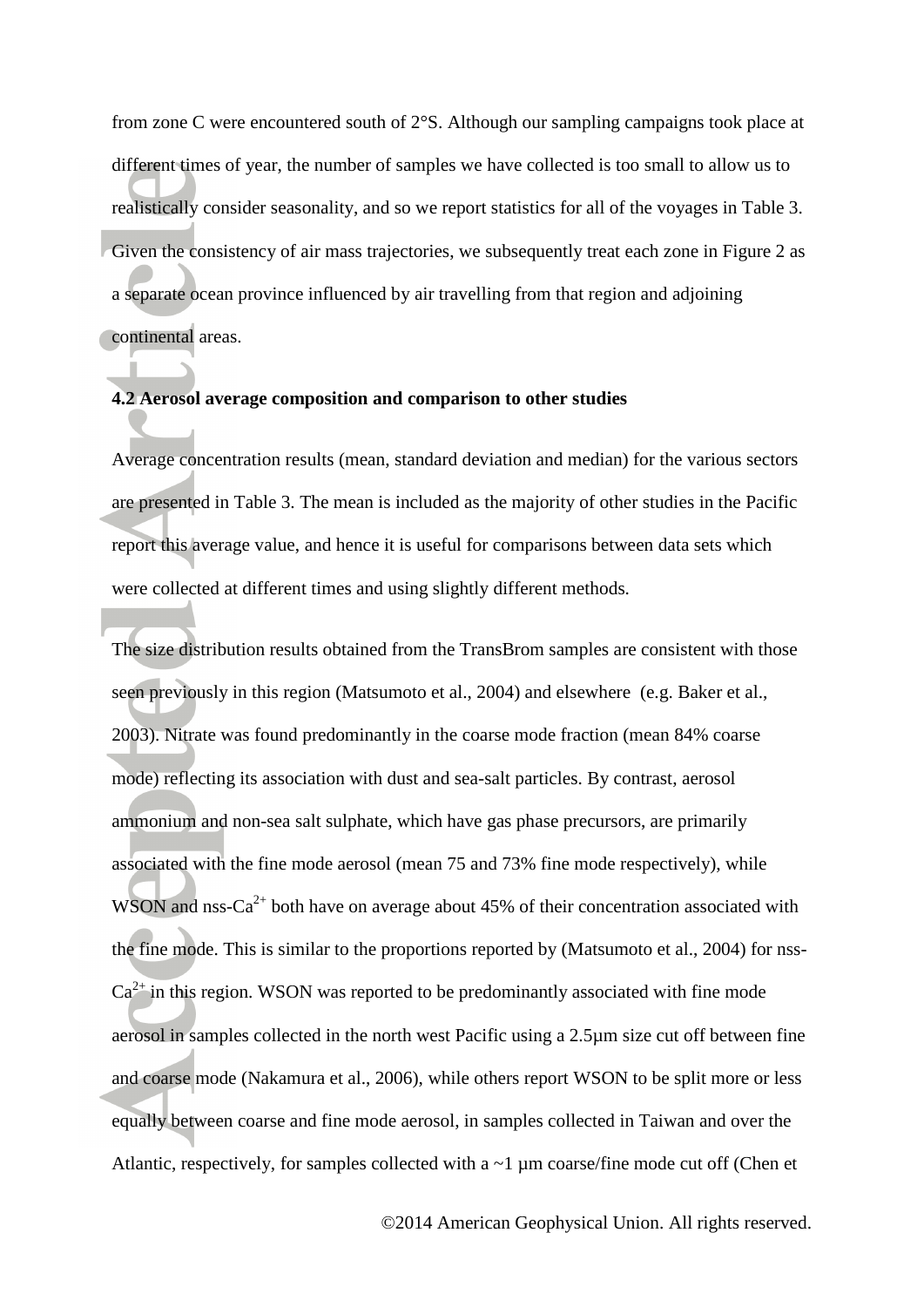al., 2010, [Lesworth et al., 2010\)](#page-32-4). In the following discussion we report the sum of TransBrom fine and coarse mode concentrations for comparability with the other data.

The nitrate and ammonium concentrations we report here are consistent with other data from the western Pacific and generally higher than those seen further east (i.e. east of 160°E) in the Pacific [\(Jung et al., 2011\)](#page-31-1). This lateral gradient is consistent with dilution and deposition of terrestrial-origin aerosol during eastward transport and is also evident in model estimates [\(e.g.](#page-30-0)  [Duce et al., 2008\)](#page-30-0). The concentrations we report here for the air masses crossing zone A are higher than those reported by Jung et al. [\(2011\)](#page-31-1) probably reflecting differences in the magnitude of the impact of industrial emissions from Asian sources on samples of air masses with somewhat different trajectories over that region. Our results are consistent for this region with those from sampling on island stations in the N. W. Pacific such as Chichi-jima [\(Matsumoto et al., 2004\)](#page-32-1). In our data, and in the other for this region [\(Jung et al., 2011\)](#page-31-1), aerosol ammonium concentrations are higher than nitrate. Liu et al. [\(2013\)](#page-32-6) have noted that the ammonium/nitrate ratio in atmospheric deposition in China is increasing, reflecting faster growth in ammonia emissions from agriculture than NOx emissions from combustion sources. Nitrate and ammonium in our data set are well correlated but with a non-zero ammonium intercept (Fig. 3), consistent with a background marine ammonia emission [\(Jung](#page-31-1)  [et al., 2011\)](#page-31-1). Sulphate is also well correlated with both nitrate and ammonium reflecting common sources on the Asian continent

There is little published data on WSON in this region. The results reported here are higher than reported for WSON (and nitrate and ammonium) for samples collected further east than our samples [\(Miyazaki et al., 2011\)](#page-33-3), but lower than those reported from Taiwan [\(Chen et al.,](#page-29-7)  [2010\)](#page-29-7) and for the northwest Pacific close to Japan [\(Nakamura et al., 2006\)](#page-34-1). WSON is correlated with TN in our data set,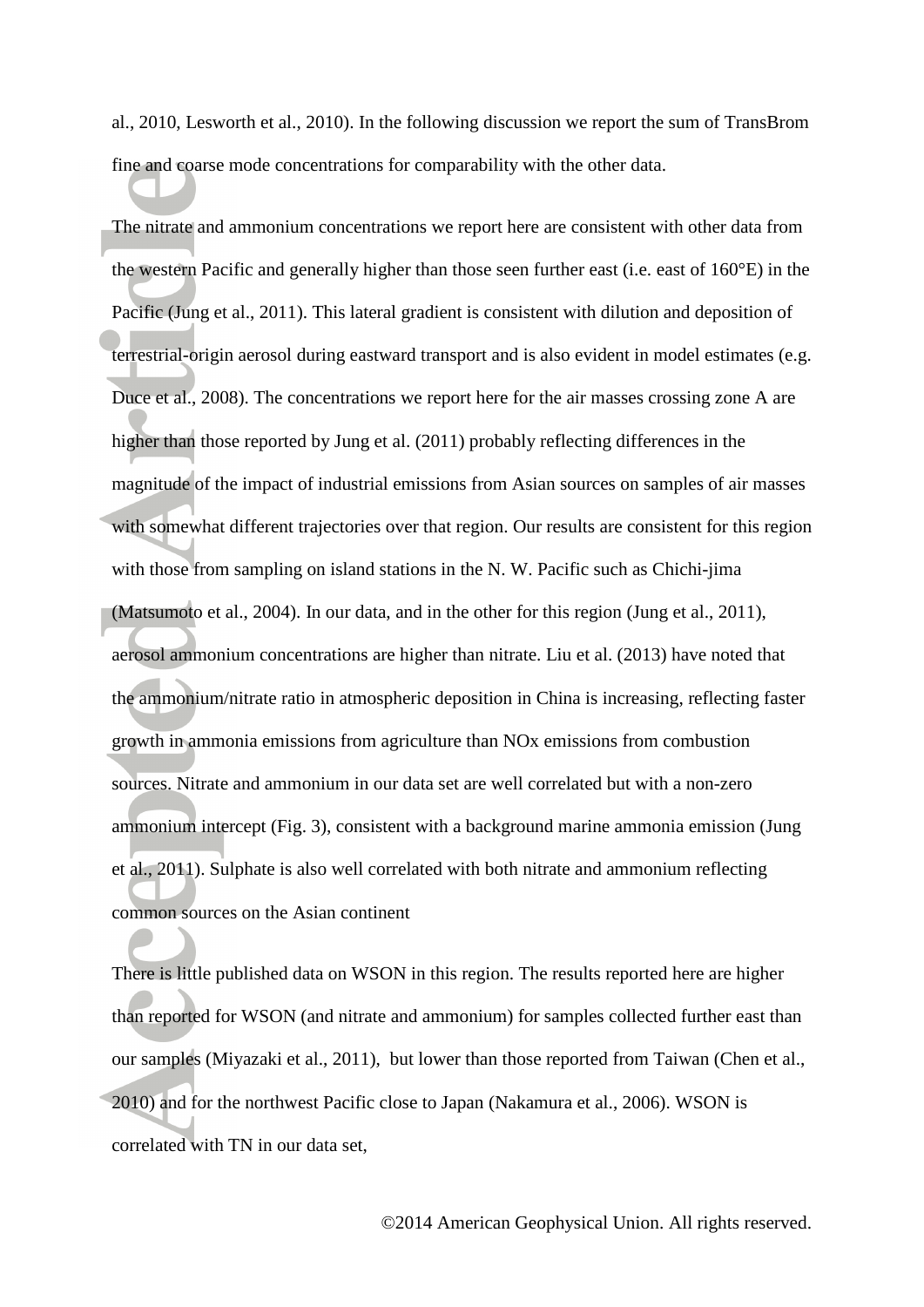WSON = 0.16 (
$$
\pm
$$
0.03) TN + 1.6 ( $\pm$ 0.6) R<sup>2</sup>=0.44 n=49

suggesting on average about 16% of the total N is WSON, a broadly similar proportion to that found by others in the Pacific region ( [Chen et al., 2010,](#page-29-7) [Miyazaki et al., 2011,](#page-33-3) [Nakamura](#page-34-1)  [et al., 2006\)](#page-34-1), and consistent with that reported for global data sets [\(Cape et al., 2011\)](#page-29-1).

The published literature on aerosol phosphorus concentrations is much more limited than for the other components considered here, but we can compare our results to reported average soluble phosphorus concentrations over the central N. Pacific of  $\sim 0.01$  nmol m<sup>-3</sup> (total P 0.08) nmol  $m^{-3}$ ) [\(Furutani et al., 2010\)](#page-30-1). These values are somewhat lower than the median of our results for air masses from zones B and C. These workers [\(Furutani et al., 2010\)](#page-30-1) report higher soluble phosphorus concentrations in regions impacted by Asian emissions (average concentration about 0.1 nmol  $m^{-3}$ ) comparable to, but somewhat higher than, observed here. straightforward to attribute observed phosphorus concentrations to known sources (Furutani [et al., 2010](#page-30-1) ), a finding consistent with the diversity and uncertainty in potential P sources to The aerosol soluble phosphorus concentrations we and others report are very low and approach our detection limits, and hence we do not attempt to interpret the regional variability we see in detail, noting only that the soluble phosphorus concentrations are rather variable and do not correlate particularly well with other aerosol components. It is not the atmosphere [\(Mahowald et al., 2008\)](#page-32-0) , although globally dust is the main source. Recent studies over the Bay of Bengal [\(Srinivas and Sarin, 2012\)](#page-35-7), a region strongly impacted by desert dust and anthropogenic emissions, report concentrations of soluble phosphorus more than tenfold greater than those reported here. Clearly more work is required to understand atmospheric phosphorus transport to the oceans.

Nss-Ca<sup>2+</sup> has been widely used as a tracer of crustal dust particularly in the Pacific region and also to quantitatively estimate dust concentration (e.g. Suzuki and Tsunogai, 1988, Kline et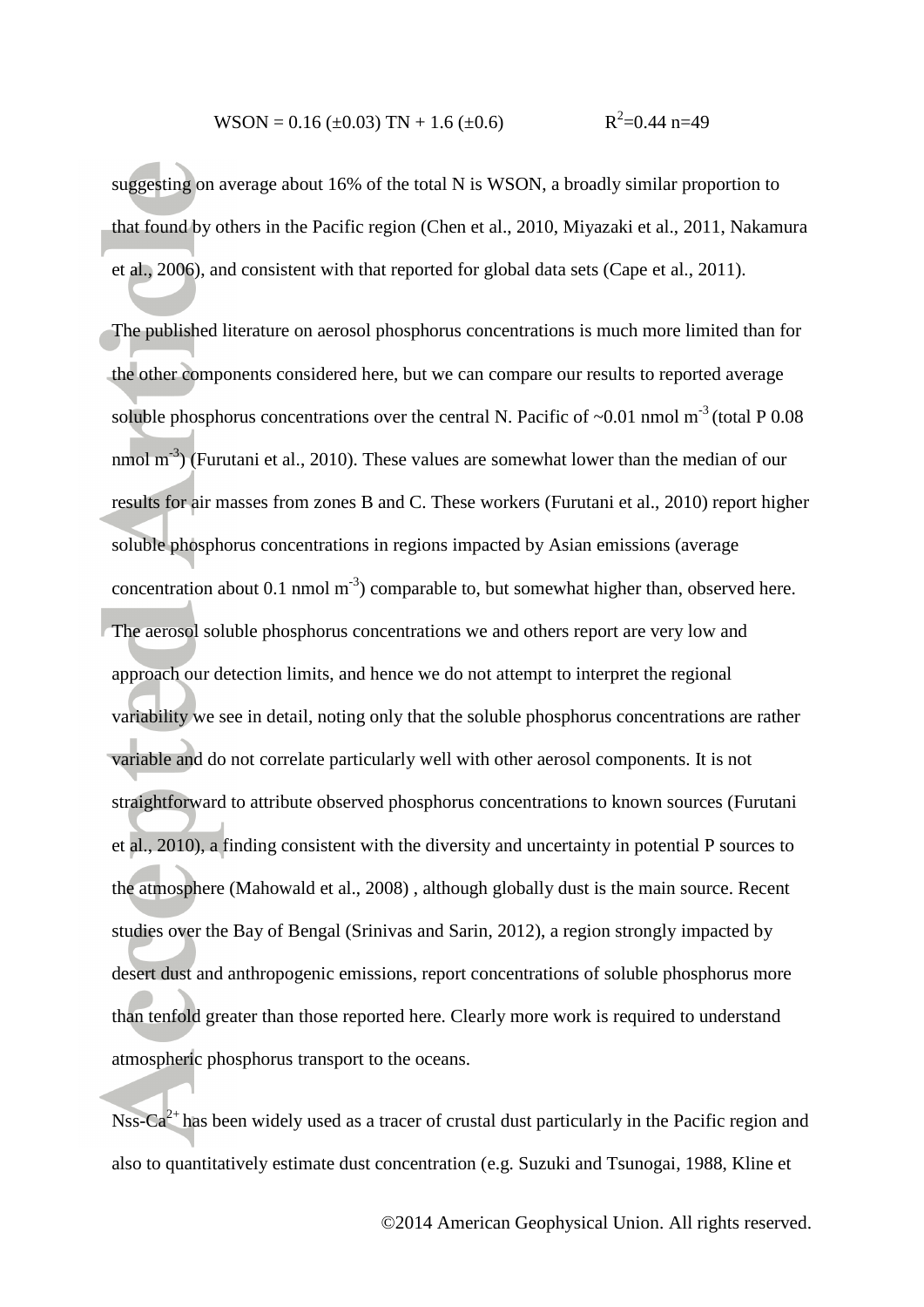al., 2004, [Arimoto et al., 2004\)](#page-28-1). Such conversions from nss-Ca<sup>2+</sup> to dust are necessarily approach of Kline ([Kline et al., 2004](#page-32-5)) who estimated water soluble nss-Ca<sup>2+</sup>to be 5% of dust uncertain because both the calcium content of dust and its solubility vary. Here we use the by mass in the Asian dust plume. These authors suggest that their resulting conversion factor for  $nssCa^{2+}$  has an uncertainty of at least a factor of 2 [\(Kline et al., 2004\)](#page-32-5). Within this uncertainty, this percentage nss $Ca^{2+}$  is consistent with other estimates from the Pacific region ([Suzuki and Tsunogai, 1988](#page-35-8), [Arimoto et al., 2004\)](#page-28-1) and with estimates for the Saharan dust plume [\(Savoie and Prospero, 1980\)](#page-35-9).

The results of these estimates of dust concentrations are presented in Table 4. Although this data set covers a large ocean area, it is necessarily restricted in time and we compare the results to those collected at island stations over campaigns lasting many months or longer to test the representativeness of the data. The nss-Ca<sup>2+</sup> data we report in zone A are very similar to that reported for Chinchi jima in the north west Pacific ([Matsumoto et al., 2004](#page-32-1)). As shown in Table 4, our dust concentration estimates are consistent with the extensive compilation of Duce [\(Duce, 1995\)](#page-30-7). There is a general west to east gradient in concentrations in the Pacific reflecting transport distances from the Asian source (e.g. [Uematsu et al., 2003,](#page-36-1) [Jickells et al.,](#page-31-0)  [2005\)](#page-31-0). Hence the dust concentrations we find in the S.W. Pacific  $(0.6 \text{ µg m}^{-3} \text{ zone C})$  are markedly higher than those reported in the S.E. Pacific  $($   $\sim$  10 ng m<sup>-3</sup> $)$  [\(Wagener et al., 2008\)](#page-36-2). While even higher dust concentrations  $>20 \mu g$  m<sup>-3</sup> are found in Zone A near the Japanese coast ([Uematsu et al., 2003](#page-36-1)). The natural variability of dust concentrations dominates the uncertainties in dust and iron concentrations. To estimate soluble iron flux from the dust flux we assume the dust is 3.5% Fe [\(Jickells et al., 2005\)](#page-31-0) and an iron solubility of 5% for aerosols which is appropriate for this atmospheric dust loading [\(Baker and Jickells, 2006\)](#page-28-4), and 14% for iron in rainwater (Jickells and Spokes, 2001), although these estimates have substantial uncertainties of at least a factor of 2.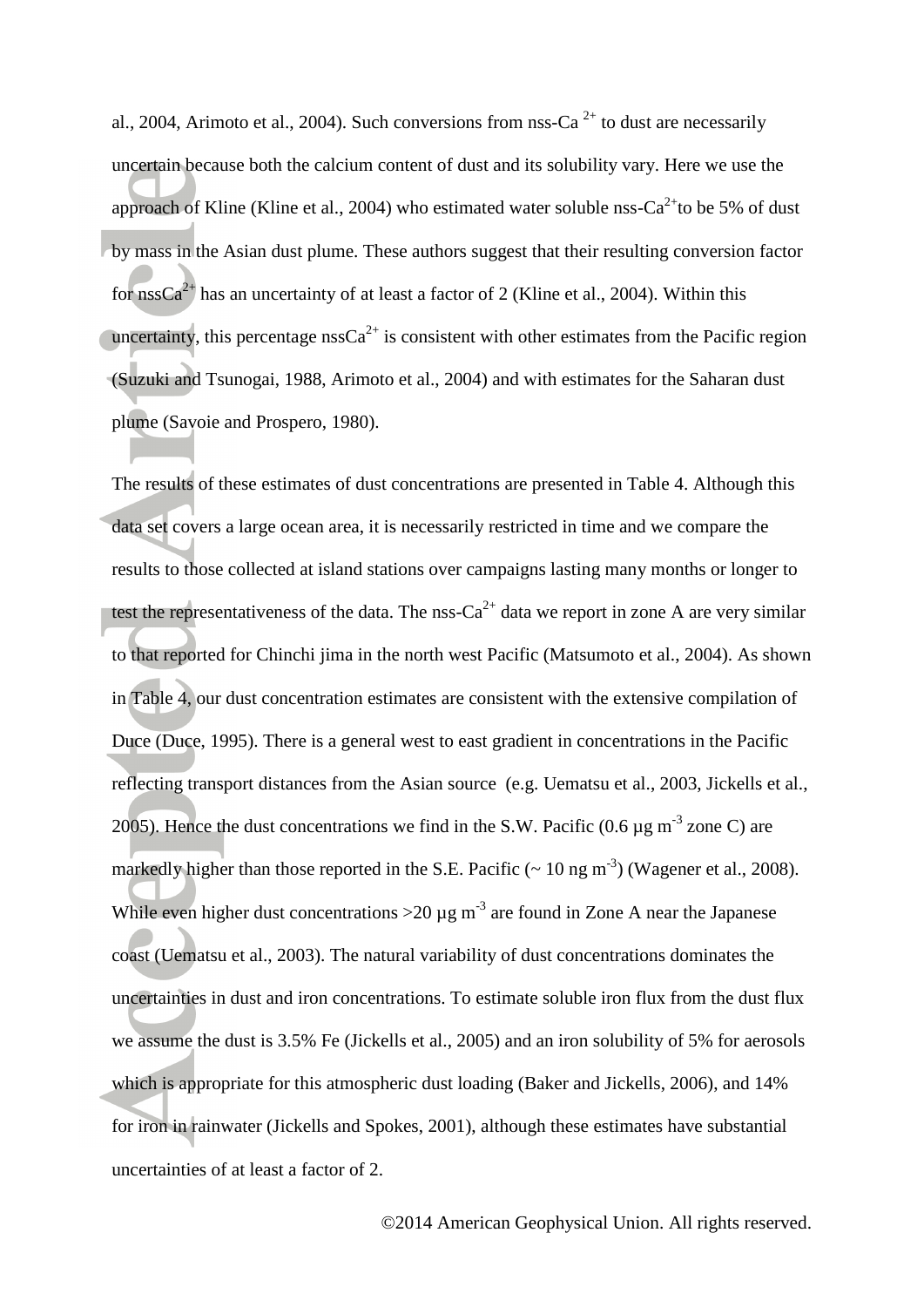#### **4.3 Geographic pattern of aerosol concentrations**

The concentrations we report in Tables 3 and 4 conform to a rather simple broad geographic pattern with zone A air masses higher than zones B and C for all components, except nss- $SO_4^2$  as discussed below. The geographical pattern in average dust concentrations we find is entirely consistent with that reported by others in the Pacific ([e.g. Prospero, 1989](#page-35-1)), and is likely the result of long range transport from Asia over the North Pacific and from Australia over the South Pacific [\(Prospero, 1989\)](#page-35-1). The geographic patterns we report for nitrate and ammonium are also similar to those reported by others [\(Jung et al., 2011,](#page-31-1) [Savoie et al., 1989,](#page-35-2) [Ooki et al., 2007\)](#page-34-2). These authors again argue that the distribution of nitrate and ammonium reflects long range transport from primarily Asian sources overlain on a natural background derived from lightning and tropospheric exchange for aerosol nitrate, and marine emissions of ammonia for aerosol ammonium. The consistency of our data and that of Savoie analysed with similar methods, suggests that increasing Asian emissions in recent decades (e.g. [Liu et](#page-32-6)  [al., 2013,](#page-32-6) [Zhang et al., 2007\)](#page-37-1) is not yet having a major impact on the central Pacific Ocean region.

The overall pattern we see for nss- $SO_4^2$  is similar to that reported by others, of decreasing sources from the emissions of DMS from seawater ([Savoie et al., 1989](#page-35-2), [Ooki et al., 2007\)](#page-34-2). concentrations along transport pathways from Asia and Australia with additional sulphate However, our nss- $SO_4^2$  data also show higher average concentrations in air masses associated with Zone C due to a few samples with particularly high concentrations, amongst a data set with otherwise low concentrations (see Figure 4); 3 of 52 samples have nss-SO<sub>4</sub><sup>2</sup> concentrations >40 nmol m<sup>-3</sup> while the remaining samples have concentrations <15 nmol m<sup>-3</sup>. All of the samples with higher nss- $SO_4^2$  concentrations are collected in the northern part of zone C and are associated with trajectories passing over, or close to, the Tongan and Vanuatu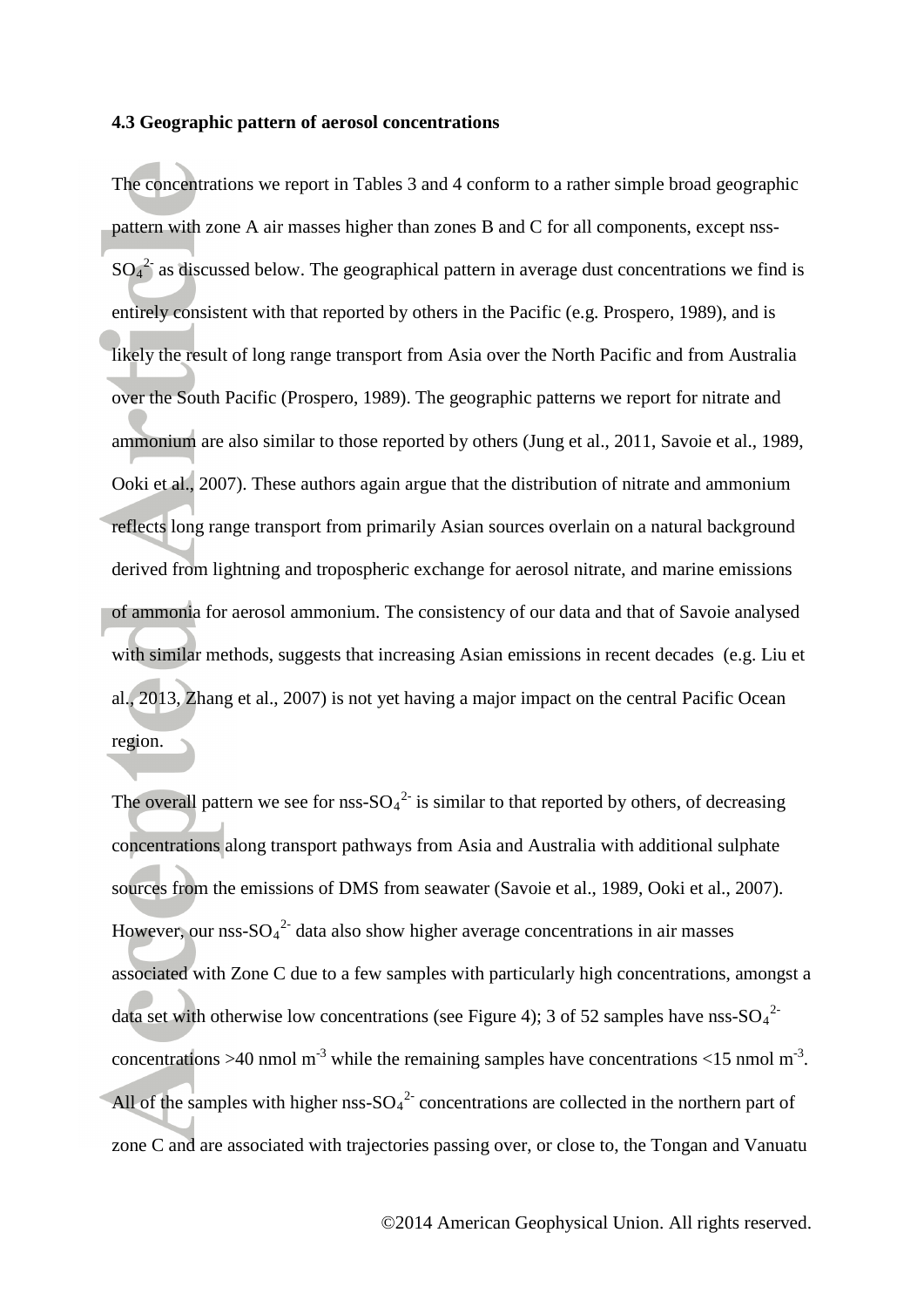islands. We suggest that the high nss- $SO_4^2$  aerosol concentrations in these samples are derived from emissions from the numerous volcanoes in this region. The concentrations of nss- $SO_4^2$  we find in these samples are comparable to those reported for samples influenced by  $SO_2$  emissions from volcanoes in Japan collected in the northwest Pacific (Uematsu et al.,  $2004)$  $2004)$ .

# **4.4 Comparison of aerosol concentrations between the West Pacific and the Atlantic Ocean**

We have previously reported results of similar sampling of aerosols along an extensive meridional transect in the Atlantic Ocean (e.g. [Baker et al., 2006a,](#page-28-2) [Baker et al., 2010,](#page-29-3) [Baker](#page-28-5)  [et al., 2006b\)](#page-28-5). We now compare and contrast the results from those Atlantic transects to those reported here for the western Pacific, recognising that sample numbers in individual regions for the W. Pacific samples are relatively small.

Pacific aerosol samples collected in Zone A in this study are potentially impacted by both dust and anthropogenic emissions from Asian continental regions. We therefore compare Zone A to North Atlantic air masses influenced by European emissions (Eur, Fig. 4) and to air over the subtropical North Atlantic, which is impacted by Sahara desert dust sources and by anthropogenic emissions from North Africa and southern Europe (Sahara, Fig. 4). In making this comparison we acknowledge that our transect in the Pacific only passes through a part of the Asian outflow, which extends further north than our sampling. This, combined with different patterns of emissions, contributes to some of the differences that are evident in Figure 4. The concentrations we report for Zone A samples in the Pacific are lower than reported for the European outflow, but comparable to the Saharan outflow for nitrate and ammonium, although over the North Atlantic nitrate to ammonium ratios are about 1.4 while in Zone A samples they are about 0.8. This reflects the increasing relative importance of  $NH<sub>3</sub>$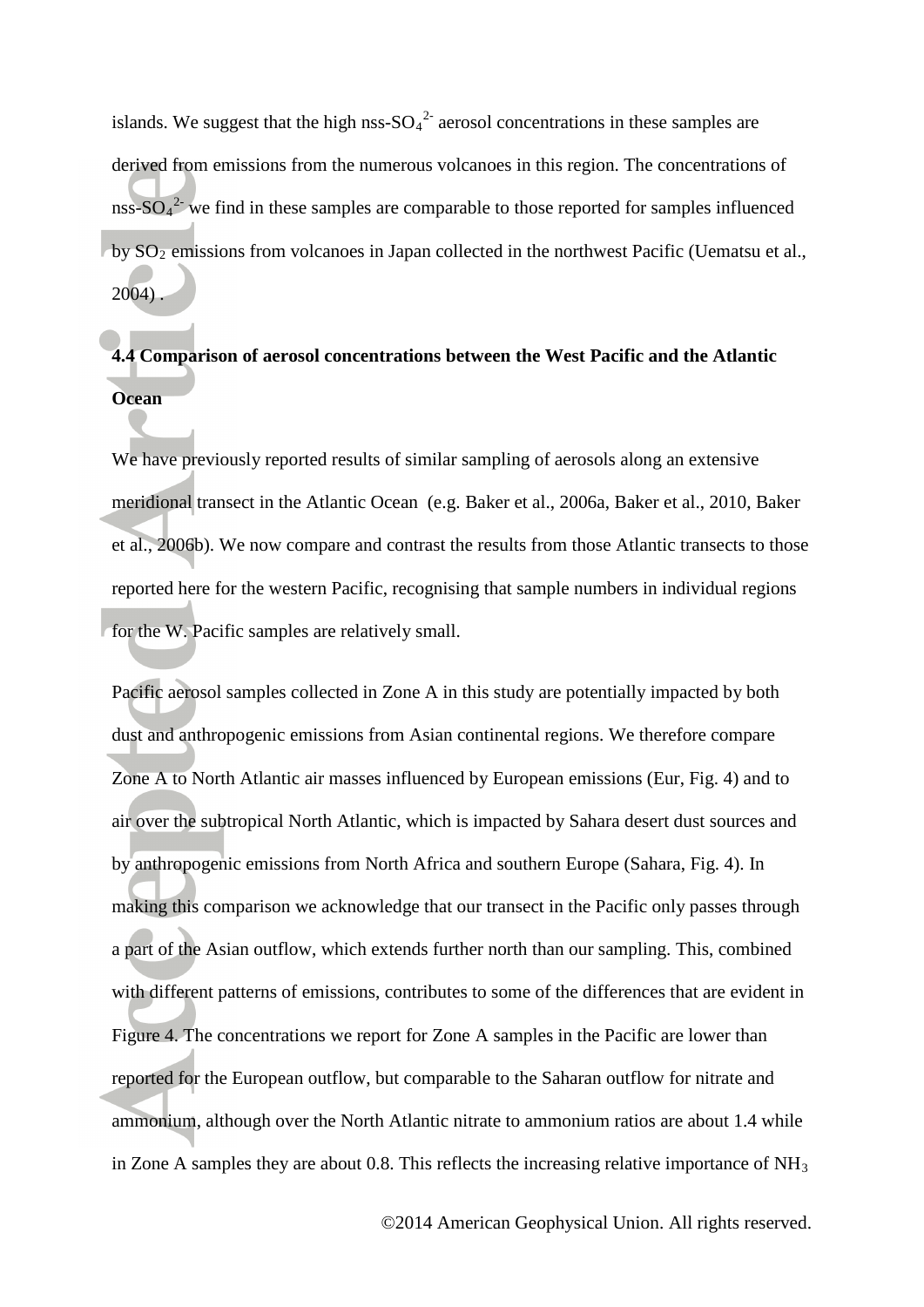over NOx emissions in China compared to the situation in Europe [\(Liu et al., 2013\)](#page-32-6). Non-seasalt sulphate concentrations were higher in zone A than in the NAtl-Rem and Eur groups in the Atlantic, probably reflecting different patterns of relative emissions of the nitrate, ammonium and non-sea-salt sulphate precursors in Asia and Europe. The most striking feature evident from this comparison is the very high non-sea-salt calcium in the Saharan air flow compared to all other sampled air-masses. This reflects the proximity and strength of the Saharan dust sources relative to the sampling transect in the Atlantic, and that the Sahara desert is globally much the strongest source of dust to the oceans [\(Jickells et al., 2005\)](#page-31-0).

We compare air masses from Pacific Zones B and C with, respectively, air masses that spent at least 5 days over the remote North (NAtl-Rem) and South (SAtl-Rem) Atlantic, assuming that these had similar histories of terrestrial contamination and ageing over the ocean. Nitrate concentrations were comparable in our Zone B and C samples to those in SAtl-Rem samples, but lower than those of NAtl-Rem samples. This may be partly due to the much longer oceanic transport pathways for the Pacific samples. Ammonium concentrations in the remote South Atlantic were somewhat lower than observed in Zones B and C and ammonium concentrations in the remote Pacific were approximately double those of nitrate (Table 3). Dust concentrations (represented by nss-Ca<sup>2+</sup>) were lower in zone B and C samples than in their equivalent remote air masses over the Atlantic. Non-sea-salt sulphate concentrations in zones B and C were comparable to those observed over the remote North Atlantic, but higher than over the remote South Atlantic.

#### **4.5 Influence of aerosol chemical composition on ocean biogeochemistry**

We now attempt to estimate the impacts of atmospheric deposition on the western Pacific. Our approach is similar to that used by us in the Atlantic [\(Baker et al., 2003\)](#page-28-0), and that employed recently for global scale estimates of the impacts of atmospheric deposition [\(Duce](#page-30-0)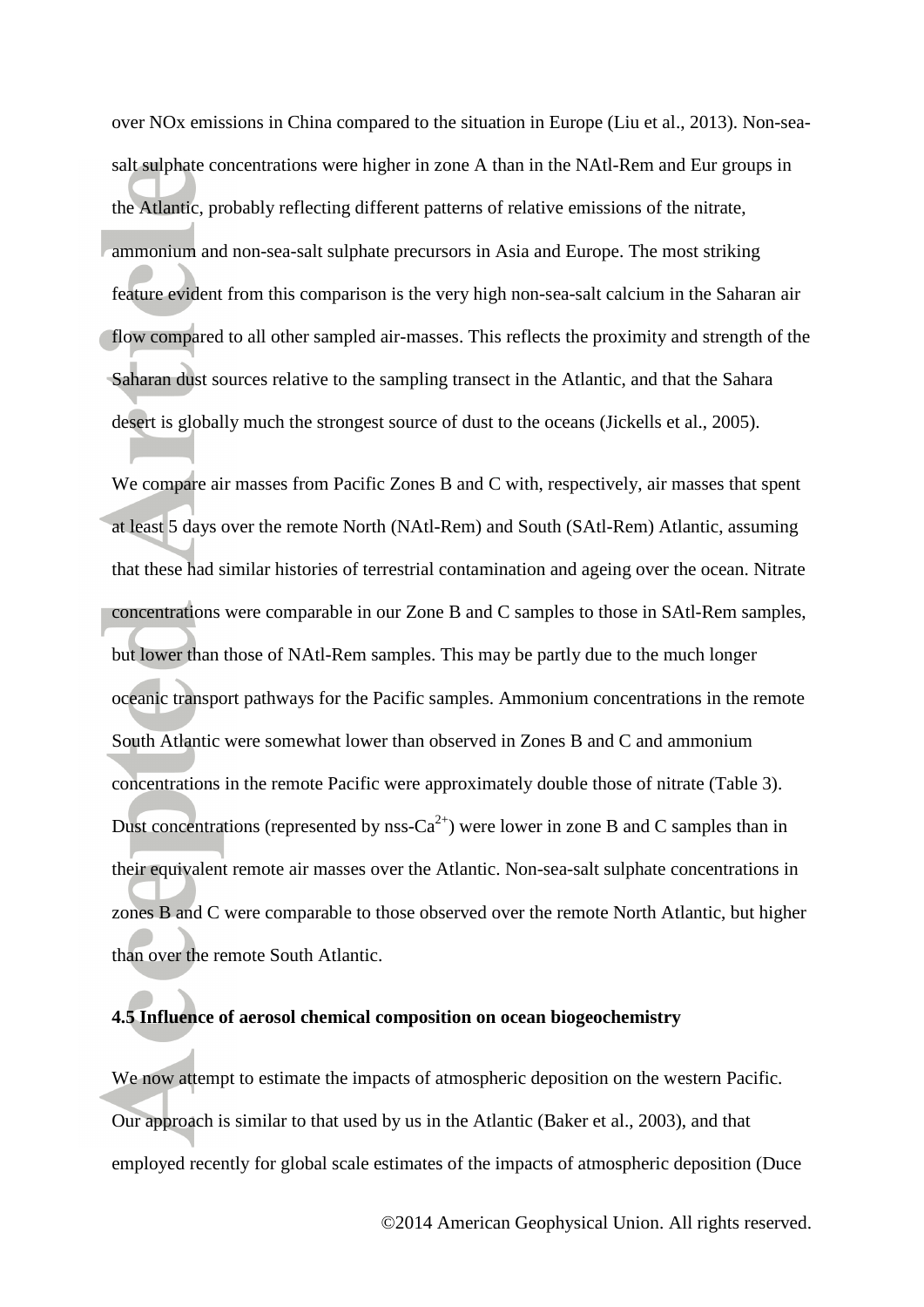et al., 2008) and Okin et al.[\(2011\)](#page-34-0). We will make these calculations for the area B, approximately  $0-15^{\circ}N$  and  $150-180^{\circ}E$ . This is the region for which we have most data, but because aerosol concentrations and surface water nutrient (and P\* see below) status in zone C are very similar to zone B, this analysis is appropriate for zone C as well.

The Pacific aerosol results we report suggest N:P ratios vastly in excess of the ratio required by phytoplankton (the Redfield ratio of ~16:1 on a molar basis). A similar situation has also been reported for the Atlantic ( [Baker et al., 2003\)](#page-28-0) and is apparently prevalent across all the world oceans [\(Okin et al., 2011\)](#page-34-0). The entire Pacific region considered here is characterised by low nitrate concentration surface waters according to the criteria used by Duce et al. [\(Duce et](#page-30-0)  [al., 2008\)](#page-30-0) and Okin et al. [\(Okin et al., 2011\)](#page-34-0), with average nitrate concentrations <4  $\mu$ mol  $I<sup>-1</sup>$ , and indeed concentrations are generally  $\langle 1 \rangle$  umol  $1^{-1}$  ([\(Levitus, 1982,](#page-32-7) [Levitus, 2010\)](#page-32-8) also see http://iridl.ldeo.columbia.edu/SOURCES/.LEVITUS94/ accessed July 2013). Based on the P\* (excess P with respect to N compared to Redfield ratio) mapping approach (see [Deutsch et](#page-30-3)  [al., 2007,](#page-30-3) [Key et al., 2004,](#page-31-7) [Ward et al., 2013\)](#page-36-0) all the ocean waters in zone B have rather small values of  $P^*$  (about 0.1 µmol  $I^{-1}$  in Zone B and 0.2 µmol  $I^{-1}$  in zone C) which are similar to new classification of Ward et al ([2013](#page-36-0)). those seen in the North Atlantic, indicating that surface water P concentrations are low with a small excess relative to N. The waters are SPD (surplus phosphate with diazotrophs) in the

We therefore assume that the receiving ocean waters in this Western Pacific region are Nlimited, consistent with the assumptions of others [\(Okin et al., 2011,](#page-34-0) [Dutkiewicz et al., 2012\)](#page-30-2). Direct nutrient addition experiments in this region also suggest that primary production is limited by macronutrient supply in the W Pacific, although the addition of iron can also stimulate diatom growth in a community that is otherwise dominated by small phytoplankton [\(Ditullio et al., 1993\)](#page-30-8). This assumption of N-limitation requires that water column sources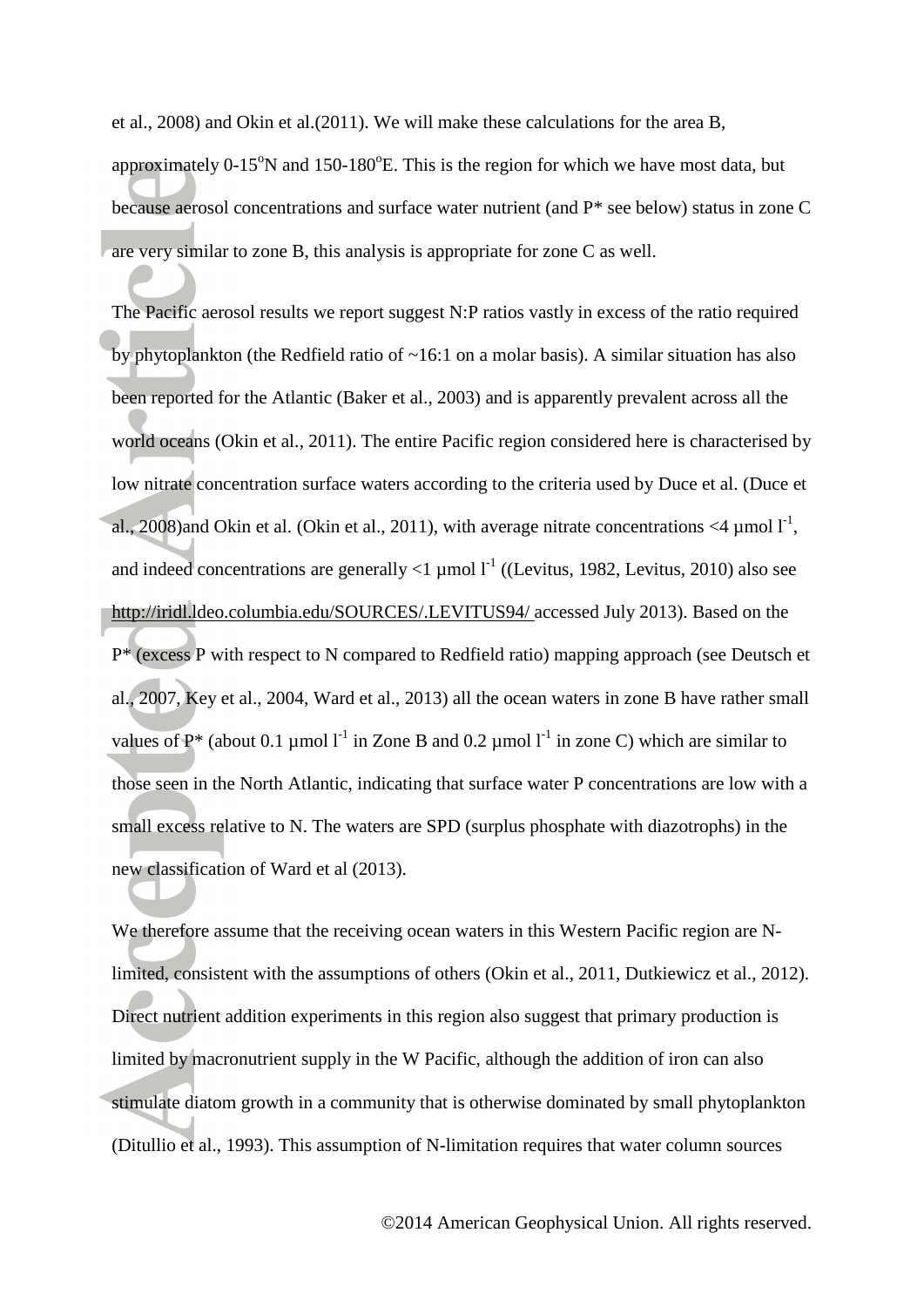can supply enough phosphorus to utilise the atmospherically delivered iron and, in the case of non-nitrogen fixers such as pico-prokaryotes, atmospherically delivered nitrogen and iron. The nitrogen supply from the atmosphere includes both nitrate and ammonium and some phytoplankton species such as *Prochlorococcus* cannot readily utilise nitrate [\(Moore et al.,](#page-34-6)  [2002\)](#page-34-6) and so the proportions of the N species supplied may have some biogeochemical consequences. We note that the mechanisms of efficient surface water phosphorus supply to sustain positive values of P\* are currently uncertain (e.g. [Mills and Arrigo, 2010,](#page-33-8) [Moore et](#page-33-5)  [al., 2009,](#page-33-5) [Monteiro and Follows, 2012,](#page-33-9) [Palter et al., 2011,](#page-34-7) [Ward et al., 2013\)](#page-36-0), although Palter et al. [\(Palter et al., 2011\)](#page-34-7) have demonstrated that P transport from the margins into the gyre may be the dominant source in the North Atlantic. Thus P\* represents a quasi-steady-state controlled by supply and utilisation of P

We also assume nitrogen fixation rates are iron-limited in this region consistent with the assumptions of others [\(Okin et al., 2011,](#page-34-0) [Dutkiewicz et al., 2012,](#page-30-2) [Ward et al., 2013\)](#page-36-0). Nitrogen fixation is potentially inhibited by the presence of dissolved nitrate or ammonium in the water column, but only at relatively high concentrations of  $\sim 10 \mu$  mol  $I^{-1}$ , [\(Duce et al., 2008\)](#page-30-0) with little or no inhibition at concentrations  $< 1$ µmol  $1^{-1}$ , [\(Holl and Montoya, 2005\)](#page-31-8), i.e. much higher concentrations than found in these W Pacific surface waters (see earlier). Individual atmospheric deposition events will probably not push the surface waters across this surface water nitrate and ammonium concentration threshold because, based on the data in Table 5, and assuming at a minimum a surface mixed layer depth of 10m, the impact of daily nitrogen deposition will on average increase surface water nitrate+ammonium concentrations by only about 3 nmol  $l^{-1}$ .

To assess the impact of atmospheric deposition, we first calculate atmospheric deposition fluxes using the approach detailed in the methods ( [Baker et al., 2003\)](#page-28-0). The results are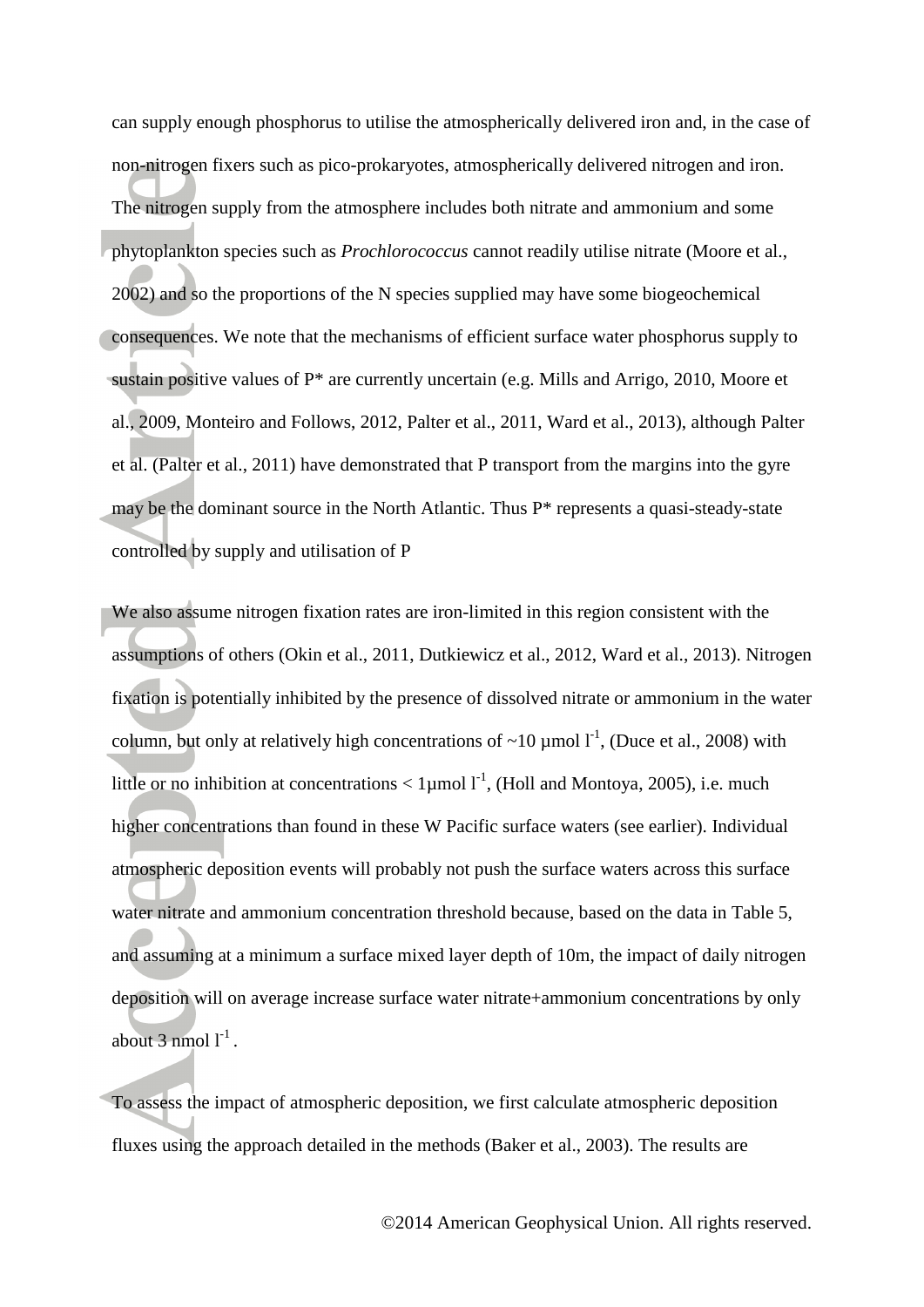presented in Table 5. The nitrogen deposition estimates are similar to those of others [\(Duce et](#page-30-0)  [al., 2008,](#page-30-0) [Jung et al., 2011\)](#page-31-1) and the dust deposition model estimates for this region [\(Jickells et](#page-31-0)  [al., 2005\)](#page-31-0). Our calculations suggest wet and dry deposition are approximately comparable for total nitrogen, with all three nitrogen components contributing approximately equally, reflecting the importance of the faster deposition of coarse mode components particularly nitrate, despite their lower concentrations, as noted previously [\(Jung et al., 2011\)](#page-31-1). For dust deposition, wet and dry deposition rates are comparable, but wet deposition dominates the supply of soluble iron because of the estimated higher solubility of iron in wet deposition. The uncertainties in the parameterisation of deposition rates and of iron solubility dominate the uncertainties in these calculations.

To estimate the impact of this deposition on ocean primary productivity (Box 1) we use a similar approach to that of Baker et al. [\(Baker et al., 2003,](#page-28-0) [Baker et al., 2007\)](#page-29-5) and Okin et al. [\(Okin et al., 2011\)](#page-34-0). We first estimate the magnitude of primary productivity that can be sustained by the atmospheric nitrogen deposition and multiply this by the Redfield C:N molar ratio of 6.6:1. We assume all of the atmospheric aerosol nitrogen is bioavailable, although we note that the bioavailability of WSON is very uncertain [\(Seitzinger and Sanders, 1999,](#page-35-10) [Cape](#page-29-1)  [et al., 2011\)](#page-29-1). We then estimate the iron requirement associated with this atmospheric nitrogen fuelled productivity using a molar C:Fe ratio of  $7x10^5$  (Okin et al., 2011and references [therein](#page-34-0) ) , and consistent with Boyd and Ellwood [\(2010\)](#page-29-8). We subtract these iron requirements from the atmospheric iron supply to estimate the residual atmospheric iron supply. We then assume this residual atmospheric iron supply can stimulate nitrogen fixation, and that much of the nitrogen fixed is subsequently released, probably as DON [\(Mulholland, 2007\)](#page-34-8), which is assumed here to become available for non- nitrogen fixing primary producers [\(Sohm et al.,](#page-35-11)  [2011\)](#page-35-11). The principles and outcome of these calculations is summarised in Figure 5.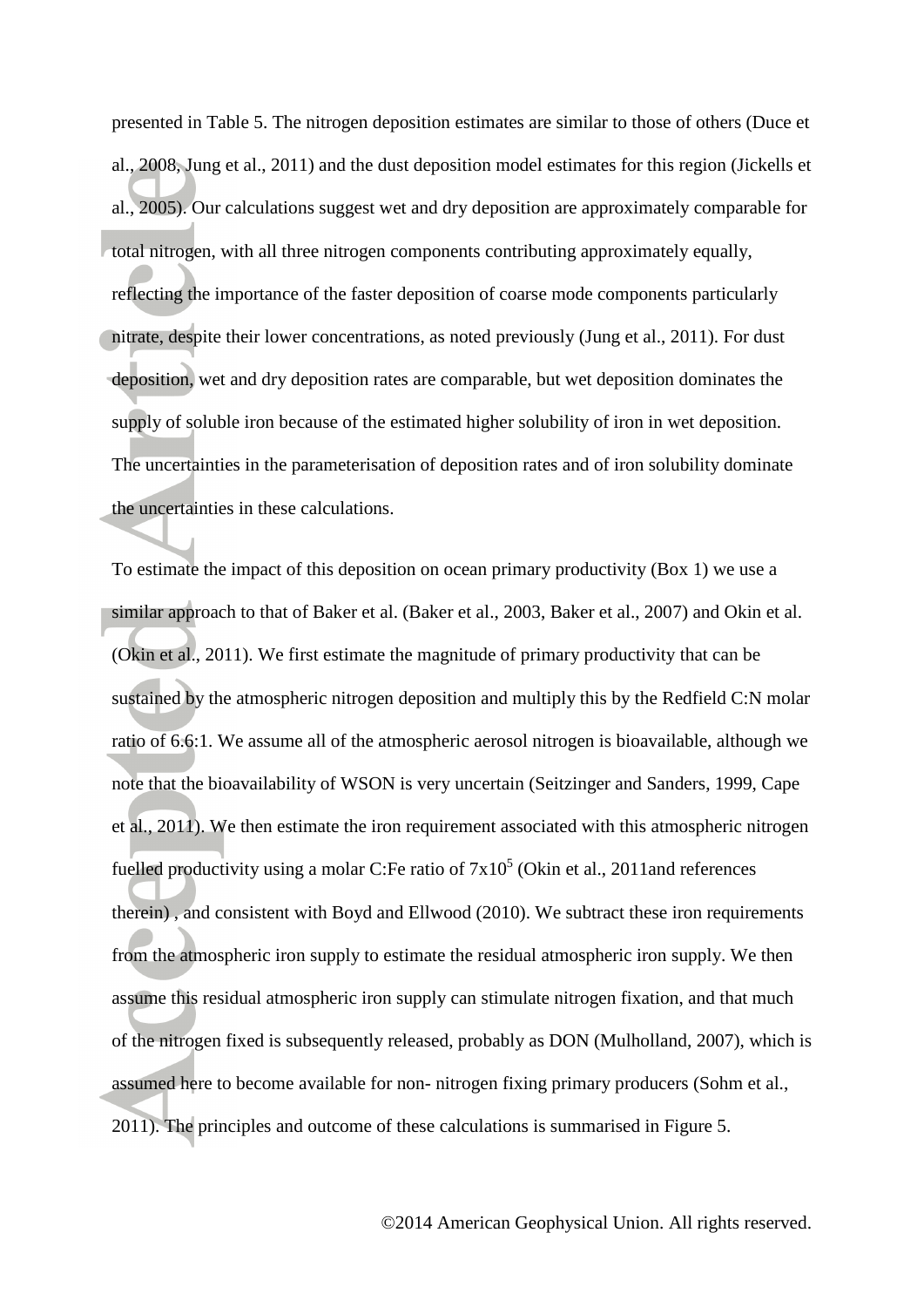We estimate nitrogen fixation rates based on our estimated residual iron supply rate and the N:Fe ratio reported for *Trichodesmium,* as discussed below. *Trichodesmium* is only one of many nitrogen-fixing organisms in ocean waters [\(Moisander et al., 2010,](#page-33-10) [Zehr et al., 2008\)](#page-36-8), but it is probably the best characterised [\(Mahaffey et al., 2005\)](#page-32-2) and so we choose here to use its elemental composition in subsequent calculations. As noted previously [\(Baker et al.,](#page-29-5)  [2007\)](#page-29-5), the iron requirements of nitrogen-fixing phytoplankton are known to be higher than other photosynthetic phytoplankton due to the iron-rich nitrogenase enzyme used for nitrogen fixation, but otherwise are very poorly constrained. To convert iron supply to nitrogen fixation rates we use published N:Fe (or Fe:C and C:N) ratios for *Trichodesmium* reported by various authors as discussed below. We note the large variability in these reported ratios reflecting, at least in part, variations in iron availability which has been shown to influence *Trichodesmium* N:Fe ratios [\(Berman-Frank et al., 2001\)](#page-29-9), with the potential for these organisms to engage in luxury iron uptake [\(Chen et al., 2011\)](#page-30-9). Our approach probably represents an upper bound of estimated nitrogen fixation rates, since these may be limited by environmental factors other than iron supply and also because some of the products of nitrogen fixation such as diatom-diazotroph assemblages may be exported to depth, and hence not utilised by phytoplankton in surface waters [\(Mulholland, 2007\)](#page-34-8).

The N:Fe ratio in *Trichodesmium* is a key term in this calculation and is very uncertain. Estimates of N:Fe derived from laboratory and field measurements vary by around an order of magnitude  $(-400 - 4000 \text{ mol mol}^{-1})$ , as discussed by *Baker et al.* [\(Baker et al., 2007\)](#page-29-5). This range of reported Fe:N ratios may reflect uncertainties in measurements and/or real environmental variability since the ratio is known to vary systematically, for instance, with iron concentrations. Recently N:Fe ratios have been estimated from an optimised fit of a global biogeochemistry model at 1333 mol mol-1 for a model based on *Trichodesmium* (and arguing that including other nitrogen-fixing organisms within the model did not require a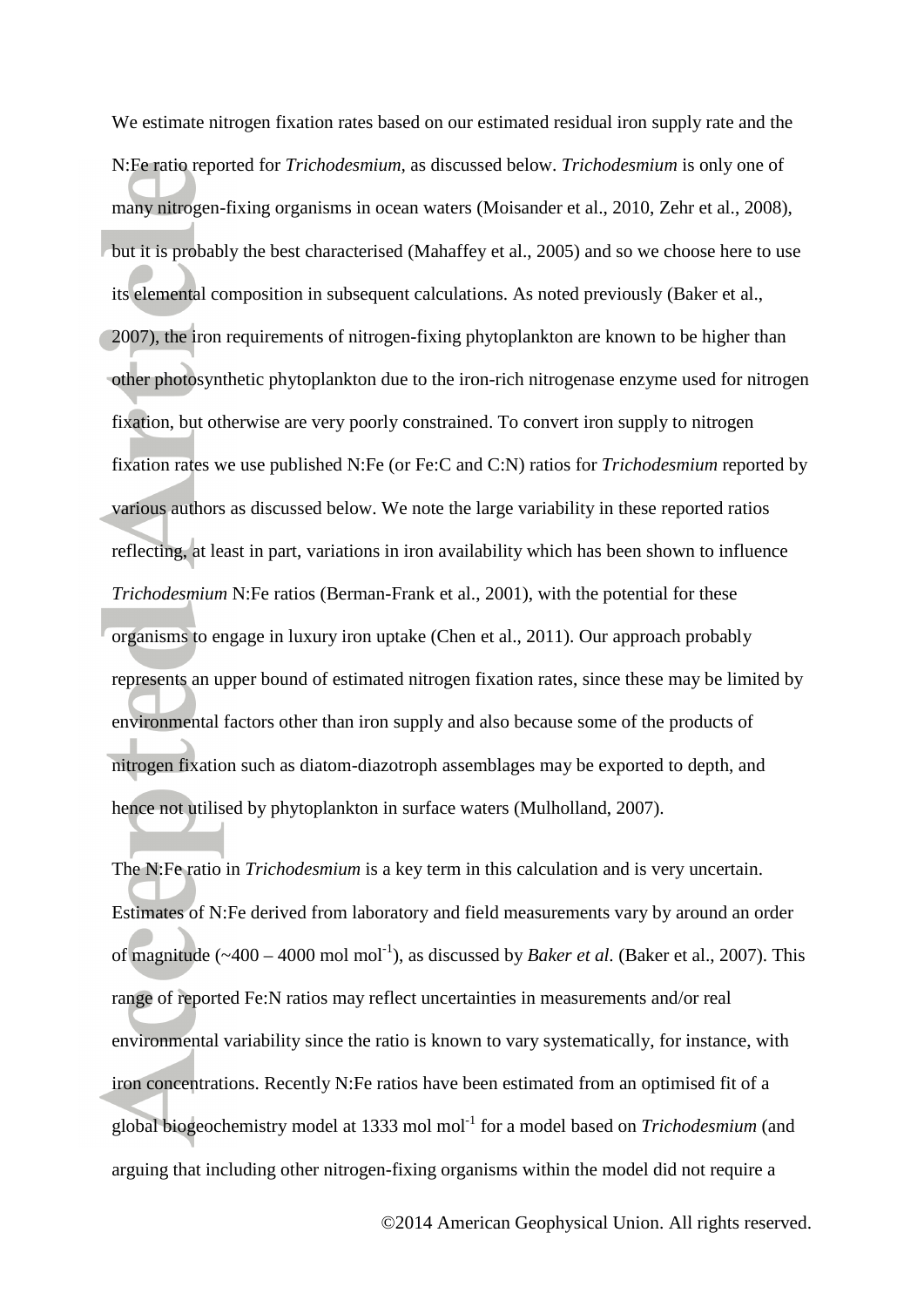significantly different ratio) [\(Monteiro et al., 2010\)](#page-33-11). We note also that it is now clear that even the Redfield ratio itself is not constant, but rather varies systematically in surface waters between ocean provinces [\(Martiny et al., 2013\)](#page-32-9)

The global model N:Fe estimate [\(Monteiro et al., 2010\)](#page-33-11) falls between the values reported by field and laboratory studies and may represent a plausible long-term large-scale average value for the oceans. We therefore utilise the *Monteiro et al.* ratio in subsequent calculations, noting that there is an uncertainty of at least 3 fold around this value based on a comparison to the laboratory and field data. The results of this calculation are presented in Box 1. Our estimated rates of nitrogen supply from nitrogen fixation are of the same order as the measured nitrogen fixation rates of [\(Kitajima et al., 2009\)](#page-31-3) for this region and at the upper bound of other published estimates (e.g. [Capone, 2001,](#page-29-10) [Montoya et al., 2004,](#page-33-12) [Moore et al.,](#page-33-5)  [2009\)](#page-33-5), although recent work suggests that some published estimates of nitrogen fixation rates may be underestimated due to methodological issues [\(Grosskopf et al., 2012\)](#page-31-9).

In this calculation we assume that all residual atmospheric iron supply, in excess of that required by phytoplankton growth stimulated by atmospheric nitrogen supply, is available for nitrogen fixation. However, the primary production in this region associated with other nutrient sources, such as supply from underlying waters, will also require an iron supply and this will be met in part from the atmospheric dust supply. We can estimate an upper limit on this iron requirement from the estimated rates of primary production in this area of 20 mmol C m<sup>-2</sup> d<sup>-1</sup> [\(Antoine et al., 1996,](#page-28-6) [Behrenfeld et al., 2009\)](#page-29-2) and the phytoplankton C:Fe ratio of  $7x10<sup>5</sup>$  noted earlier, assuming that the entire iron requirement is met from the atmospheric supply. This yields an Fe requirement for primary production of 29 nmol Fe  $m^{-2} d^{-1}$ , equivalent to 12% of the atmospheric iron supply, and this suggests that the estimates of nitrogen fixation in Box 1 would be overestimated by 12%, which is small compared to the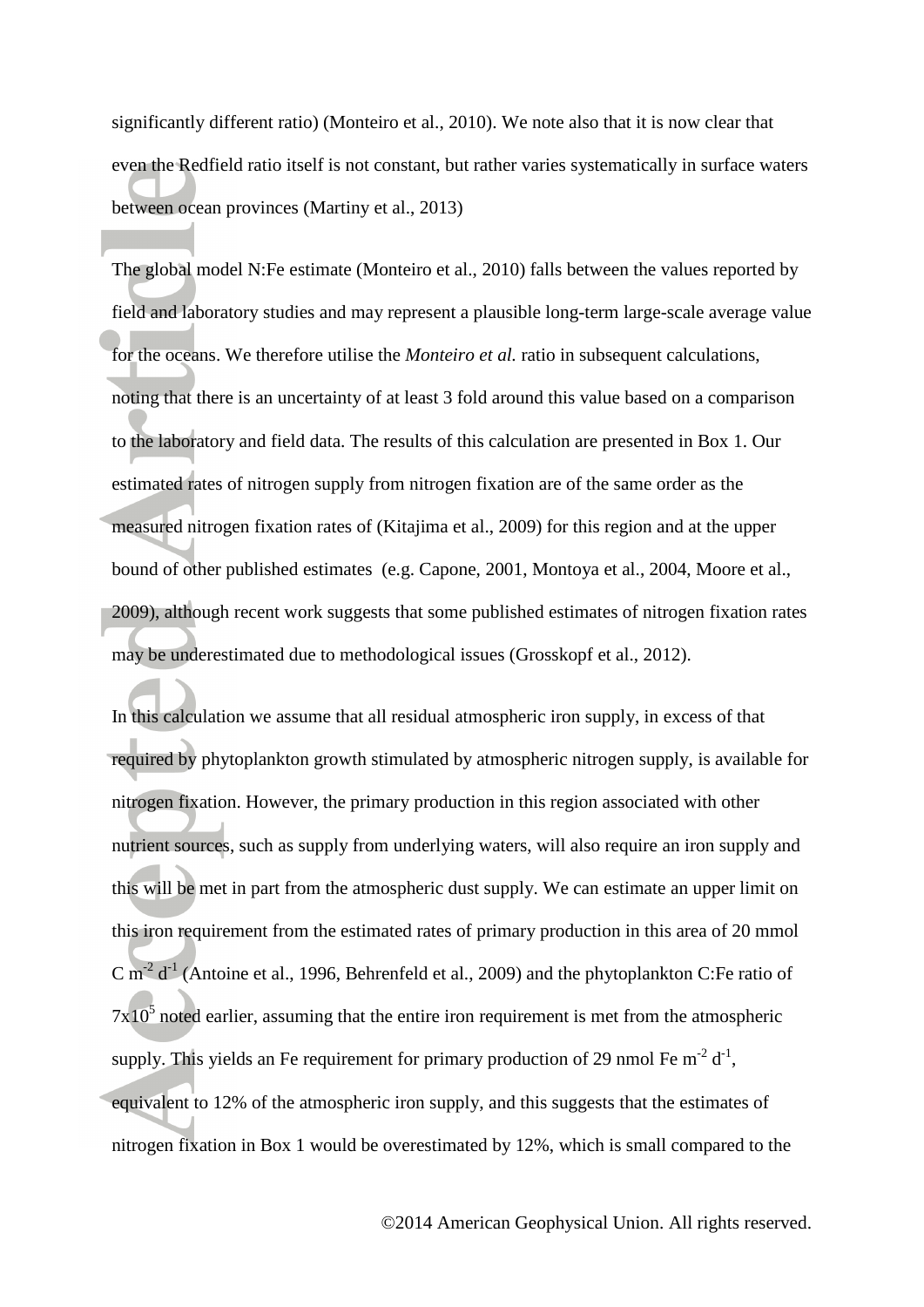other uncertainties.

The results in Box 1 and Figure 5 suggest that the main impact of atmospheric deposition in the western Pacific on primary production is via stimulation of nitrogen fixation, rather than by direct stimulation of non-diazotrophic phytoplankton. The atmospheric iron supply allows marine diazotrophs to utilise the surface water P\* leading to nitrogen fixation and ultimately enhance primary production by the whole euphotic zone community. The overall primary productivity stimulated by atmospheric deposition of N and Fe is estimated to be 1.8 mmol C  $m<sup>2</sup>d<sup>-1</sup>$  (Box 1). This can be compared with estimates of primary production for this region of the order of 20 mmol C  $m^{-2} d^{-1}$  [\(Behrenfeld et al., 2009,](#page-29-2) [Antoine et al., 1996\)](#page-28-6), and estimates of global "new" production (that sustained by nutrient sources from outside the euphotic zone) which are of the order of 20% of total primary production in oligotrophic waters [\(Laws](#page-32-10)  [et al., 2000\)](#page-32-10). Such calculations therefore suggest that atmospheric nutrient delivery may be a very significant contribution to new primary production, and that a potentially important route for such impacts is via the stimulation of nitrogen fixation by iron deposition.

These conclusions, based on direct estimates of atmospheric deposition fluxes scaled to primary productivity by phytoplankton stoichiometry, are consistent with recent model simulations for the tropical Pacific [\(Dutkiewicz et al., 2012,](#page-30-2) [Ward et al., 2013\)](#page-36-0), and the tropical Atlantic [\(Ye et al., 2012\)](#page-36-9) and measurements of nitrogen fixation rates in the region [\(Kitajima et al., 2009\)](#page-31-3). The results are also consistent with the classification of biogeochemical provinces in the Atlantic and Pacific using observed surface water stoichiometry, for instance the P\* approach. Thus for instance, Ward et al. [\(2013\)](#page-36-0)suggest, based on models and theoretical considerations that atmospheric deposition of  $\sim$ 10 µmol m<sup>-2</sup>  $yr<sup>-1</sup>$  is required for nitrogen fixation to significantly deplete dissolved phosphorus concentrations and hence to create an SPD biogeochemical region. The atmospheric supply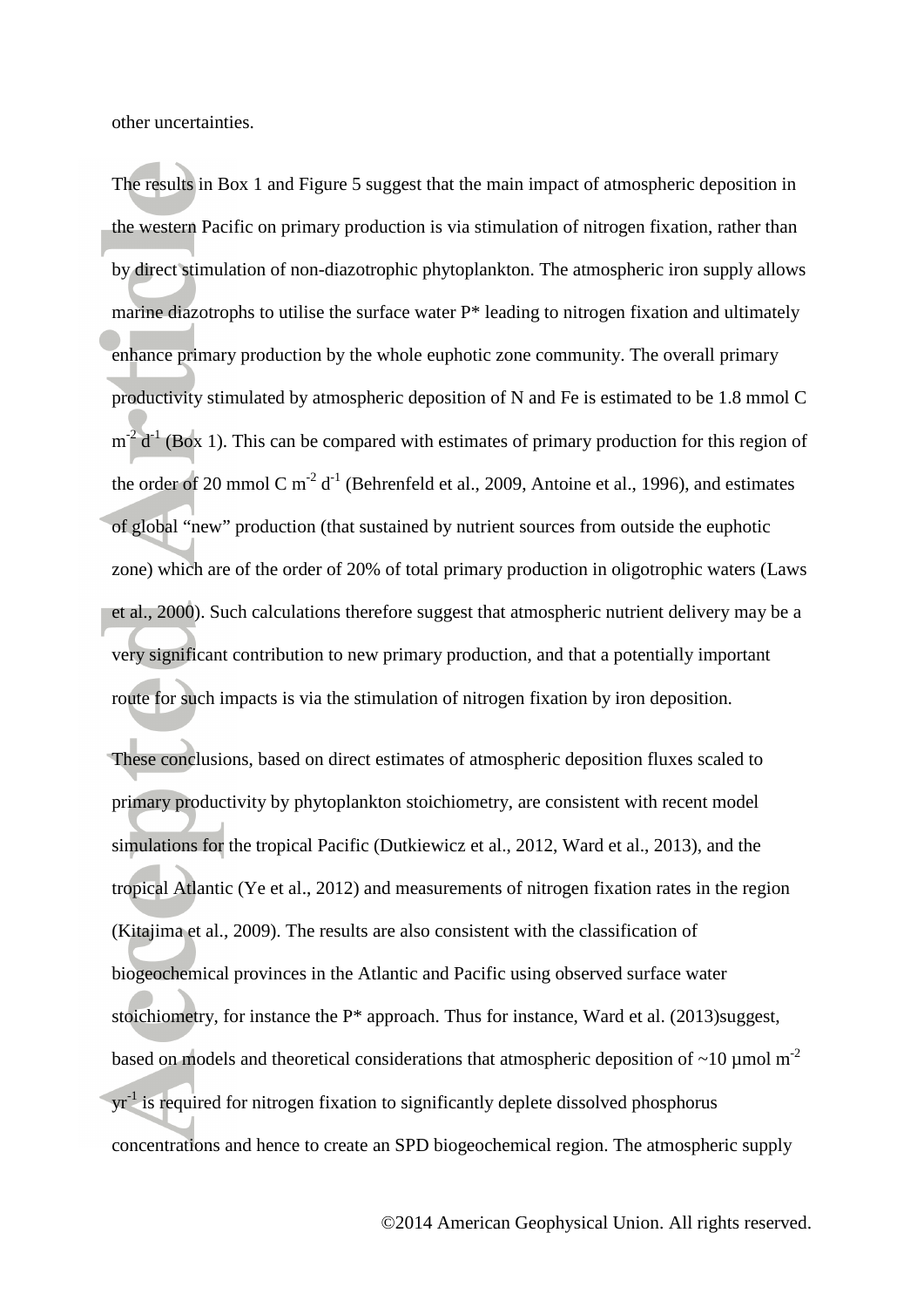of soluble iron we find in the zone B and C exceeds this value, as it does in the tropical North Atlantic and our calculations using these fluxes support the conclusions of Ward et al. that the P\* data for this region could arise because of atmospheric dust (iron) deposition stimulating nitrogen fixation and allowing the draw-down of excess phosphorus (P\*). Based on the data in Box 1 and assuming an N/P ratio of about 28 as found in field samples [\(e.g. Kustka et al.,](#page-32-11)  [2003\)](#page-32-11) the P\* would become depleted rather slowly (400-500 days assuming no resupply).

#### **5. Conclusions**

Atmospheric nutrient deposition to the western Pacific may be responsible for about 10% of primary production and a greater fraction of export production. The atmospheric deposition is highly P deficient and its utilisation will require consumption of some of the excess P (P<sup>\*</sup>) in these waters. The atmospheric N deposition rates are small enough that they are unlikely to inhibit nitrogen fixation or to allow small non-diazotrophic phytoplankton to consume the atmospheric Fe or water column P\* supply. We calculate that the main impact of atmospheric deposition on primary production is via stimulation of nitrogen fixation, although this conclusion is very sensitive to the value of N:Fe for nitrogen fixation. The dust and iron fluxes we report for the western Pacific are substantially lower than those in the tropical North Atlantic, which would suggest that the amounts of nitrogen fixation stimulated should be less, but greater than seen in the tropical South Atlantic, if atmospheric dust supply and stoichiometry is the main control on nitrogen fixation. Model estimates of dust and nutrient deposition suggest a strong gradient of decreasing atmospheric deposition moving from west to east in the South Pacific, whereas the whole tropical North Pacific appears to receive sufficient atmospheric iron to allow biogeochemically significant amounts of nitrogen fixation. Throughout this region there is a small P\* excess in surface waters that is sufficient to allow the utilisation of atmospheric deposition of N and Fe thereby increasing overall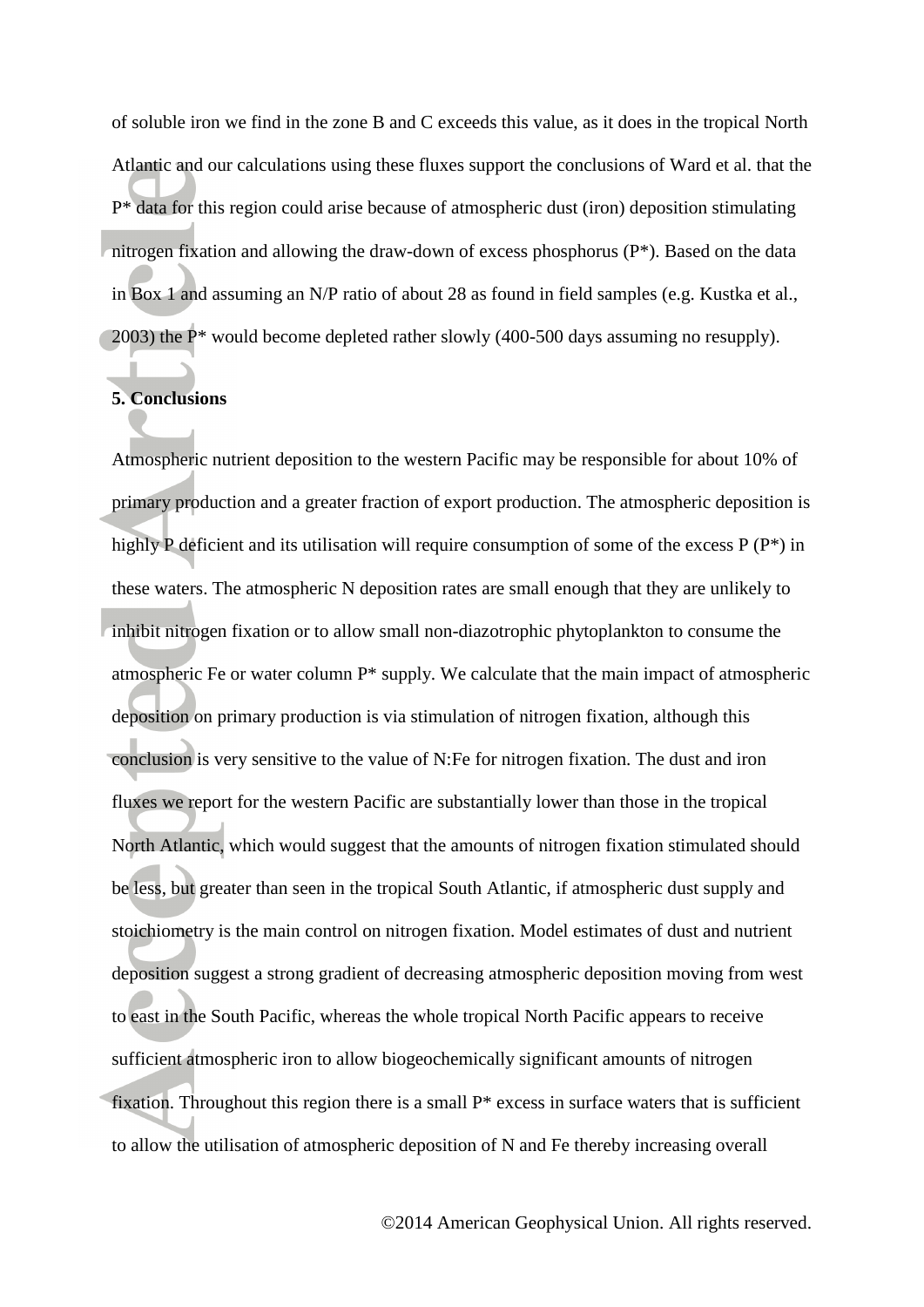productivity.

#### **Acknowledgements**

This work was funded in part by NERC grant number NE/F017359/1**.** Toyofuji Shipping Co. are acknowledged for their generous cooperation with the Ship of Opportunity programme by NIES. Financial support to operate the Ship of Opportunity programme by NIES was provided by Ministry of the Environment, Japan as Global Environment Research Account for National Institutes. We thank the reviewers and editors for the help in improving this paper.

#### **References**

- <span id="page-28-3"></span>ALLEN, A. G. & MIGUEL, A. H. 1995. Biomass Burning in the Amazon - Characterization of the Ionic Component of Aerosols Generated Tom Flaming and Smoldering Rain-Forest and Savanna. *Environmental Science & Technology,* 29**,** 486-493.
- <span id="page-28-6"></span>ANTOINE, D., ANDRE, J. M. & MOREL, A. 1996. Oceanic primary production .2. Estimation at global scale from satellite (coastal zone color scanner) chlorophyll. *Global Biogeochemical Cycles,* 10**,** 57-69.
- <span id="page-28-1"></span>ARIMOTO, R., ZHANG, X. Y., HUEBERT, B. J., KANG, C. H., SAVOIE, D. L., PROSPERO, J. M., SAGE, S. K., SCHLOESSLIN, C. A., KHAING, H. M. & OH, S. N. 2004. Chemical composition of atmospheric aerosols from Zhenbeitai, China, and Gosan, South Korea, during ACE-Asia. *Journal of Geophysical Research-Atmospheres,* 109.
- <span id="page-28-4"></span>BAKER, A. R. & JICKELLS, T. D. 2006. Mineral particle size as a control on aerosol iron solubility. *Geophysical Research Letters,* 33.
- <span id="page-28-2"></span>BAKER, A. R., JICKELLS, T. D., BISWAS, K. F., WESTON, K. & FRENCH, M. 2006a. Nutrients in atmospheric aerosol particles along the Atlantic Meridional Transect. *Deep-Sea Research Part Ii-Topical Studies in Oceanography,* 53**,** 1706-1719.
- <span id="page-28-5"></span>BAKER, A. R., JICKELLS, T. D., WITT, M. & LINGE, K. L. 2006b. Trends in the solubility of iron, aluminium, manganese and phosphorus in aerosol collected over the Atlantic Ocean. *Marine Chemistry,* 98**,** 43-58.
- <span id="page-28-0"></span>BAKER, A. R., KELLY, S. D., BISWAS, K. F., WITT, M. & JICKELLS, T. D. 2003. Atmospheric deposition of nutrients to the Atlantic Ocean. *Geophysical Research Letters,* 30.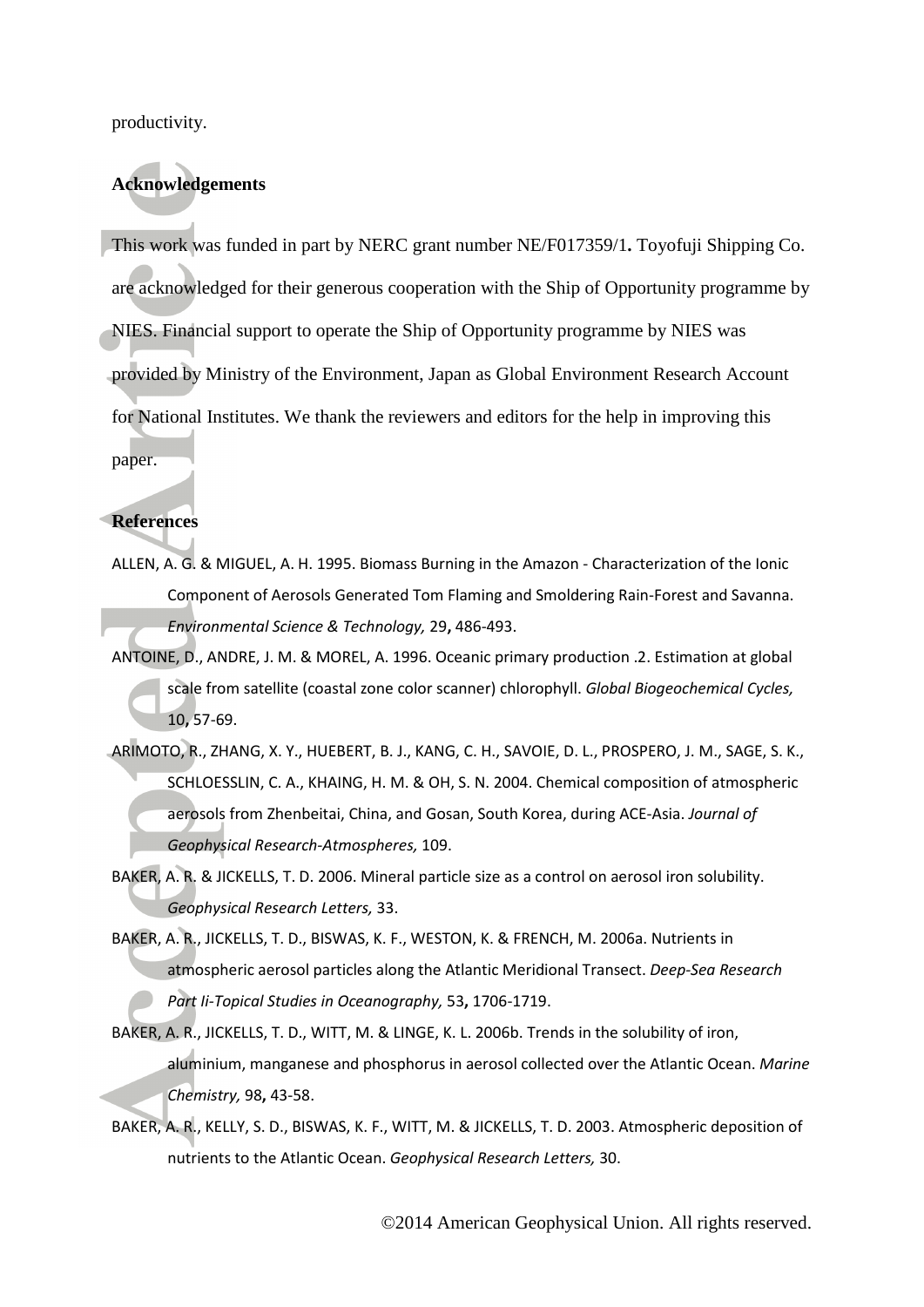- <span id="page-29-3"></span>BAKER, A. R., LESWORTH, T., ADAMS, C., JICKELLS, T. D. & GANZEVELD, L. 2010. Estimation of atmospheric nutrient inputs to the Atlantic Ocean from 50°N to 50°S based on large-scale field sampling: Fixed nitrogen and dry deposition of phosphorus. *Global Biogeochemical Cycles,* 24**,** GB3006, doi:10.1029/2009GB003634.
- <span id="page-29-5"></span>BAKER, A. R., WESTON, K., KELLY, S. D., VOSS, M., STREU, P. & CAPE, J. N. 2007. Dry and wet deposition of nutrients from the tropical Atlantic atmosphere: Links to primary productivity and nitrogen fixation. *Deep-Sea Research Part I-Oceanographic Research Papers,* 54**,** 1704- 1720.
- <span id="page-29-2"></span>BEHRENFELD, M. J., WESTBERRY, T. K., BOSS, E. S., O'MALLEY, R. T., SIEGEL, D. A., WIGGERT, J. D., FRANZ, B. A., MCCLAIN, C. R., FELDMAN, G. C., DONEY, S. C., MOORE, J. K., DALL'OLMO, G., MILLIGAN, A. J., LIMA, I. & MAHOWALD, N. 2009. Satellite-detected fluorescence reveals global physiology of ocean phytoplankton. *Biogeosciences,* 6**,** 779-794.

<span id="page-29-9"></span>BERMAN-FRANK, I., CULLEN, J. T., SHAKED, Y., SHERRELL, R. M. & FALKOWSKI, P. G. 2001. Iron availability, cellular iron quotas, and nitrogen fixation in Trichodesmium. *Limnology and Oceanography,* 46**,** 1249-1260.

<span id="page-29-8"></span>BOYD, P. W. & ELLWOOD, M. J. 2010. The biogeochemical cycle of iron in the ocean. *Nature Geoscience,* 3**,** 675-682.

<span id="page-29-0"></span>BOYD, P. W., MACKIE, D. S. & HUNTER, K. A. 2010. Aerosol iron deposition to the surface ocean - Modes of iron supply and biological responses. *Marine Chemistry,* 120**,** 128-143.

<span id="page-29-4"></span>CAI, W. J., LENGAIGNE, M., BORLACE, S., COLLINS, M., COWAN, T., MCPHADEN, M. J.,

TIMMERMANN, A., POWER, S., BROWN, J., MENKES, C., NGARI, A., VINCENT, E. M. & WIDLANSKY, M. J. 2012. More extreme swings of the South Pacific convergence zone due to

greenhouse warming. *Nature,* 488**,** 365-+.

<span id="page-29-1"></span>CAPE, J. N., CORNELL, S. E., JICKELLS, T. D. & NEMITZ, E. 2011. Organic nitrogen in the atmosphere - Where does it come from? A review of sources and methods. *Atmospheric Research,* 102**,** 30-48.

<span id="page-29-6"></span>CAPE, J. N., KIRIKA, A., ROWLAND, A. P., WILSON, D. R., JICKELLS, T. D. & CORNELL, S. E. 2001. Organic nitrogen in precipitation: real problem or sampling artefact? *The Scientific World,* 1**,**

- 230-237.
- <span id="page-29-10"></span>CAPONE, D. G. 2001. Marine nitrogen fixation: what's the fuss? *Current Opinion in Microbiology,* 4**,** 341-348.
- <span id="page-29-7"></span>CHEN, H. Y., CHEN, L. D., CHIANG, Z. Y., HUNG, C. C., LIN, F. J., CHOU, W. C., GONG, G. C. & WEN, L. S. 2010. Size fractionation and molecular composition of water-soluble inorganic and organic nitrogen in aerosols of a coastal environment. *Journal of Geophysical Research-Atmospheres,*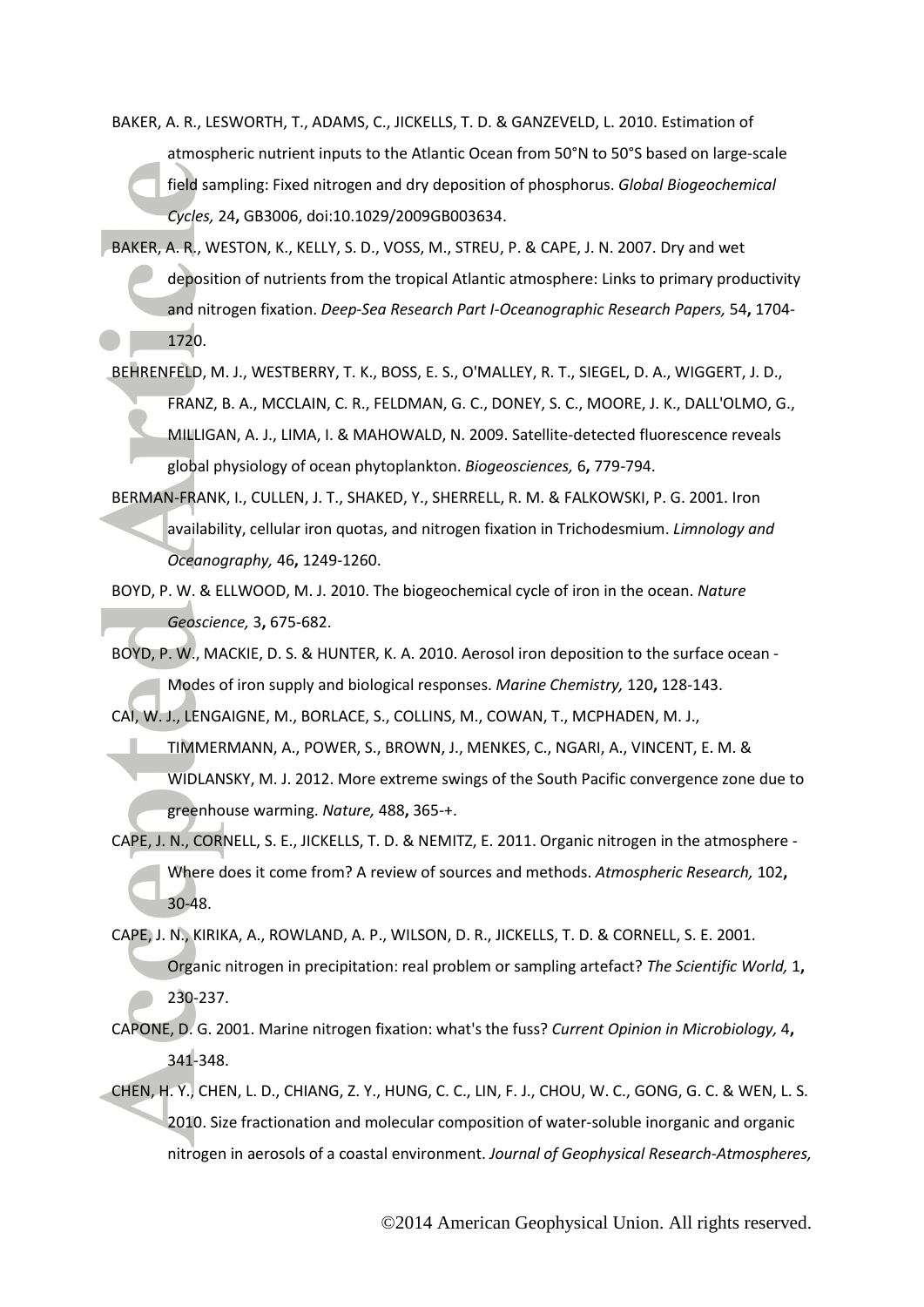115.

- <span id="page-30-9"></span>CHEN, Y., TOVAR-SANCHEZ, A., SIEFERT, R. L., SANUDO-WILHELMY, S. A. & ZHUANG, G. S. 2011. Luxury uptake of aerosol iron by Trichodesmium in the western tropical North Atlantic. *Geophysical Research Letters,* 38.
- <span id="page-30-4"></span>CORNELL, S. E., JICKELLS, T. D., CAPE, J. N., ROWLAND, A. P. & DUCE, R. A. 2003. Organic nitrogen deposition on land and coastal environments: a review of methods and data. *Atmospheric Environment,* 37**,** 2173-2191.
- <span id="page-30-3"></span>DEUTSCH, C., SARMIENTO, J. L., SIGMAN, D. M., GRUBER, N. & DUNNE, J. P. 2007. Spatial coupling of nitrogen inputs and losses in the ocean. *Nature,* 445**,** 163-167.
- <span id="page-30-8"></span>DITULLIO, G. R., HUTCHINS, D. A. & BRULAND, K. W. 1993. Interaction of Iron and Major Nutrients Controls Phytoplankton Growth and Species Composition in the Tropical North Pacific-Ocean. *Limnology and Oceanography,* 38**,** 495-508.

<span id="page-30-5"></span>DRAXLER, R. R. & ROLPH, G. D. 2003. HYSPLIT (HYbrid Single-Particle Lagrangian Integrated

Trajectory) Model access via NOAA ARL READY Website

[\(http://www.arl.noaa.gov/ready/hysplit4.html\).](http://www.arl.noaa.gov/ready/hysplit4.html)) Silver Spring, MD: NOAA Air Resources Laboratory.

<span id="page-30-7"></span>DUCE, R. A. 1995. Sources, distributions and fluxes of mineral aerosols and their relation to climate. *In:* CHARLSON, R. J. & HEINTZENBERG, J. (eds.) *Aerosol Forcing of Climate.* Chichester: J. Wiley & Sons.

<span id="page-30-0"></span>DUCE, R. A., LAROCHE, J., ALTIERI, K., ARRIGO, K. R., BAKER, A. R., CAPONE, D. G., CORNELL, S.,

- DENTENER, F., GALLOWAY, J., GANESHRAM, R. S., GEIDER, R. J., JICKELLS, T., KUYPERS, M. M., LANGLOIS, R., LISS, P. S., LIU, S. M., MIDDELBURG, J. J., MOORE, C. M., NICKOVIC, S., OSCHLIES, A., PEDERSEN, T., PROSPERO, J., SCHLITZER, R., SEITZINGER, S., SORENSEN, L. L., UEMATSU, M., ULLOA, O., VOSS, M., WARD, B. & ZAMORA, L. 2008. Impacts of atmospheric anthropogenic nitrogen on the open ocean. *Science,* 320**,** 893-897.
- <span id="page-30-2"></span>DUTKIEWICZ, S., WARD, B. A., MONTEIRO, F. & FOLLOWS, M. J. 2012. Interconnection of nitrogen fixers and iron in the Pacific Ocean: Theory and numerical simulations. *Global Biogeochemical Cycles,* 26.
- <span id="page-30-1"></span>FURUTANI, H., MEGURO, A., IGUCHI, H. & UEMATSU, M. 2010. Geographical distribution and sources of phosphorus in atmospheric aerosol over the North Pacific Ocean. *Geophysical Research Letters,* 37**,** L03805, doi: 10.1029/2009GL041367.
- <span id="page-30-6"></span>GALLOWAY, J. N., SAVOIE, D. L., KEENE, W. C. & PROSPERO, J. M. 1993. The temporal and spatial variability of scavenging ratios for nss sulfate, nitrate, methanesulfonate and sodium in the atmosphere over the North Atlantic Ocean. *Atmospheric Environment Part A-General Topics,*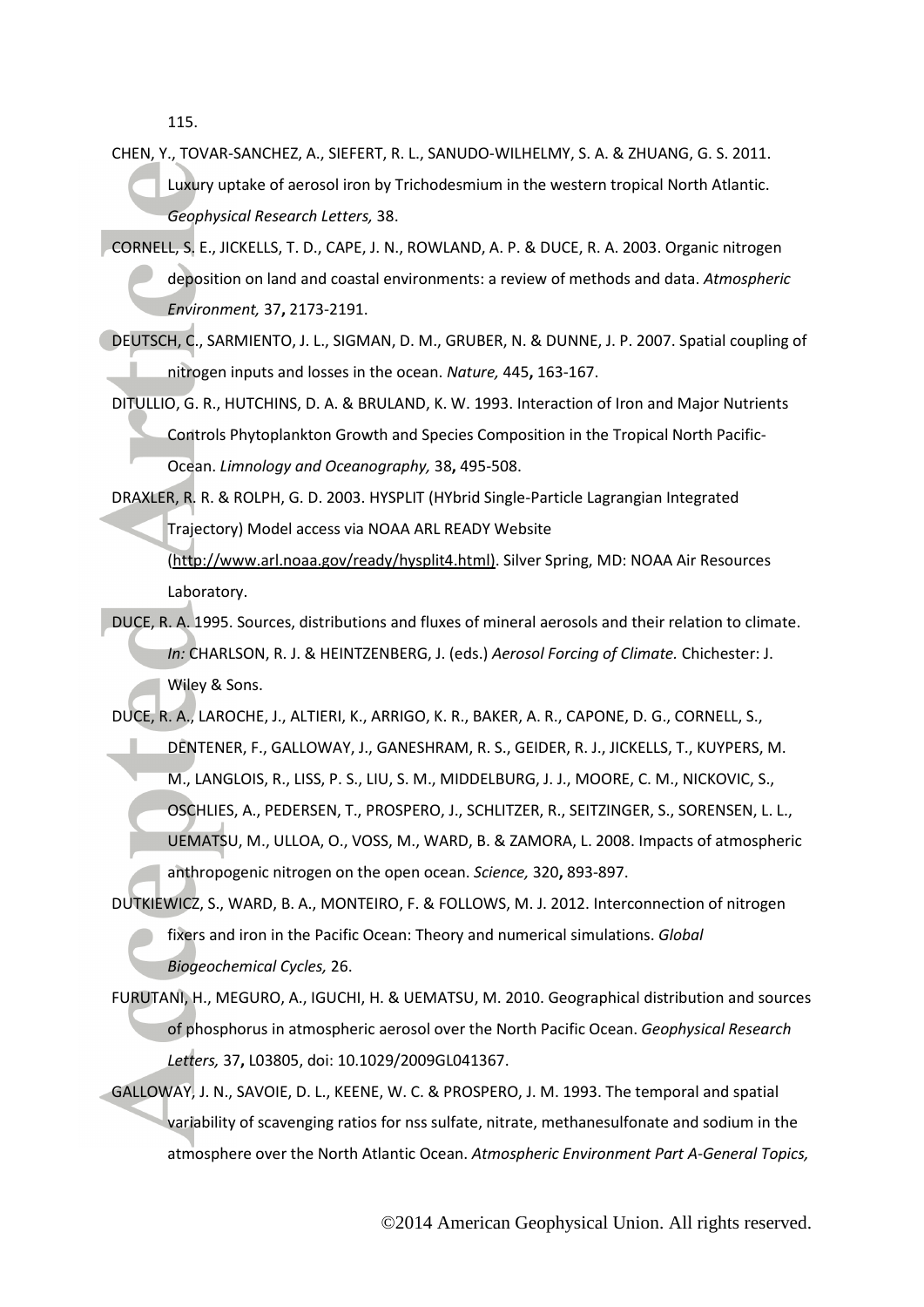27**,** 235-250.

- <span id="page-31-9"></span>GROSSKOPF, T., MOHR, W., BAUSTIAN, T., SCHUNCK, H., GILL, D., KUYPERS, M. M. M., LAVIK, G., SCHMITZ, R. A., WALLACE, D. W. R. & LAROCHE, J. 2012. Doubling of marine dinitrogenfixation rates based on direct measurements. *Nature,* 488**,** 361-364.
- <span id="page-31-8"></span>HOLL, C. M. & MONTOYA, J. P. 2005. Interactions between nitrate uptake and nitrogen fixation in continuous cultures of the marine diazotroph Trichodesmium (Cyanobacteria). *Journal of Phycology,* 41**,** 1178-1183.
- <span id="page-31-2"></span>HSU, S. C., WONG, G. T. F., GONG, G. C., SHIAH, F. K., HUANG, Y. T., KAO, S. J., TSAI, F. J., LUNG, S. C. C., LIN, F. J., LIN, I. I., HUNG, C. C. & TSENG, C. M. 2010. Sources, solubility, and dry deposition of aerosol trace elements over the East China Sea. *Marine Chemistry,* 120**,** 116- 127.
- <span id="page-31-5"></span>HUEBERT, B. J., BATES, T., RUSSELL, P. B., SHI, G. Y., KIM, Y. J., KAWAMURA, K., CARMICHAEL, G. & NAKAJIMA, T. 2003. An overview of ACE-Asia: Strategies for quantifying the relationships between Asian aerosols and their climatic impacts. *Journal of Geophysical Research-Atmospheres,* 108**,** 8633.
- <span id="page-31-0"></span>JICKELLS, T. D., AN, Z. S., ANDERSEN, K. K., BAKER, A. R., BERGAMETTI, G., BROOKS, N., CAO, J. J., BOYD, P. W., DUCE, R. A., HUNTER, K. A., KAWAHATA, H., KUBILAY, N., LAROCHE, J., LISS, P. S., MAHOWALD, N., PROSPERO, J. M., RIDGWELL, A. J., TEGEN, I. & TORRES, R. 2005. Global iron connections between desert dust, ocean biogeochemistry, and climate. *Science,* 308**,** 67-71.
- <span id="page-31-1"></span>JUNG, J. Y., FURUTANI, H. & UEMATSU, M. 2011. Atmospheric inorganic nitrogen in marine aerosol and precipitation and its deposition to the North and South Pacific Oceans. *Journal of Atmospheric Chemistry,* 68**,** 157-181.
- <span id="page-31-6"></span>KEENE, W. C., PSZENNY, A. A. P., GALLOWAY, J. N. & HAWLEY, M. E. 1986. Sea-salt corrections and interpretation of constituent ratios in marine precipitation. *Journal of Geophysical Research,* 91**,** 6647-6658.
- <span id="page-31-7"></span>KEY, R. M., KOZYR, A., SABINE, C. L., LEE, K., WANNINKHOF, R., BULLISTER, J. L., FEELY, R. A., MILLERO, F. J., MORDY, C. & PENG, T. H. 2004. A global ocean carbon climatology: Results from Global Data Analysis Project (GLODAP). *Global Biogeochemical Cycles,* 18.
- <span id="page-31-4"></span>KIM, T. W., LEE, K., NAJJAR, R. G., JEONG, H. D. & JEONG, H. J. 2011. Increasing N Abundance in the Northwestern Pacific Ocean Due to Atmospheric Nitrogen Deposition. *Science,* 334**,** 505-509.
- <span id="page-31-3"></span>KITAJIMA, S., FURUYA, K., HASHIHAMA, F., TAKEDA, S. & KANDA, J. 2009. Latitudinal distribution of diazotrophs and their nitrogen fixation in the tropical and subtropical western North Pacific. *Limnology and Oceanography,* 54**,** 537-547.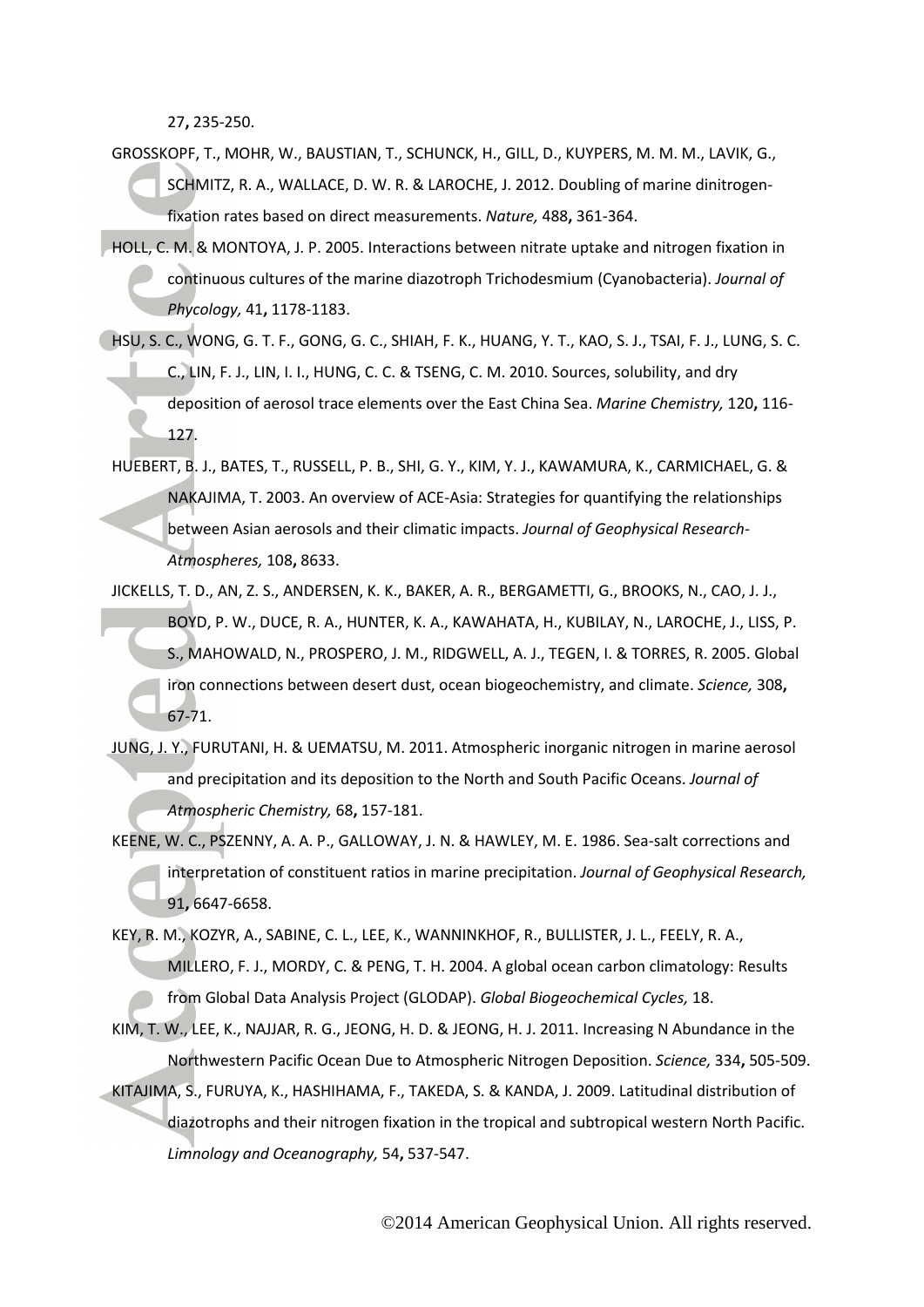<span id="page-32-5"></span>KLINE, J., HUEBERT, B., HOWELL, S., BLOMQUIST, B., ZHUANG, J., BERTRAM, T. & CARRILLO, J. 2004.

Aerosol composition and size versus altitude measured from the C-130 during ACE-Asia.

*Journal of Geophysical Research-Atmospheres,* 109.

- <span id="page-32-3"></span>KRÜGER, K. & QUACK, B. 2013. Introduction to special issue: the TransBrom Sonne expedition in the tropical West Pacific. *Atmospheric Chemistry and Physics,* 13**,** 9439-9446.
- <span id="page-32-11"></span>KUSTKA, A. B., SANUDO-WILHELMY, S. A., CARPENTER, E. J., CAPONE, D., BURNS, J. & SUNDA, W. G. 2003. Iron requirements for dinitrogen- and ammonium-supported growth in cultures of Trichodesmium (IMS 101): Comparison with nitrogen fixation rates and iron: carbon ratios of
	- field populations. *Limnology and Oceanography,* 48**,** 1869-1884.
- <span id="page-32-10"></span>LAWS, E. A., FALKOWSKI, P. G., SMITH, W. O., DUCKLOW, H. & MCCARTHY, J. J. 2000. Temperature effects on export production in the open ocean. *Global Biogeochemical Cycles,* 14**,** 1231- 1246.
- <span id="page-32-4"></span>LESWORTH, T., BAKER, A. R. & JICKELLS, T. 2010. Aerosol organic nitrogen over the remote Atlantic Ocean. *Atmospheric Environment,* 44**,** 1887-1893.
- <span id="page-32-8"></span>LEVITUS, S. (ed.) 2010. *Nutrients (phosphate, nitrate, silicate),* Washington D.C.: NOAA Atlas NESDIS 71, U.S. Government Printing Office.

<span id="page-32-7"></span>LEVITUS, S. E. 1982. Climatological atlas of the world ocean. *NOAA Professional Paper 13.* Washington DC.

- <span id="page-32-6"></span>LIU, X. J., ZHANG, Y., HAN, W. X., TANG, A. H., SHEN, J. L., CUI, Z. L., VITOUSEK, P., ERISMAN, J. W., GOULDING, K., CHRISTIE, P., FANGMEIER, A. & ZHANG, F. S. 2013. Enhanced nitrogen deposition over China. *Nature,* 494**,** 459-462.
- <span id="page-32-2"></span>MAHAFFEY, C., MICHAELS, A. F. & CAPONE, D. G. 2005. The conundrum of marine N-2 fixation. *American Journal of Science,* 305**,** 546-595.
- <span id="page-32-0"></span>MAHOWALD, N., JICKELLS, T. D., BAKER, A. R., ARTAXO, P., BENITEZ-NELSON, C. R., BERGAMETTI, G., BOND, T. C., CHEN, Y., COHEN, D. D., HERUT, B., KUBILAY, N., LOSNO, R., LUO, C., MAENHAUT, W., MCGEE, K. A., OKIN, G. S., SIEFERT, R. L. & TSUKUDA, S. 2008. The global distribution of atmospheric phosphorus deposition and anthropogenic impacts. *Global Biogeochemical Cycles,* 22**,** GB4026, doi:10.1029/2008GB003240.
- <span id="page-32-9"></span>MARTINY, A. C., PHAM, C. T., PRIMEAU, F. W., VRUGT, J. A., MOORE, J. K., LEVIN, S. A. & LOMAS, M. W. 2013. Strong latitudinal patterns in the elemental ratios of marine plankton and organic matter. *Nature Geoscience,* 6**,** 279-283.
- <span id="page-32-1"></span>MATSUMOTO, K., UYAMA, Y., HAYANO, T. & UEMATSU, M. 2004. Transport and chemical transformation of anthropogenic and mineral aerosol in the marine boundary layer over the western North Pacific Ocean. *Journal of Geophysical Research-Atmospheres,* 109.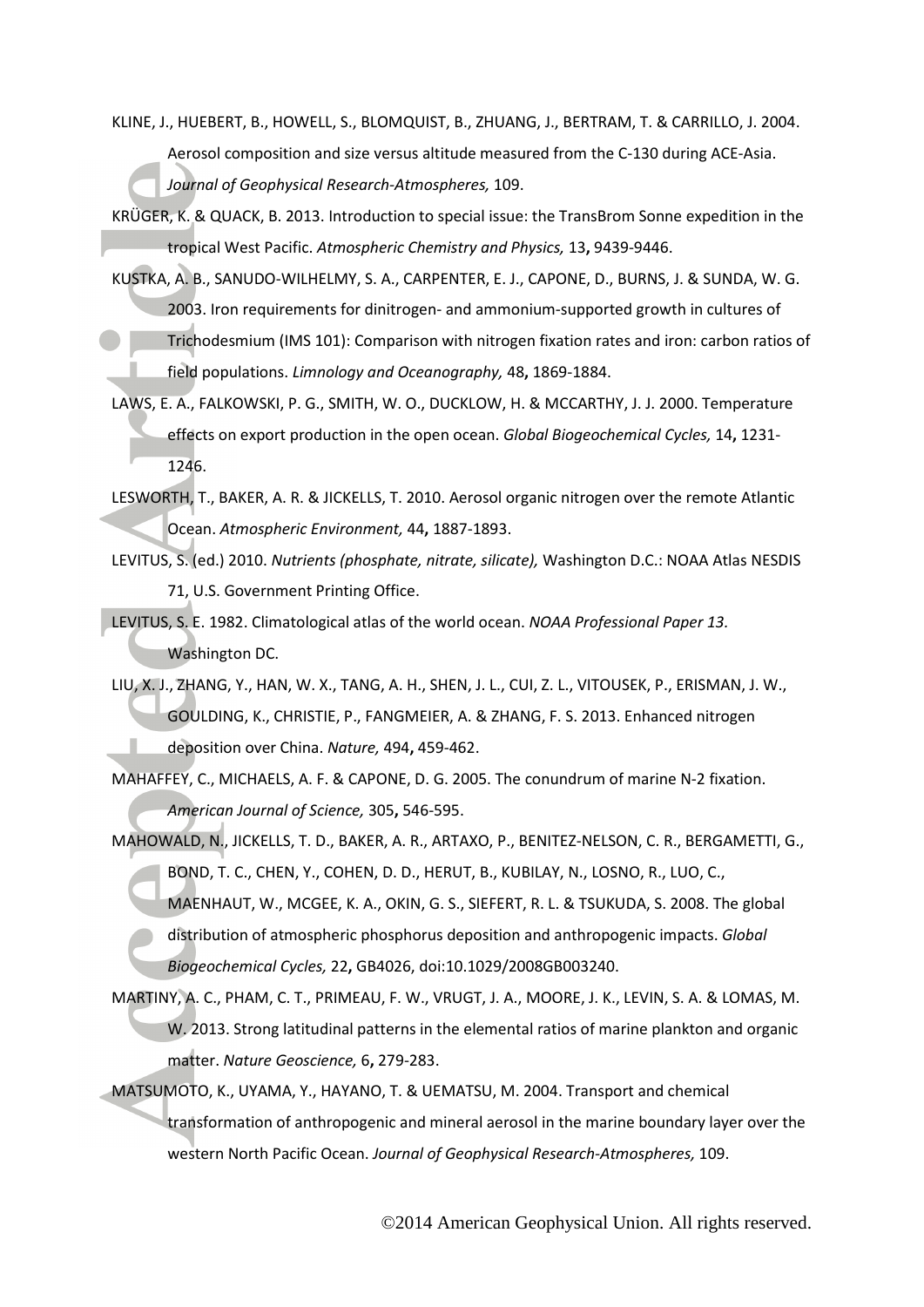- <span id="page-33-6"></span>MERRILL, J. 1989. Atmospheric long range transport to the Pacific ocean, Chemical Oceanography, 10 JP Riley, R. *Chester, RA Duce***,** 15-50.
- <span id="page-33-7"></span>MERRILL, J. T., BLECK, R. & AVILA, L. 1985. Modeling Atmospheric Transport to the Marshall Islands. *Journal of Geophysical Research-Atmospheres,* 90**,** 2927-2936.
- <span id="page-33-8"></span>MILLS, M. M. & ARRIGO, K. R. 2010. Magnitude of oceanic nitrogen fixation influenced by the nutrient uptake ratio of phytoplankton. *Nature Geoscience,* 3**,** 412-416.
- <span id="page-33-4"></span>MILLS, M. M., RIDAME, C., DAVEY, M., LA ROCHE, J. & GEIDER, R. J. 2004. Iron and phosphorus colimit nitrogen fixation in the eastern tropical North Atlantic. *Nature,* 429**,** 292-294.
- <span id="page-33-3"></span>MIYAZAKI, Y., KAWAMURA, K., JUNG, J., FURUTANI, H. & UEMATSU, M. 2011. Latitudinal distributions of organic nitrogen and organic carbon in marine aerosols over the western North Pacific. *Atmospheric Chemistry and Physics,* 11**,** 3037-3049.
- <span id="page-33-2"></span>MIYAZAKI, Y., KAWAMURA, K. & SAWANO, M. 2010. Size distributions of organic nitrogen and carbon in remote marine aerosols: Evidence of marine biological origin based on their isotopic ratios. *Geophysical Research Letters,* 37**,** L06803, doi:10.1029/2010GL042483.
- <span id="page-33-1"></span>MOFFET, R. C., FURUTANI, H., ROEDEL, T. C., HENN, T. R., SPRAU, P. O., LASKIN, A., UEMATSU, M. & GILLES, M. K. 2012. Iron speciation and mixing in single aerosol particles from the Asian continental outflow. *Journal of Geophysical Research-Atmospheres,* 117**,** D07204, doi:10.1029/2011jd016746.
- <span id="page-33-10"></span>MOISANDER, P. H., BEINART, R. A., HEWSON, I., WHITE, A. E., JOHNSON, K. S., CARLSON, C. A., MONTOYA, J. P. & ZEHR, J. P. 2010. Unicellular Cyanobacterial Distributions Broaden the Oceanic N-2 Fixation Domain. *Science,* 327**,** 1512-1514.
- <span id="page-33-9"></span>MONTEIRO, F. M. & FOLLOWS, M. J. 2012. On nitrogen fixation and preferential remineralization of phosphorus. *Geophysical Research Letters,* 39.
- <span id="page-33-11"></span>MONTEIRO, F. M., FOLLOWS, M. J. & DUTKIEWICZ, S. 2010. Distribution of diverse nitrogen fixers in the global ocean. *Global Biogeochemical Cycles,* 24.
- <span id="page-33-12"></span>MONTOYA, J. P., HOLL, C. M., ZEHR, J. P., HANSEN, A., VILLAREAL, T. A. & CAPONE, D. G. 2004. High rates of N2 fixation by unicellular diazotrophs in the oligotrophic Pacific Ocean. *Nature,* 430**,** 1027-1031.
- <span id="page-33-5"></span>MOORE, C. M., MILLS, M. M., ACHTERBERG, E. P., GEIDER, R. J., LAROCHE, J., LUCAS, M. I., MCDONAGH, E. L., PAN, X., POULTON, A. J., RIJKENBERG, M. J. A., SUGGETT, D. J., USSHER, S. J. & WOODWARD, E. M. S. 2009. Large-scale distribution of Atlantic nitrogen fixation
- <span id="page-33-0"></span>controlled by iron availability. *Nature Geoscience,* 2**,** 867-871. MOORE, C. M., MILLS, M. M., ARRIGO, K. R., BERMAN-FRANK, I., BOPP, L., BOYD, P. W., GALBRAITH, E. D., GEIDER, R. J., GUIEU, C., JACCARD, S. L., JICKELLS, T. D., LA ROCHE, J., LENTON, T. M.,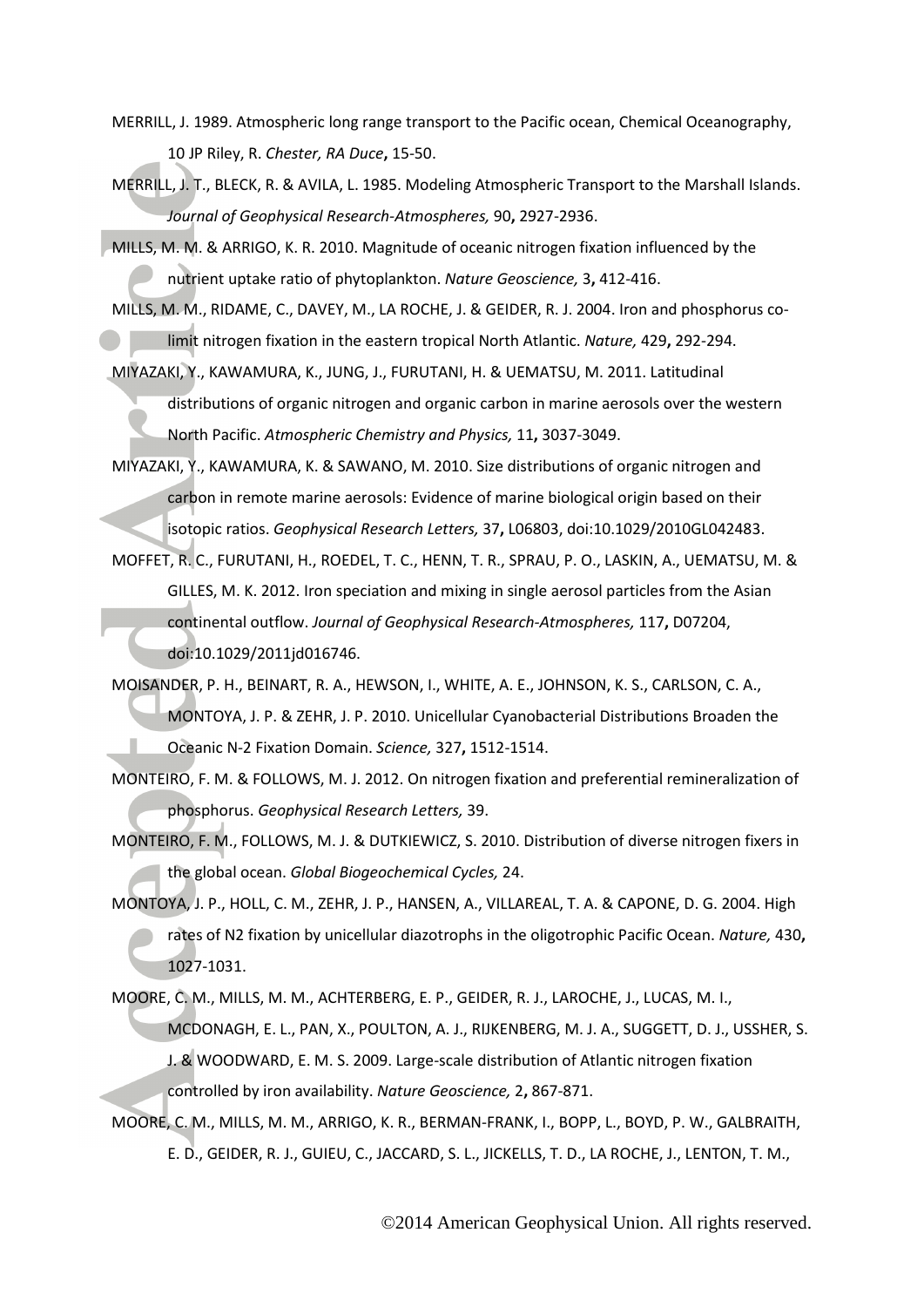MAHOWALD, N. M., MARANON, E., MARINOV, I., MOORE, J. K., NAKATSUKA, T., OSCHLIES, A., SAITO, M. A., THINGSTAD, T. F., TSUDA, A. & ULLOA, O. 2013. Processes and patterns of oceanic nutrient limitation. *Nature Geosci,* advance online publication.

<span id="page-34-6"></span>MOORE, L. R., POST, A. F., ROCAP, G. & CHISHOLM, S. W. 2002. Utilization of different nitrogen sources by the marine cyanobacteria Prochlorococcus and Synechococcus. *Limnology and Oceanography,* 47**,** 989-996.

<span id="page-34-8"></span>MULHOLLAND, M. R. 2007. The fate of nitrogen fixed by diazotrophs in the ocean. *Biogeosciences,* 4**,** 37-51.

- <span id="page-34-1"></span>NAKAMURA, T., OGAWA, H., MARIPI, D. K. & UEMATSU, M. 2006. Contribution of water soluble organic nitrogen to total nitrogen in marine aerosols over the East China Sea and western North Pacific. *Atmospheric Environment,* 40**,** 7259-7264.
- <span id="page-34-5"></span>NARA, H., TANIMOTO, H., NOJIRI, Y., MUKAI, H., ZENG, J. Y., TOHJIMA, Y. & MACHIDA, T. 2011. CO emissions from biomass burning in South-east Asia in the 2006 El Nino year: shipboard and AIRS satellite observations. *Environmental Chemistry,* 8**,** 213-223.
- <span id="page-34-3"></span>NATSAGDORJ, L., JUGDER, D. & CHUNG, Y. S. 2003. Analysis of dust storms observed in Mongolia during 1937-1999. *Atmospheric Environment,* 37**,** 1401-1411.
- <span id="page-34-0"></span>OKIN, G., BAKER, A. R., TEGEN, I., MAHOWALD, N. M., DENTENER, F. J., DUCE, R. A., GALLOWAY, J. N., HUNTER, K., KANAKIDOU, M., KUBILAY, N., PROSPERO, J. M., SARIN, M., SURAPIPITH, V., UEMATSU, M. & ZHU, T. 2011. Impacts of atmospheric nutrient deposition on marine productivity: roles of nitrogen, phosphorus, and iron. *Global Biogeochemical Cycles,* 25**,** GB2022, doi:10.1029/2010GB003858.
- <span id="page-34-2"></span>OOKI, A., UEMATSU, M. & NORIKI, S. 2007. Size-resolved sulfate and ammonium measurements in marine boundary layer over the North and South Pacific. *Atmospheric Environment,* 41**,** 81- 91.

<span id="page-34-7"></span>PALTER, J. B., LOZIER, M. S., SARMIENTO, J. L. & WILLIAMS, R. G. 2011. The supply of excess phosphate across the Gulf Stream and the maintenance of subtropical nitrogen fixation. *Global Biogeochemical Cycles,* 25.

<span id="page-34-9"></span>PROSPERO, J. M. & UEMATSU, M. 1989a. Mineral Aerosol Transport to the Pacific Ocean JOSEPH M.

<span id="page-34-4"></span>PROSPERO1, MITSUO UEMATSU2 and DENNIS L. SAVOIE1. *Chemical oceanography,* 10**,** 187. PROSPERO, J. M. & UEMATSU, M. 1989b. Mineral Aerosol Transport to the Pacific Ocean Joseph M.

Prospero, Mitsuo Uematsu and Denis L Savoie. *Chemical oceanography,* 10**,** 187.

<span id="page-34-10"></span>PROSPERO, J. M., UEMATSU, M. & SAVOIE, D. L. 1989. Mineral transport to the Pacific Ocean. *In:* RILEY, J. P., CHESTER, R. & DUCE, R. A. (eds.) *Chemical Oceanography Volume 10 SEAREX: The sea / air exchange program.* Academic Press.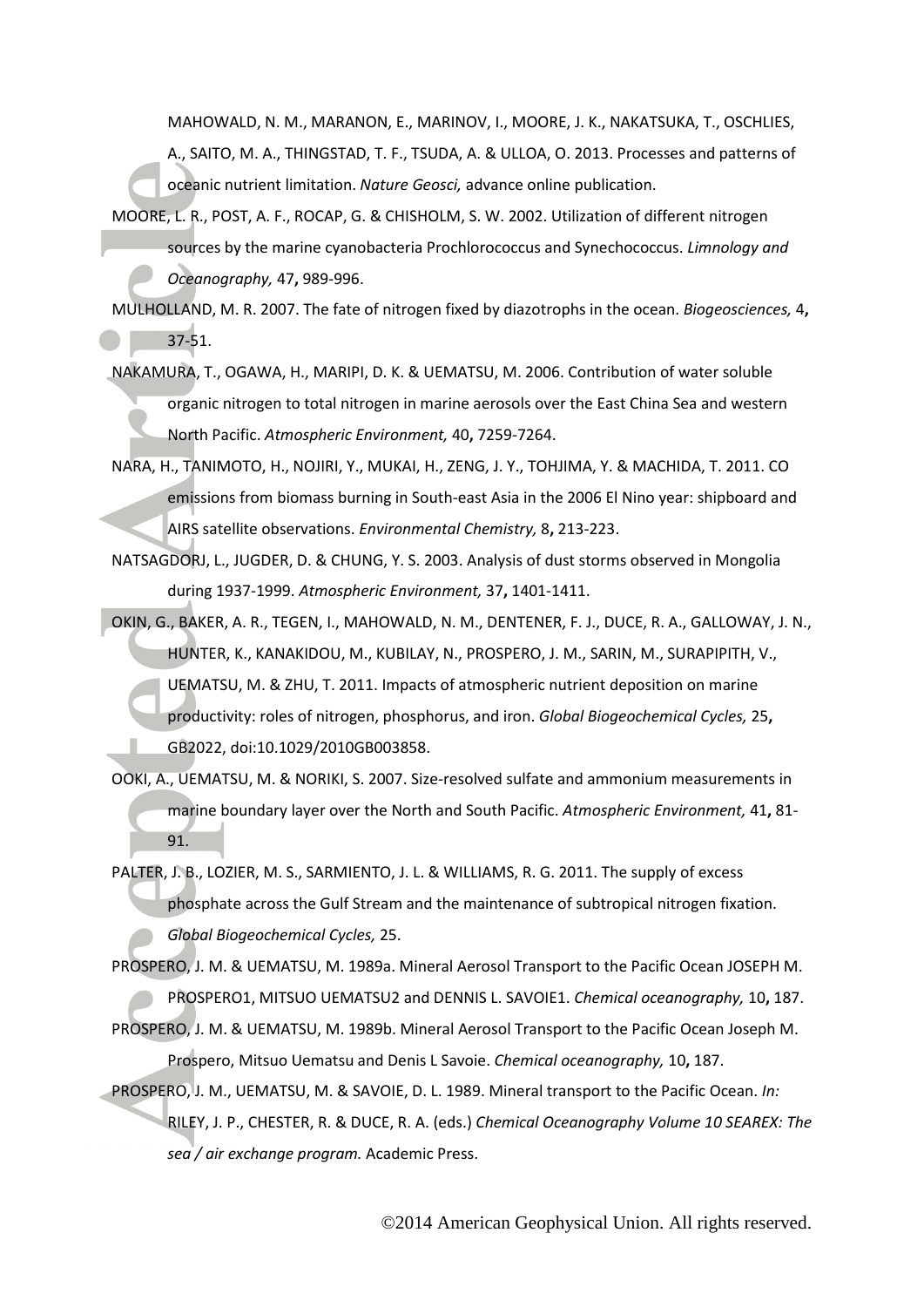<span id="page-35-1"></span>PROSPERO, J. M., UEMATSU, M. AND SAVOIE, D. 1989. Mineral Aerosol Transport to the Pacific Ocean JOSEPH M. PROSPERO1, MITSUO UEMATSU2 and DENNIS L. SAVOIE1. *Chemical oceanography,* 10**,** 187.

<span id="page-35-5"></span>REVEL-ROLLAND, M., DE DECKKER, P., DELMONTE, B., HESSE, P. P., MAGEE, J. W., BASILE-DOELSCH,

I., GROUSSET, F. & BOSCH, D. 2006. Eastern Australia: A possible source of dust in East Antarctica interglacial ice. *Earth and Planetary Science Letters,* 249**,** 1-13.

<span id="page-35-9"></span>SAVOIE, D. L. & PROSPERO, J. M. 1980. Water-Soluble Potassium, Calcium, and Magnesium in the Aerosols over the Tropical North-Atlantic. *Journal of Geophysical Research-Oceans and Atmospheres,* 85**,** 385-392.

<span id="page-35-2"></span>SAVOIE, D. L., PROSPERO, J. M., MERRILL, J. T. & UEMATSU, M. 1989. Nitrate in the Atmospheric Boundary-Layer of the Tropical South-Pacific - Implications Regarding Sources and Transport. *Journal of Atmospheric Chemistry,* 8**,** 391-415.

<span id="page-35-10"></span>SEITZINGER, S. P. & SANDERS, R. W. 1999. Atmospheric inputs of dissolved organic nitrogen stimulate estuarine bacteria and phytoplankton. *Limnology and Oceanography,* 44**,** 721-730. SHOLKOVITZ, E. R., SEDWICK, P. N., CHURCH, T. M., BAKER, A. R. & POWELL, C. F. 2012. Fractional

<span id="page-35-0"></span>solubility of aerosol iron: Synthesis of a global-scale data set. *Geochimica Et Cosmochimica Acta,* 89**,** 173-189.

<span id="page-35-11"></span>SOHM, J. A., WEBB, E. A. & CAPONE, D. G. 2011. Emerging patterns of marine nitrogen fixation. *Nature Reviews Microbiology,* 9**,** 499-508.

<span id="page-35-3"></span>SOMES, C. J., SCHMITTNER, A. & ALTABET, M. A. 2010. Nitrogen isotope simulations show the importance of atmospheric iron deposition for nitrogen fixation across the Pacific Ocean. *Geophysical Research Letters,* 37.

<span id="page-35-4"></span>SONG, S. K., KIM, Y. K., SHON, Z. H. & LEE, H. W. 2008. Influence of meteorological conditions on trans-Pacific transport of Asian dust during spring season. *Journal of Aerosol Science,* 39**,** 1003-1017.

<span id="page-35-7"></span>SRINIVAS, B. & SARIN, M. M. 2012. Atmospheric pathways of phosphorous to the Bay of Bengal: contribution from anthropogenic sources and mineral dust. *Tellus B,* 64**,** 17174.

<span id="page-35-6"></span>STUMM, W. & MORGAN, J. J. 1996. *Aquatic Chemistry. Chemical equilibria and rates in natural waters. Third Edition,* New York, Wiley.

<span id="page-35-8"></span>SUZUKI, T. & TSUNOGAI, S. 1988. Origin of Calcium in Aerosols over the Western North Pacific. *Journal of Atmospheric Chemistry,* 6**,** 363-374.

<span id="page-35-13"></span><span id="page-35-12"></span>TSUNOGAI, S. & KONDO, T. 1982. Sporadic Transport and Deposition of Continental Aerosols to the Pacific-Ocean. *Journal of Geophysical Research-Oceans and Atmospheres,* 87**,** 8870-8874. TSUNOGAI, S., SUZUKI, T., KURATA, T. & UEMATSU, M. 1985. Seasonal and areal variation of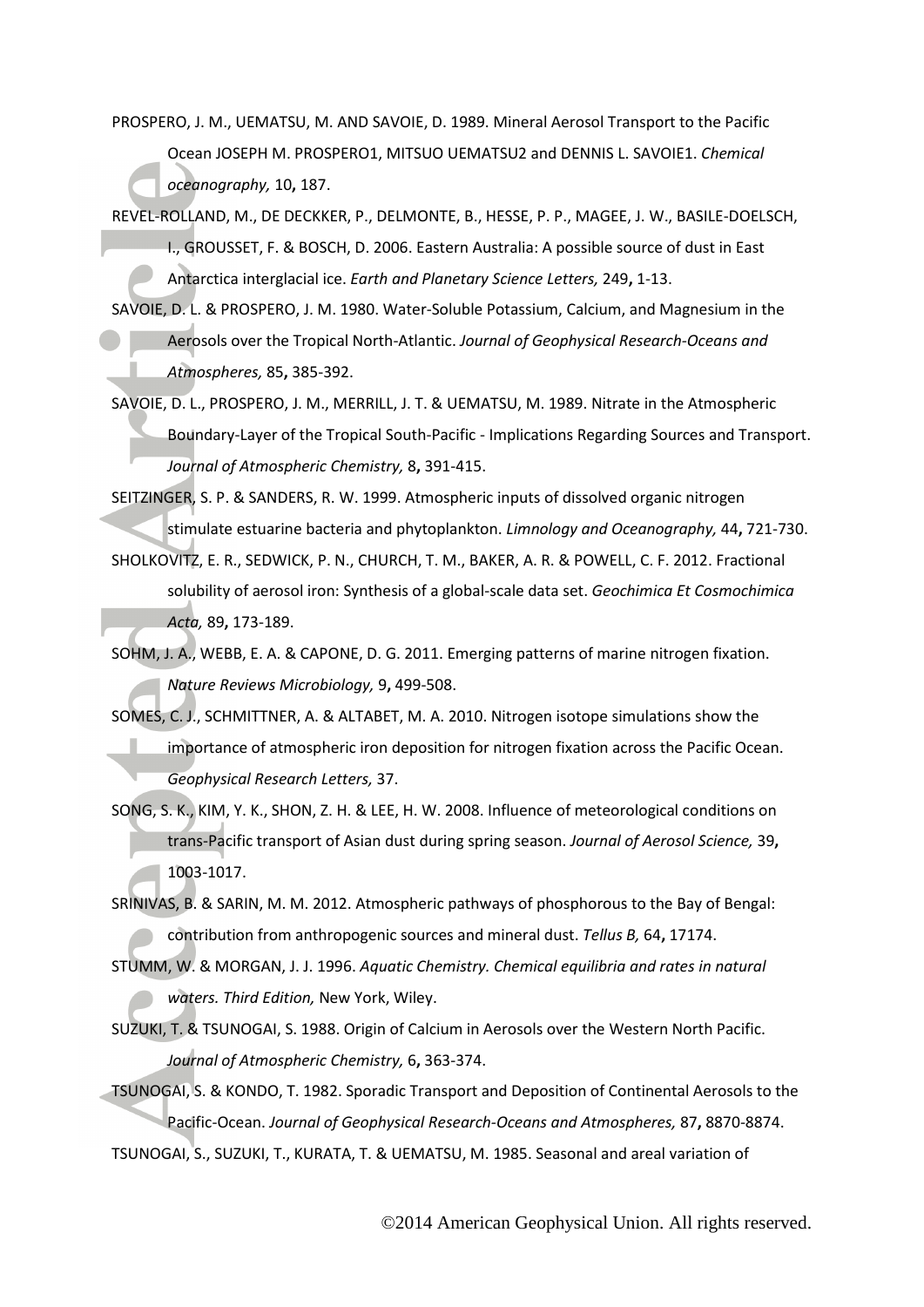continental aerosol in the surface air over the western North Pacific region. *Journal Oceanographic Society of Japan,* 41**,** 427-434

<span id="page-36-10"></span>UEMATSU, M., DUCE, R. A., PROSPERO, J. M., CHEN, L., MERRILL, J. T. & MCDONALD, R. L. 1983.

Transport of Mineral Aerosol from Asia over the North Pacific-Ocean. *Journal of Geophysical Research-Oceans and Atmospheres,* 88**,** 5343-5352.

- <span id="page-36-3"></span>UEMATSU, M., HATTORI, H., NAKAMURA, T., NARITA, Y., JUNG, J., MATSUMOTO, K., NAKAGUCHI, Y. & KUMAR, M. D. 2010. Atmospheric transport and deposition of anthropogenic substances from the Asia to the East China Sea. *Marine Chemistry,* 120**,** 108-115.
- <span id="page-36-7"></span>UEMATSU, M., TORATANI, M., KAJINO, M., NARITA, Y., SENGA, Y. & KIMOTO, T. 2004. Enhancement of primary productivity in the western North Pacific caused by the eruption of the Miyakejima Volcano. *Geophysical Research Letters,* 31**,** L06106, 10.1029/2003GL018790.
- <span id="page-36-1"></span>UEMATSU, M., WANG, Z. F. & UNO, I. 2003. Atmospheric input of mineral dust to the western North Pacific region based on direct measurements and a regional chemical transport model. *Geophysical Research Letters,* 30**,** 1342.
- <span id="page-36-2"></span>WAGENER, T., GUIEU, C., LOSNO, R., BONNET, S. & MAHOWALD, N. 2008. Revisiting atmospheric dust export to the Southern Hemisphere ocean: Biogeochemical implications. *Global Biogeochemical Cycles,* 22**,** GB2006, doi:10.1029/2007GB002984.
- <span id="page-36-0"></span>WARD, B. A., DUTKIEWICZ, S., MOORE, C. M. & FOLLOWS, M. J. 2013. Iron, phosphorus, and nitrogen supply ratios define the biogeography of nitrogen fixation *Limnology and Oceanography,* 58**,** 2059-2075.
- <span id="page-36-6"></span>XIE, P. P. & ARKIN, P. A. 1997. Global precipitation: A 17-year monthly analysis based on gauge observations, satellite estimates, and numerical model outputs. *Bulletin of the American Meteorological Society,* 78**,** 2539-2558.
- <span id="page-36-4"></span>XUAN, J. & SOKOLIK, I. N. 2002. Characterization of sources and emission rates of mineral dust in Northern China. *Atmospheric Environment,* 36**,** 4863-4876.
- <span id="page-36-9"></span>YE, Y., VOLKER, C., BRACHER, A., TAYLOR, B. & WOLF-GLADROW, D. A. 2012. Environmental controls on N-2 fixation by Trichodesmium in the tropical eastern North Atlantic Ocean-A modelbased study. *Deep-Sea Research Part I-Oceanographic Research Papers,* 64**,** 104-117.
- <span id="page-36-5"></span>YEATMAN, S. G., SPOKES, L. J. & JICKELLS, T. D. 2001. Comparisons of coarse-mode aerosol nitrate and ammonium at two polluted coastal sites. *Atmospheric Environment,* 35**,** 1321-1335.
- <span id="page-36-8"></span>ZEHR, J. P., BENCH, S. R., CARTER, B. J., HEWSON, I., NIAZI, F., SHI, T., TRIPP, H. J. & AFFOURTIT, J. P. 2008. Globally Distributed Uncultivated Oceanic N(2)-Fixing Cyanobacteria Lack Oxygenic Photosystem II. *Science,* 322**,** 1110-1112.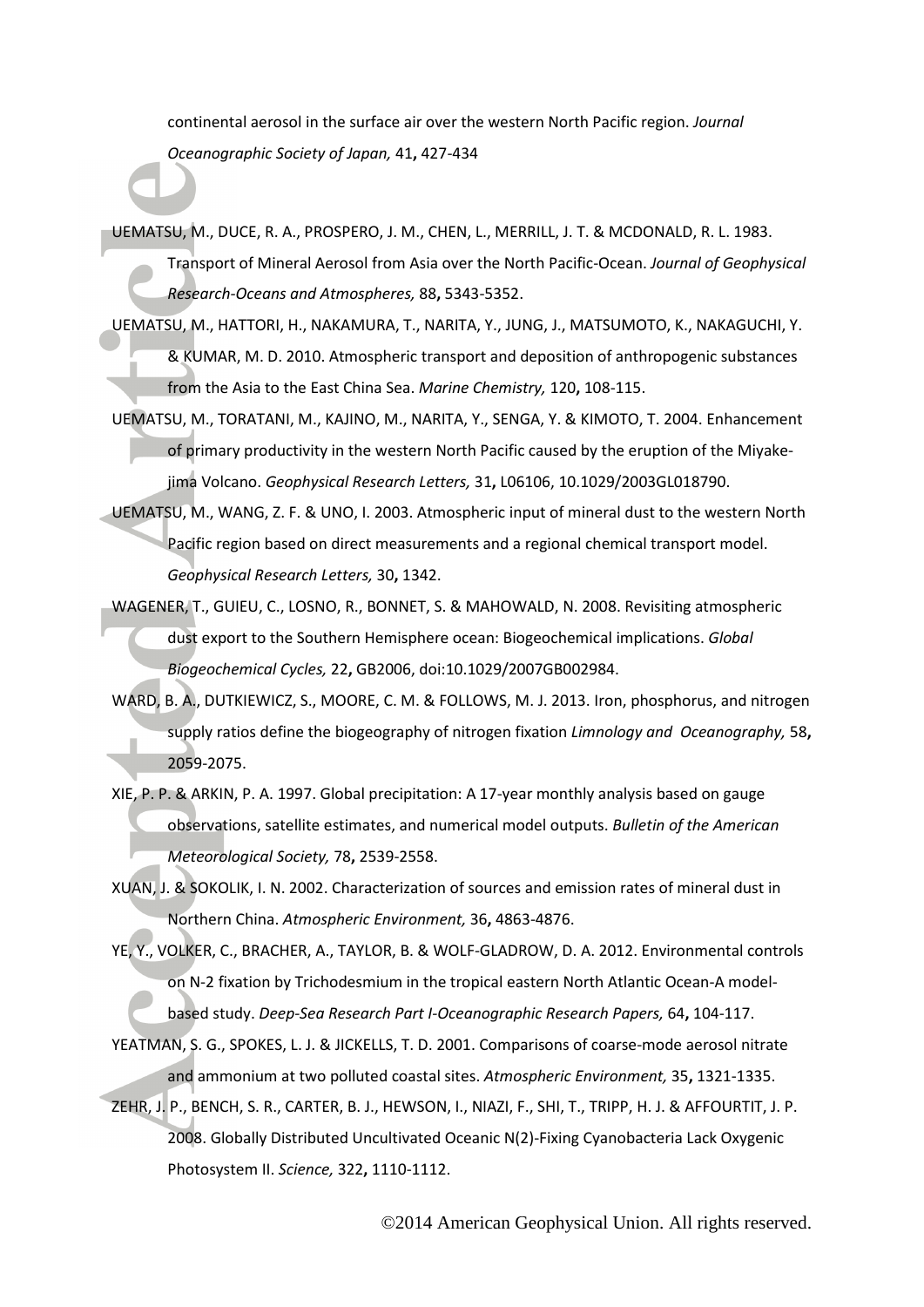<span id="page-37-0"></span>ZHANG, J., ZHANG, G. S., BI, Y. F. & LIU, S. M. 2011. Nitrogen species in rainwater and aerosols of the Yellow and East China seas: Effects of the East Asian monsoon and anthropogenic emissions and relevance for the NW Pacific Ocean. *Global Biogeochemical Cycles,* 25.

<span id="page-37-1"></span>ZHANG, Q., STREETS, D. G., HE, K., WANG, Y., RICHTER, A., BURROWS, J. P., UNO, I., JANG, C. J., CHEN, D., YAO, Z. & LEI, Y. 2007. NOx emission trends for China, 1995-2004: The view from the ground and the view from space. *Journal of Geophysical Research-Atmospheres,* 112. ZHOU, M. Y., LU, N. P., MILLER, J., PARUNGO, F. P., NAGAMOTO, C. & YANG, S. J. 1992.

Characterization of Atmospheric Aerosols and of Suspended Particles in Seawater in the Western Pacific-Ocean. *Journal of Geophysical Research-Atmospheres,* 97**,** 7553-7567.

<span id="page-37-2"></span>Acce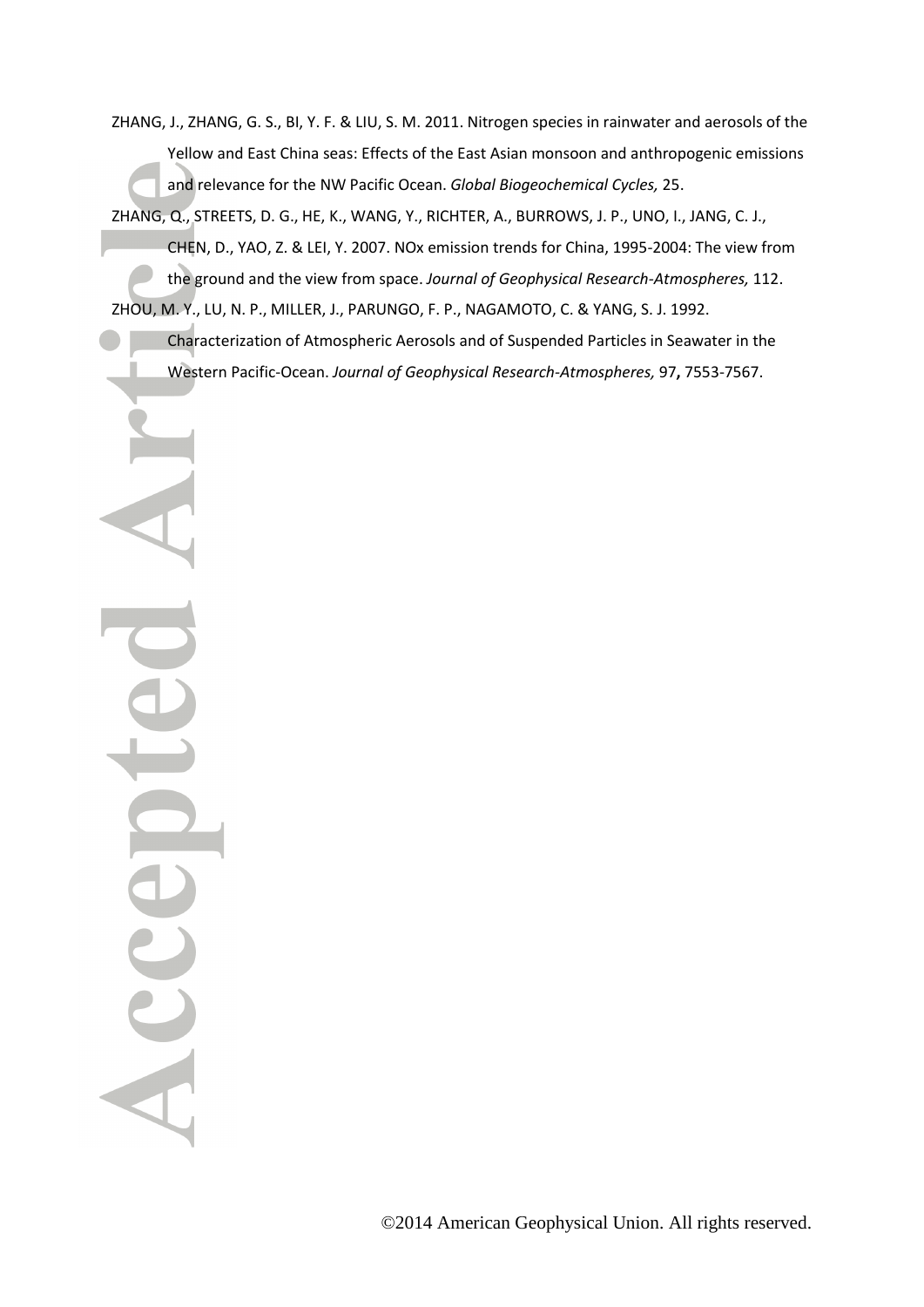Table 1: Extraction and analysis methods employed for analysis of various aerosol components.



| <b>Analyte</b>                | <b>Extract</b>                | Analysis <sup>a</sup> |
|-------------------------------|-------------------------------|-----------------------|
| Major cations <sup>b</sup>    | Ultra pure water              | <b>ICP-OES</b>        |
| Major anions <sup>c</sup>     | Ultra pure water              | IC                    |
| $NH_4^+$                      | Ultra pure water              | AA                    |
| <b>Total soluble nitrogen</b> | Ultra pure water              | HT Cat. Ox.           |
| Soluble phosphorus            | 1mM NaHCO <sub>3</sub> pH $7$ | Spectroph.            |

<sup>a</sup>ICP-OES-inductively coupled plasma-optical emission spectroscopy, IC-ion chromatography, AA-auto analyser using the indophenol blue reaction, HT Cat. Ox.-High temperature catalytic oxidation, Spectroph.-spectrophotometry.

<sup>b</sup>Major cations-Na<sup>+</sup>, Ca<sup>2+</sup>, Mg<sup>2+</sup>, K<sup>+</sup>.

<sup>e</sup>Major anions-Cl<sup>-</sup>,  $SO_4^2$ <sup>2-</sup>, NO<sub>3</sub><sup>-</sup>.

Accep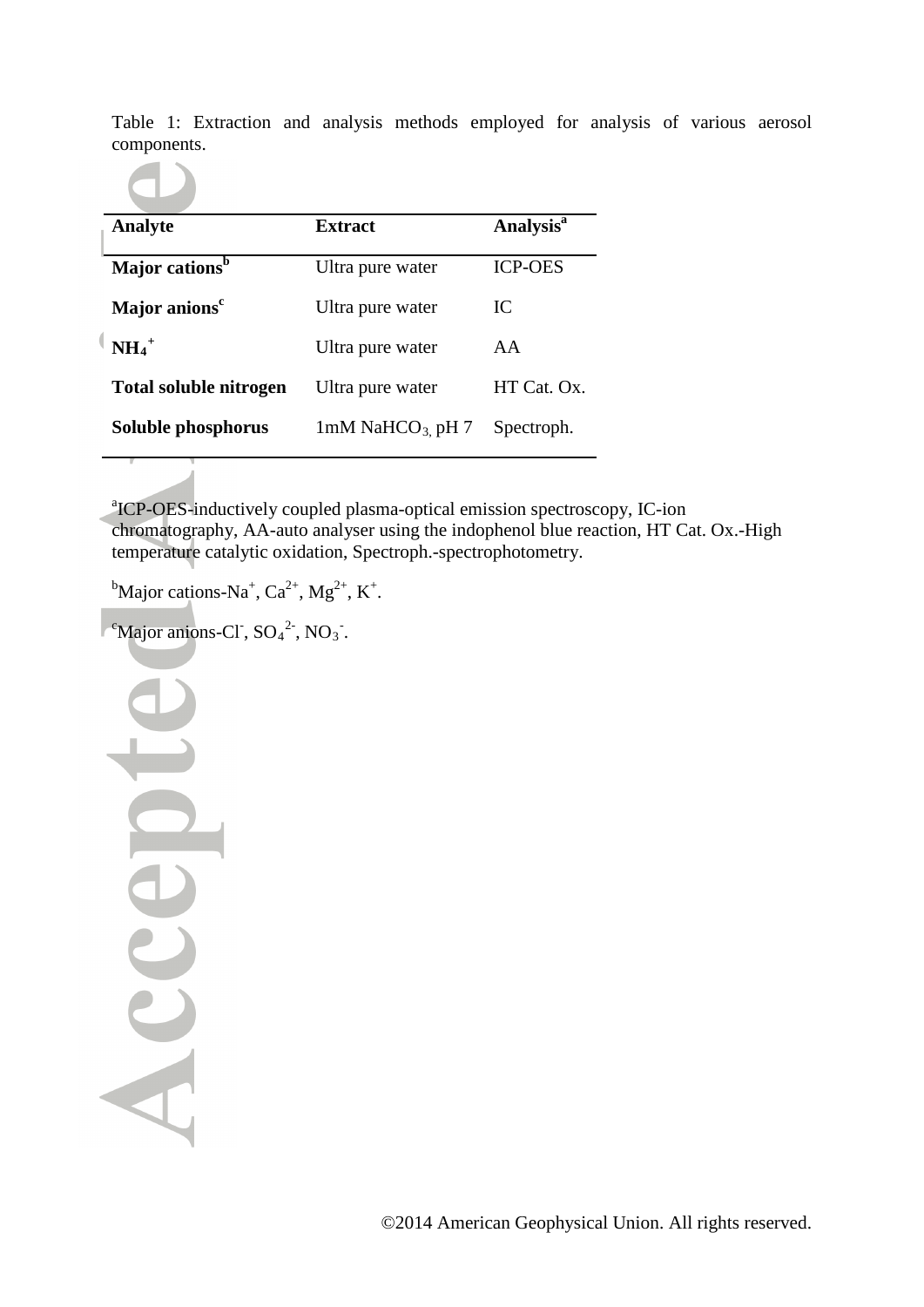|                              | Substrate blanks (nmol /filter) |              |              |                       | Detection limits (nmol $m-3$ ) |                        |           |                   |
|------------------------------|---------------------------------|--------------|--------------|-----------------------|--------------------------------|------------------------|-----------|-------------------|
| Analyte                      | TF5-1 &<br>$\overline{2}$       | <b>TF5-3</b> | <b>TF5-5</b> | TransBrom             | <b>TF5-1</b><br>$\&$ 2         | TF5-<br>$\mathfrak{Z}$ | TF5-<br>5 | TransBrom         |
| NO <sub>3</sub>              | 190                             | 153          | 530          | 280 <sup>b</sup>      | 0.03                           | 0.05                   | 0.43      | 0.09 <sup>b</sup> |
|                              |                                 |              |              | $< 110$ <sup>c</sup>  |                                |                        |           | $0.10^{\circ}$    |
| $NH_4^+$                     | 1100                            | 1110         | 2890         | 3400 <sup>b</sup>     | $0.18\,$                       | 0.11                   | 1.73      | $0.28^{b}$        |
|                              |                                 |              |              | $530^\circ$           |                                |                        |           | $0.15^{\circ}$    |
| <b>TN</b>                    | 2390                            | 2230         | 2600         | 6400 <sup>b</sup>     | 0.31                           | 0.19                   | 1.83      | $1.68^{b}$        |
|                              |                                 |              |              | $<$ 4200 $\mathrm{c}$ |                                |                        |           | $3.74^{\circ}$    |
| PO <sub>4</sub> <sup>3</sup> | 14                              | 10           | 14           | nd                    | 0.004                          | 0.003                  | 0.008     | nd                |
| $\mathbf{Na}^+$              | 3030                            | 3100         | 2900         | 2400 <sup>b</sup>     | 0.36                           | 0.54                   | 0.32      | $0.69^b$          |
|                              |                                 |              |              | $1500^{\circ}$        |                                |                        |           | $0.68^c$          |
| $Ca^{2+}$                    | 189                             | 181          | 289          | $510^b$               | $0.02\,$                       | 0.05                   | 0.15      | 0.08 <sup>b</sup> |
|                              |                                 |              |              | $510^{\circ}$         |                                |                        |           | $0.33^c$          |
| $SO_4^2$                     | 540                             | 530          | 550          | 140 <sup>b</sup>      | 0.03                           | 0.03                   | 0.03      | $0.04^{b}$        |
|                              |                                 |              |              | $57^{\circ}$          |                                |                        |           | 0.17 <sup>c</sup> |
| $K^+$                        | 100                             | 102          | 240          | 80 <sup>b</sup>       | 0.03                           | 0.05                   | 0.19      | $0.04^b$          |
|                              |                                 |              |              | $64^{\circ}$          |                                |                        |           | $0.04^c$          |

Table 2: Aerosol collection substrate blank values and limits of detection<sup>a</sup> for aerosol soluble nutrient and selected tracer species.

<sup>a</sup> Calculated using 3 $\sigma$  of the blank and an assumed equivalent air volume of 1100 m<sup>3</sup> for TF5 and 1500 m<sup>3</sup> for TransBrom (sampling times of  $\sim$ 24 hrs and 23 hrs respectively)

**b** Fine mode

<sup>c</sup> Coarse mode

"nd" not determined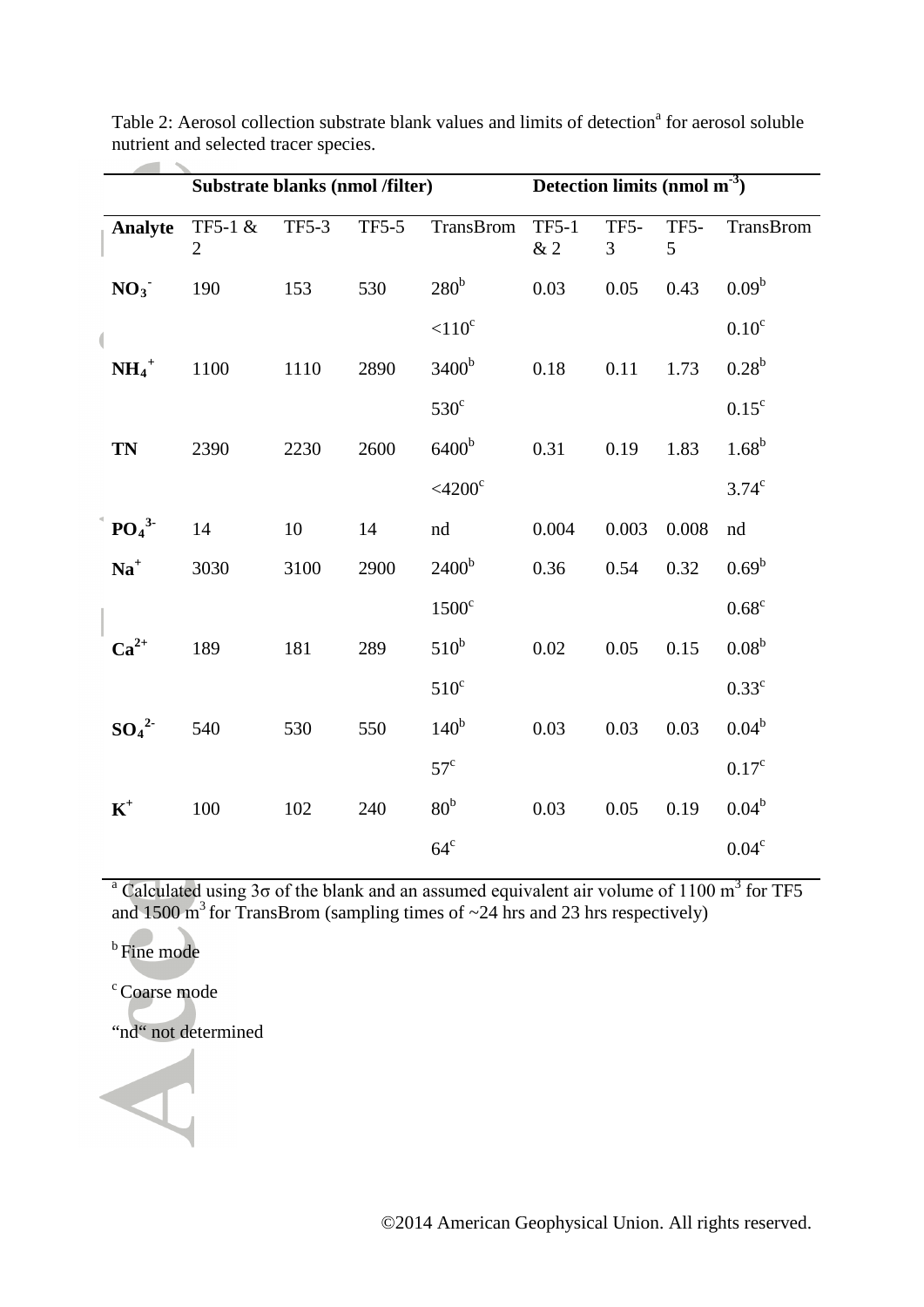Table 3.

<u> The Common State of the Common Sta</u>

Average concentration (mean, standard deviation and median all as nmol  $m^{-3}$ ) for the various zones

| Zone      | NO <sub>3</sub> | $NH_4^+$ | <b>WSON</b> | $\overline{\text{SIP}^{\text{a}}}$ | $nss-Ca^{2+}$ | $nss-\overline{K^{+b}}$ | nss-<br>$SO_4^2$ |
|-----------|-----------------|----------|-------------|------------------------------------|---------------|-------------------------|------------------|
| $A(n=9)$  |                 |          |             |                                    |               |                         |                  |
| Median    | 15              | 18       | 7.2         | 0.058                              | 1.8           | 0.5                     | 32               |
| Mean      | 17              | 21       | 8.1         | 0.062                              | 2.4           | 0.8                     | 26               |
| s.d.      | 11              | 13       | 5.7         | 0.046                              | 1.7           | 0.5                     | 19               |
| $B(n=21)$ |                 |          |             |                                    |               |                         |                  |
| Median    | 2.9             | 7.1      | 4.3         | 0.022                              | 0.8           | 0.4                     | 5.3              |
| Mean      | 3.9             | 6.8      | 4.3         | 0.041                              | 0.9           | 0.7                     | 7.1              |
| s.d.      | 3.0             | 3.7      | 1.7         | 0.053                              | 0.6           | 0.8                     | 5.3              |
| $C(n=22)$ |                 |          |             |                                    |               |                         |                  |
| Median    | 3.6             | 7.3      | 3.5         | 0.014                              | 0.7           | 0.6                     | 8.1              |
| Mean      | 3.8             | 7.4      | 3.5         | 0.018                              | $1.0\,$       | 0.5                     | 16               |
| s.d.      | 2.1             | 3.2      | 2.3         | 0.016                              | 0.8           | 1.2                     | 22               |
|           |                 |          |             |                                    |               |                         |                  |

 $a$  zone A n= 6, zone B n=15, zone C n= 18

 $<sup>b</sup>$  nss-K<sup>+</sup> for zone B n =17</sup>

Acc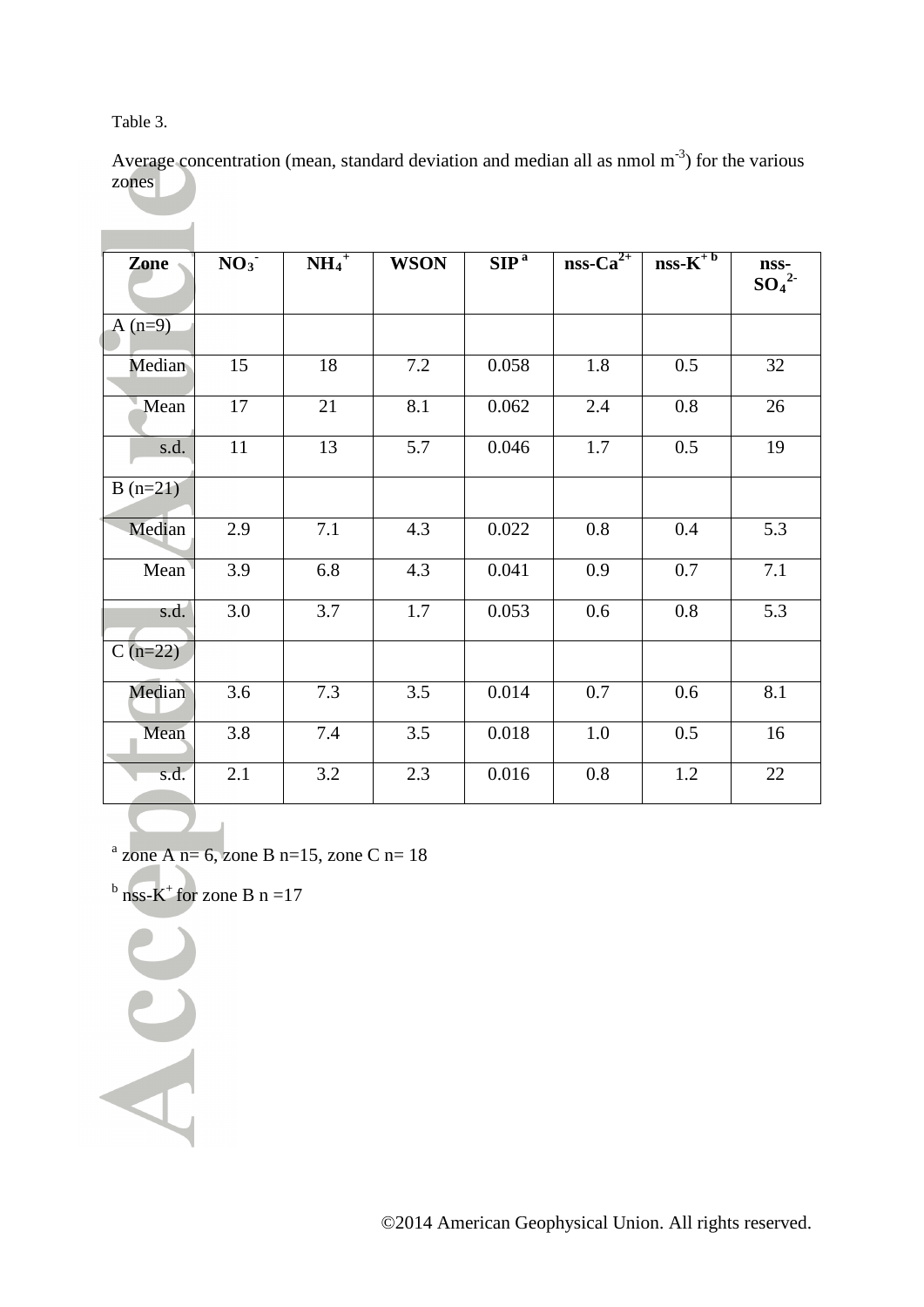| Table 4 Estimated median dust concentrations ( $\mu$ g m <sup>-3</sup> ) in air mass zones sampled in this |  |
|------------------------------------------------------------------------------------------------------------|--|
| study compared to other literature values for long term stations from the same region.                     |  |

| Zone         | All samples, this | Other Published Data, derived in part from the         |
|--------------|-------------------|--------------------------------------------------------|
|              | study             | compilation of Duce et al., (1995)                     |
|              |                   |                                                        |
| $\mathsf{A}$ | 1.4               | N W Pacific 1.7 (a), Chinchijima 4.4 (b), Shemya       |
|              |                   | $0.9(c)$ ,                                             |
| B            | 0.6               | Enewetak $0.3$ (d), Nauru $0.1$ (e), W Pacific 1.2 (f) |
|              | 0.6               | Norfolk Island 0.4 (g), New Caledonia 0.2 (h)          |
|              |                   |                                                        |

(a) [\(Tsunogai and Kondo, 1982\)](#page-35-12) (b) [\(Tsunogai et al., 1985\)](#page-35-13) (c) [\(Uematsu et al., 1983\)](#page-36-10) (d) [\(Uematsu et al., 1983\)](#page-36-10) (e) [\(PROSPERO and UEMATSU, 1989a\)](#page-34-9) (f) [\(Zhou et al.,](#page-37-2)  [1992\)](#page-37-2) (g) [\(Duce, 1995\)](#page-30-7) (h) [\(Prospero et al., 1989\)](#page-34-10)

Accep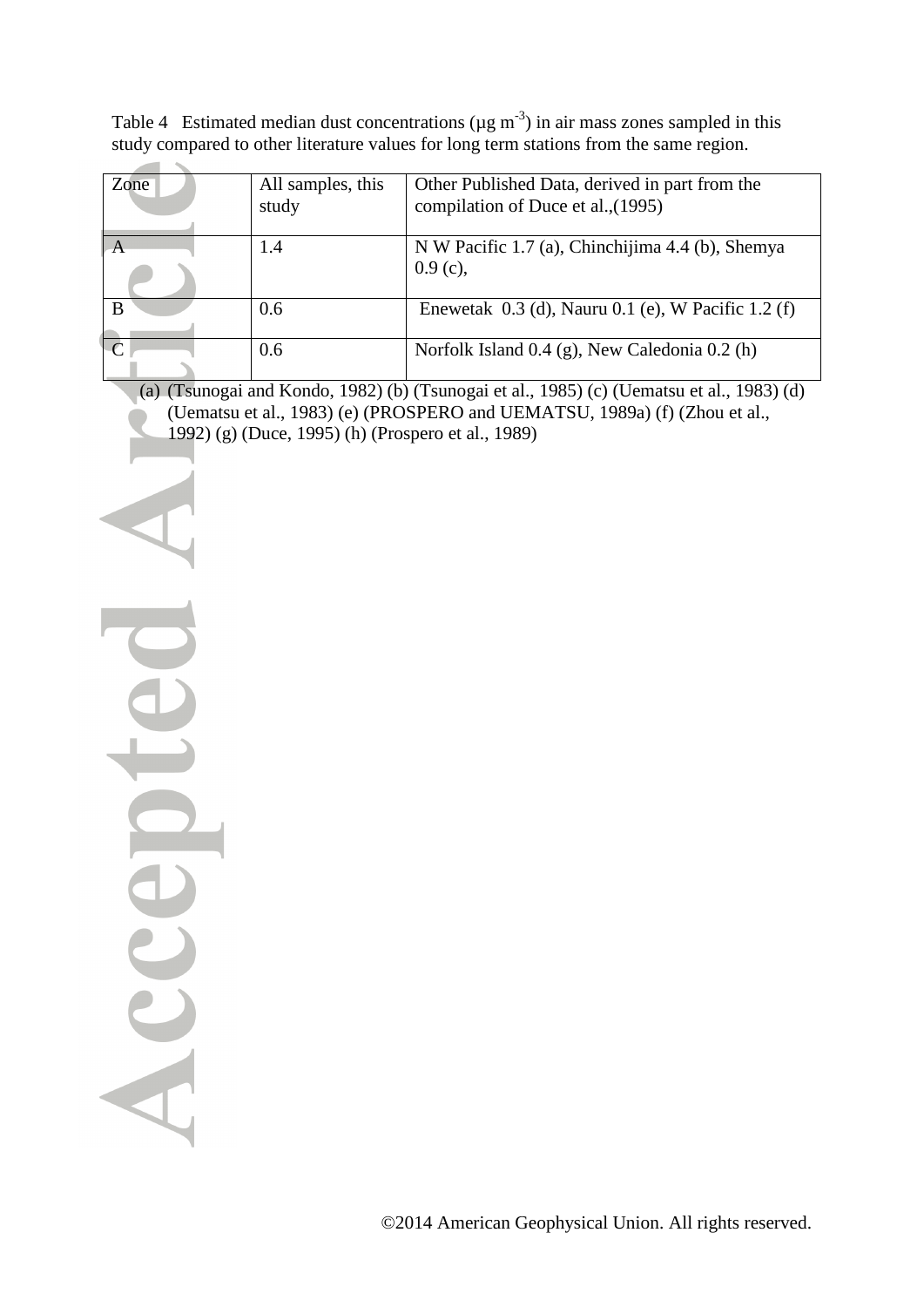| Table 5 Atmospheric Deposition Estimation for Zone B |  |  |  |
|------------------------------------------------------|--|--|--|
|------------------------------------------------------|--|--|--|

| <b>Species</b>      | $C_A$                    | $%$ fine<br>mode | $v_d$ <sup>a</sup> | $\mathbf{F}^{\mathbf{D}}$        | S   | $C_R$            | $\mathbf{F}^{\mathbf{W}}$              | $F_{LP}$                   | $\frac{0}{0}$<br>wet |
|---------------------|--------------------------|------------------|--------------------|----------------------------------|-----|------------------|----------------------------------------|----------------------------|----------------------|
|                     | nmol $\overline{m^{-3}}$ |                  | $mm s^{-1}$        | µmol m<br>$^{2}$ d <sup>-1</sup> |     | µmol kg          | $\mu$ mol $\overline{m^2}$<br>$d^{-1}$ | umol<br>$\sin^{-2} d^{-1}$ |                      |
| NO <sub>3</sub>     | 2.9                      | 16               | 17                 | 4.3                              | 358 | 0.9              | 3.6                                    | 7.9                        | 46                   |
| $NH_4$ <sup>+</sup> | 7.1                      | 75               | 5.8                | 3.5                              | 240 | 1.5              | 6.0                                    | 9.5                        | 63                   |
| <b>WSON</b>         | 4.3                      | 45               | 11.5               | 4.2                              | 305 | 1.1              | 4.4                                    | 8.6                        | 51                   |
| Total N             |                          |                  |                    | 12                               |     |                  | 14                                     | 26                         | 54                   |
| <b>SIP</b>          | 0.022                    | 45               | 11.5               | 0.020                            | 305 | 0.006            | 0.024                                  | 0.043                      | 56                   |
| Dust                | 1.9 <sup>c</sup>         | 45               | 11.5               | $1.9^{\overline{d}}$             | 305 | 0.5 <sup>e</sup> | 2.0 <sup>d</sup>                       | $3.9^{d}$                  | 51                   |
| Soluble<br>Fe       |                          |                  |                    | $0.06$ <sup>f</sup>              |     |                  | $0.175$ <sup>g</sup>                   | 0.24                       | 73                   |

<sup>a</sup> weighted deposition velocity = (fine fraction x 1 + coarse fraction x 20) mm s<sup>-1</sup>

<sup>b</sup> sum of dry and wet deposition

- 
- $\frac{c}{d} \mu g \, m^{-3}$ <br>d mg m<sup>-2</sup> d<sup>-1</sup>

Accep

 $e$  mg  $kg^{-1}$ 

 $f$  assuming Fe is 3.5% of dust mass and has a solubility of 5%

 $\frac{g}{g}$  assuming Fe is 3.5% of dust mass and has a solubility of 14%

©2014 American Geophysical Union. All rights reserved.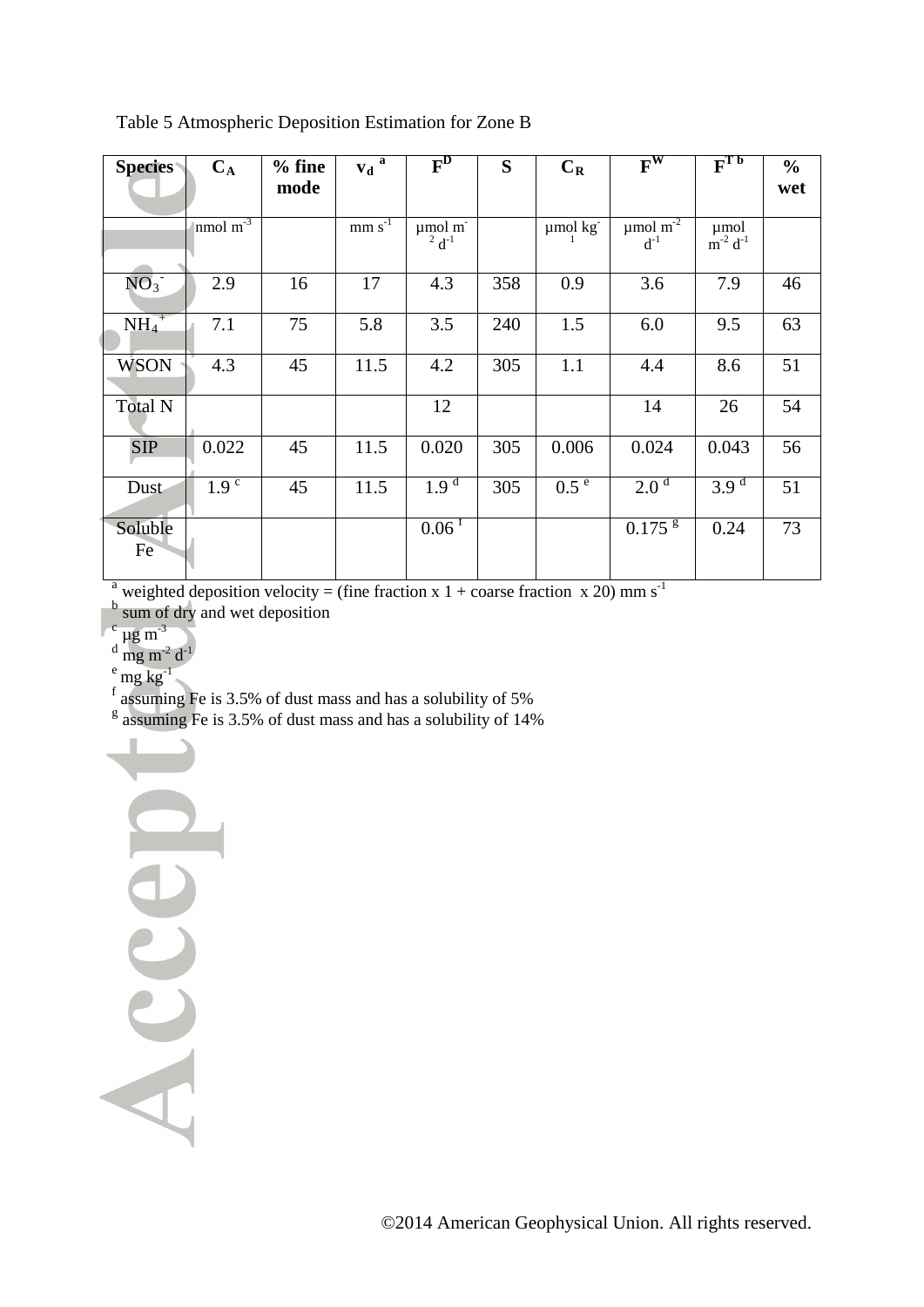Box 1 Impact of atmospheric deposition on the western Pacific Ocean

Total atmospheric N deposition of 26  $\mu$ mol m<sup>-2</sup> d<sup>-1</sup> stimulates new primary production rates of 172  $\mu$ mol C m<sup>-2</sup> d<sup>-1</sup>, assuming Redfield stoichiometry.

This deposition will require 0.25 nmol Fe m<sup>-2</sup> d<sup>-1</sup>, which is ~0.1% of the calculated soluble iron supply.

The residual soluble atmospheric iron supply can then sustain nitrogen fixation and we estimate this by multiplying the atmospheric soluble iron supply by N:Fe ratios of 1333 to estimate the potential amount of nitrogen fixation that could be stimulated by the atmospheric deposition at 280 µmol  $m^{-2} d^{-1}$ .

If this fixed nitrogen is then utilised for primary production with Redfield stoichiometry, the estimated stimulated new primary production is 1848  $\mu$  mol C m<sup>-2</sup> d<sup>-1</sup>.

Ue ICCCED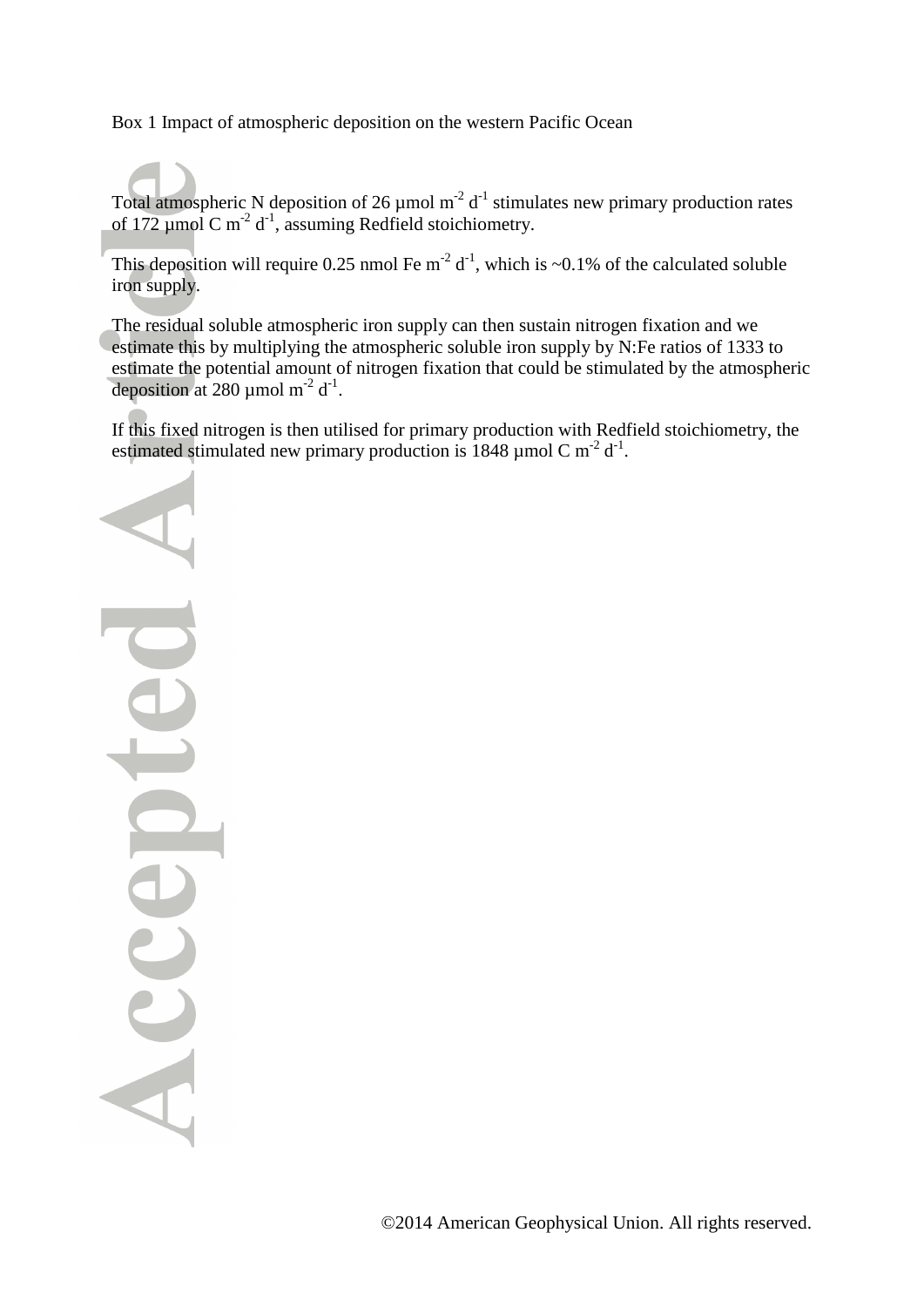

Figure 1: Sample start positions for the four *Transfuture 5* (TF5) (black dots) and TransBrom (purple dots) cruises. Cruise dates were: TF5-1 May/June 2007; TF5-2 April/May 2008; TF5- 3 August/September 2008; TF5-5 October/ November 2009; TransBrom October 2009.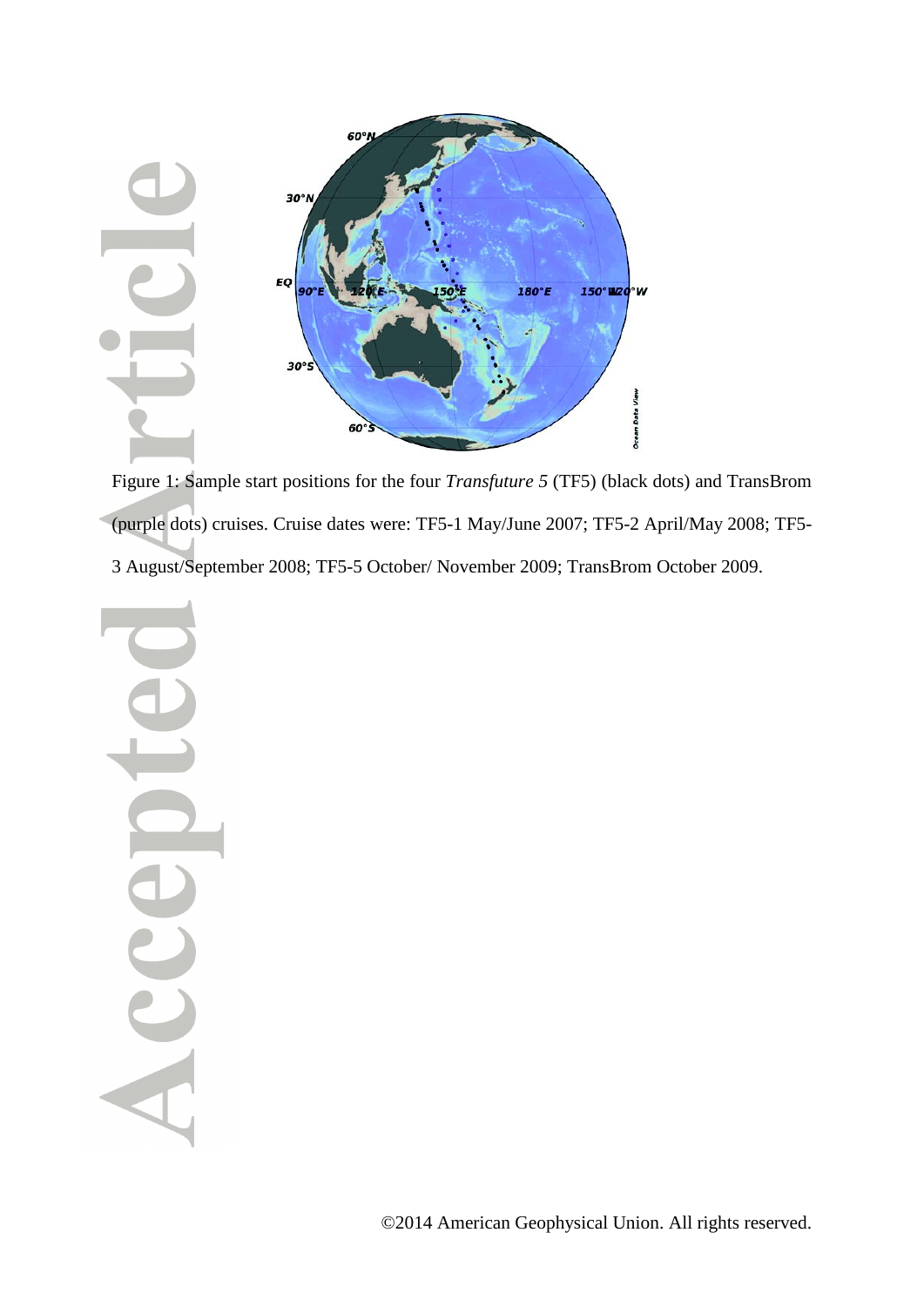

Figure 2: Classification of air mass back trajectory zones. Zone A: Asia. Zone B: Open Pacific. Zone C: Indonesia/Micronesia/New Zealand and Southern Ocean. Zone D: Australia. Zone E: Southern Asia. Main air flow regimes of relevance to this paper are indicated.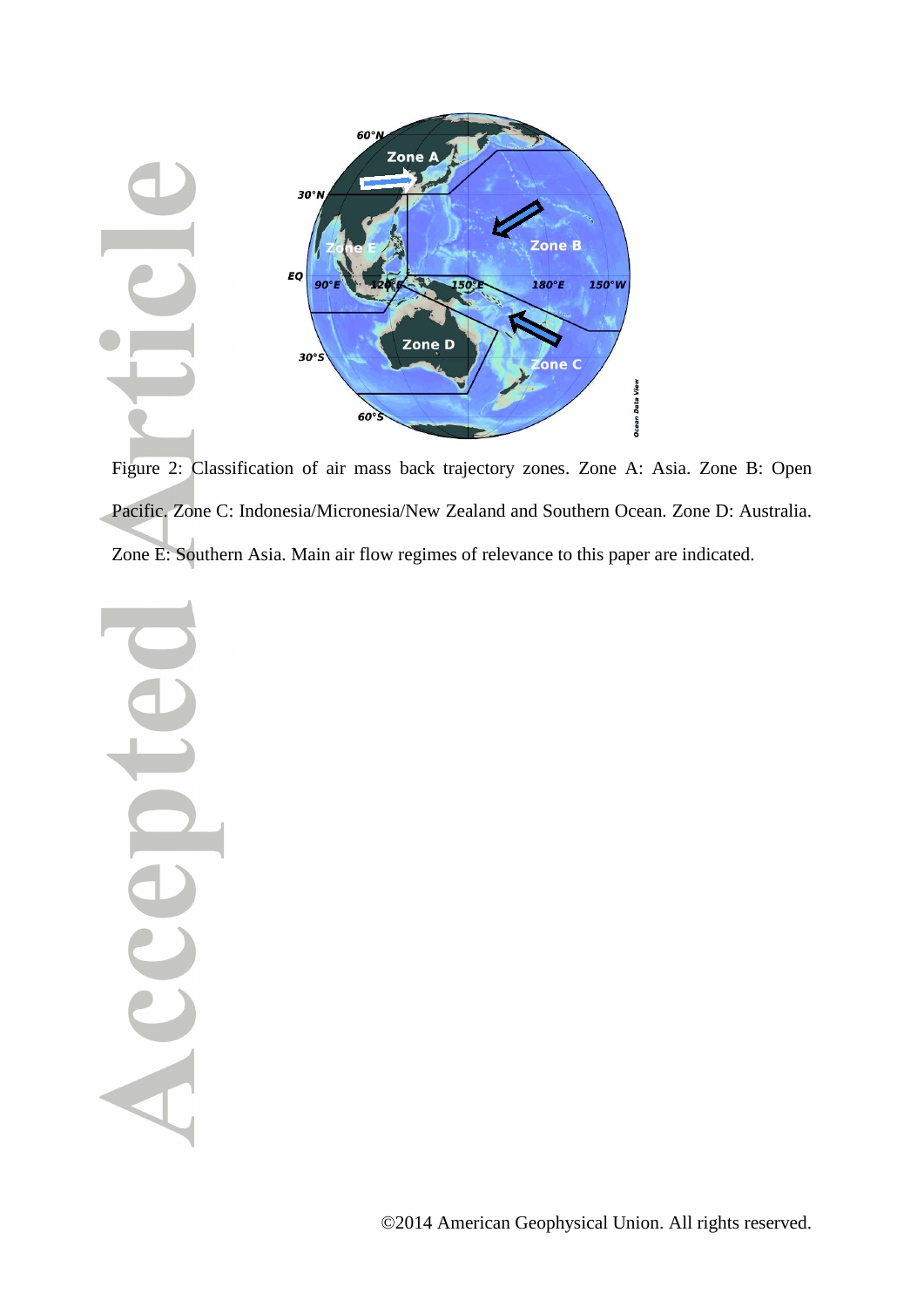

Figure 3 Plots of a) nss-sulphate and b) nitrate against ammonium concentrations for the Pacific data presented here (filled squares) and for Atlantic data from *Baker et al.* [2010] (open diamonds). Panels also show enlargements of the lower concentration regions of each plot indicated on the main panels with dashed lines.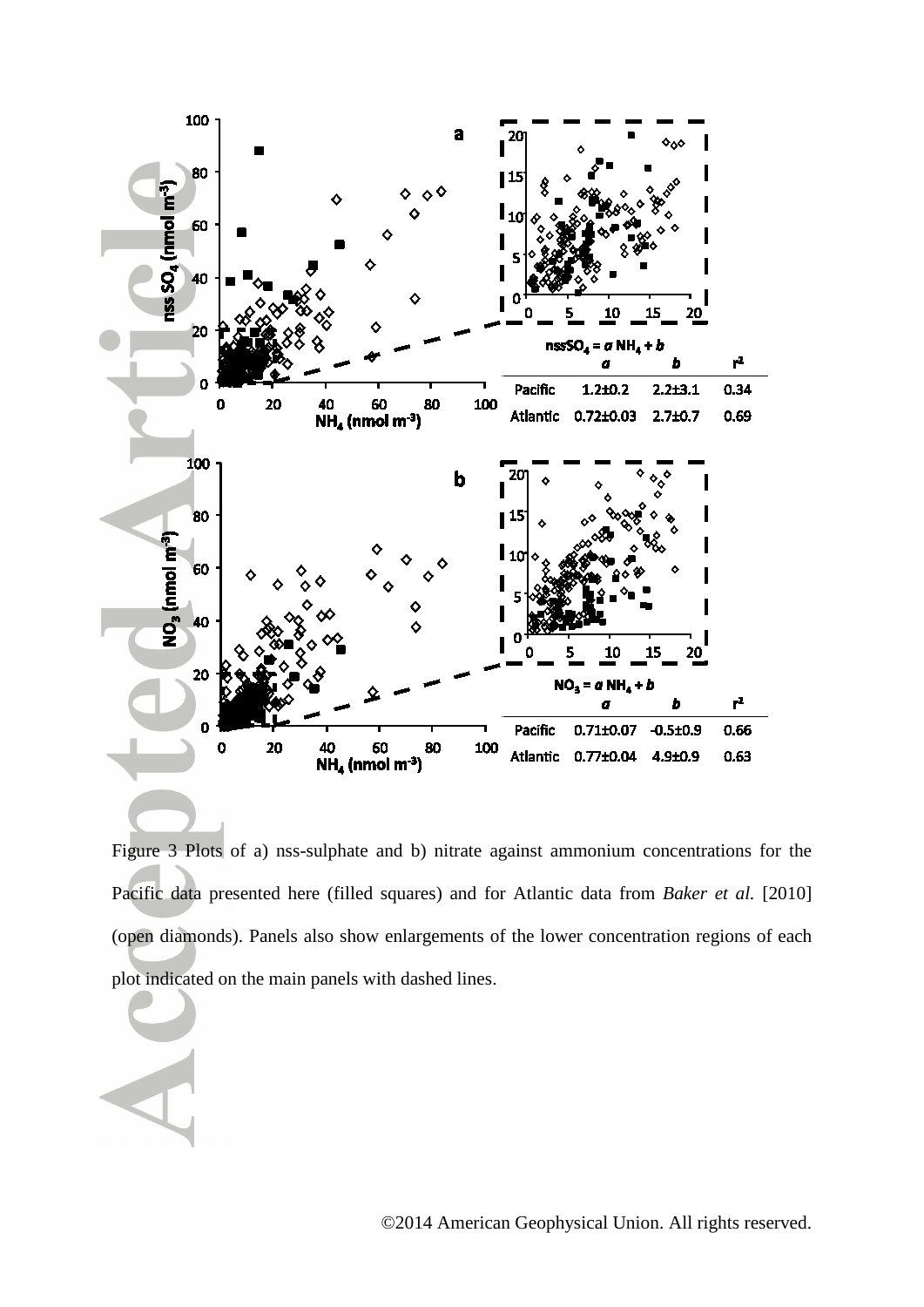

Fig 4 Box and whisker plots showing the distribution of nitrate, ammonium, SIP, nssCa and non-sea-salt sulphate (panels a – e) for zones A, B and C in the Pacific sampled here. Panels f – j show distributions of these species in equivalent air masses sampled in the Atlantic ocean (data from *Baker et al.* [2010]). Note that 2 negative points for nss-Ca<sup>2+</sup> and nss-SO<sub>4</sub><sup>2-</sup> are excluded from these plots. The Saharan flow regime data is highlighted to aid comparison to other regions.